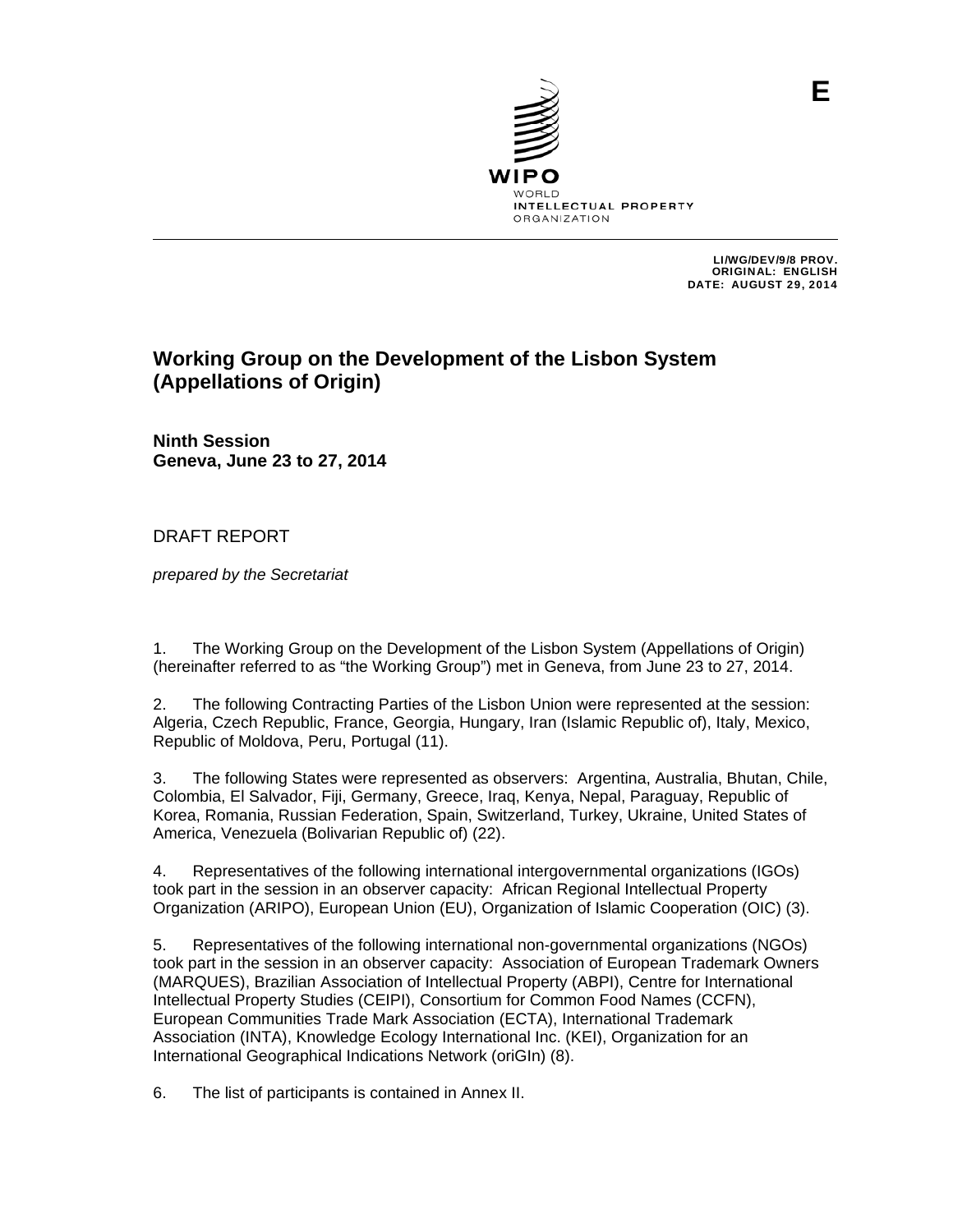## **AGENDA ITEM 1: OPENING OF THE SESSION**

7. The Director General of the World Intellectual Property Organization (WIPO), Mr. Francis Gurry, opened the session, recalled the mandate of the Working Group and introduced the draft agenda, as contained in document LI/WG/DEV/9/1 Prov. 2.

8. He started the meeting by pointing out that, since the previous session in December 2013, the International Bureau had received 26 new applications for registration under the Lisbon system - 25 from Italy and one from Iran (Islamic Republic of). By way of comparison, he indicated that 13 new Lisbon registrations had been received in 2013, which in turn amounted to a 100 per cent increase in demand in the course of the present year.

9. The Director General also indicated that further progress had been made with the streamlining of notifications under the Lisbon system, in particular with the development of the electronic environment.

10. Referring to the agenda for the present session, he underlined that in addition to the text of the draft Revised Lisbon Agreement and the corresponding Regulations, a draft proposal for updating the fee schedule of Rule 23 of the current Lisbon Regulations had been submitted for further consideration by the Working Group. He recalled in particular that the extremely good progress made by the Working Group with respect to the draft Revised Lisbon Agreement and the Regulations had resulted in the decision taken by the Assembly of the Lisbon Union in September 2013 to convene a diplomatic conference in 2015. In that regard, he pointed out that the preparatory committee for the diplomatic conference would be held in October 2014.

11. The Director General further indicated that in the revised texts under consideration, the International Bureau had put forward suggestions that were based on the proposals that had been made at the previous session, both by Lisbon member States and non-member States. He invited the members of the Working Group to provide their feedback in that regard bearing in mind that the objective was to help the Lisbon system develop internationally in the fullest possible manner.

12. Referring to the draft proposal for updating the fee schedule, the Director General first recalled that for most of the registration systems administered by WIPO the aim was for those systems to be self-sustaining. He went on to say that the Organization's objective was to run its registration systems on the basis of the public broadcasting model for example– which in turn implied that the fees had to be sufficient to cover costs as well as to allow investments in the next quality production or, in WIPO's terms, in the next enhancements to the electronic environment in the information technology systems. In the case of the Lisbon system, the Director General recalled that the registration activity was by its very nature limited. In other words, the number of applications that would be submitted by any given country would be limited by the geography of that particular country. He further indicated that the proposal for updating the fee schedule was a very modest one and that even though it would represent a 100 per cent rise in the amount of the fee - from 500 Swiss francs to 1,000 Swiss francs per application - it would be difficult to achieve sustainability in the Lisbon system, since registration activity was limited. The Director General was of the view that, when establishing the level of the fee, it should be taken into account that the value of the title usually benefitted a considerable number of producers located in a well-defined geographical area. Although no proposal had been made regarding renewal fees, the question as to whether such fees should be introduced in the Lisbon system also had to be discussed at the present session. He concluded by saying that the main purpose of initiating a discussion on fees was to ensure a sound financial basis to the Lisbon system, which he hoped would increase in importance with a successful revision of the Agreement in 2015.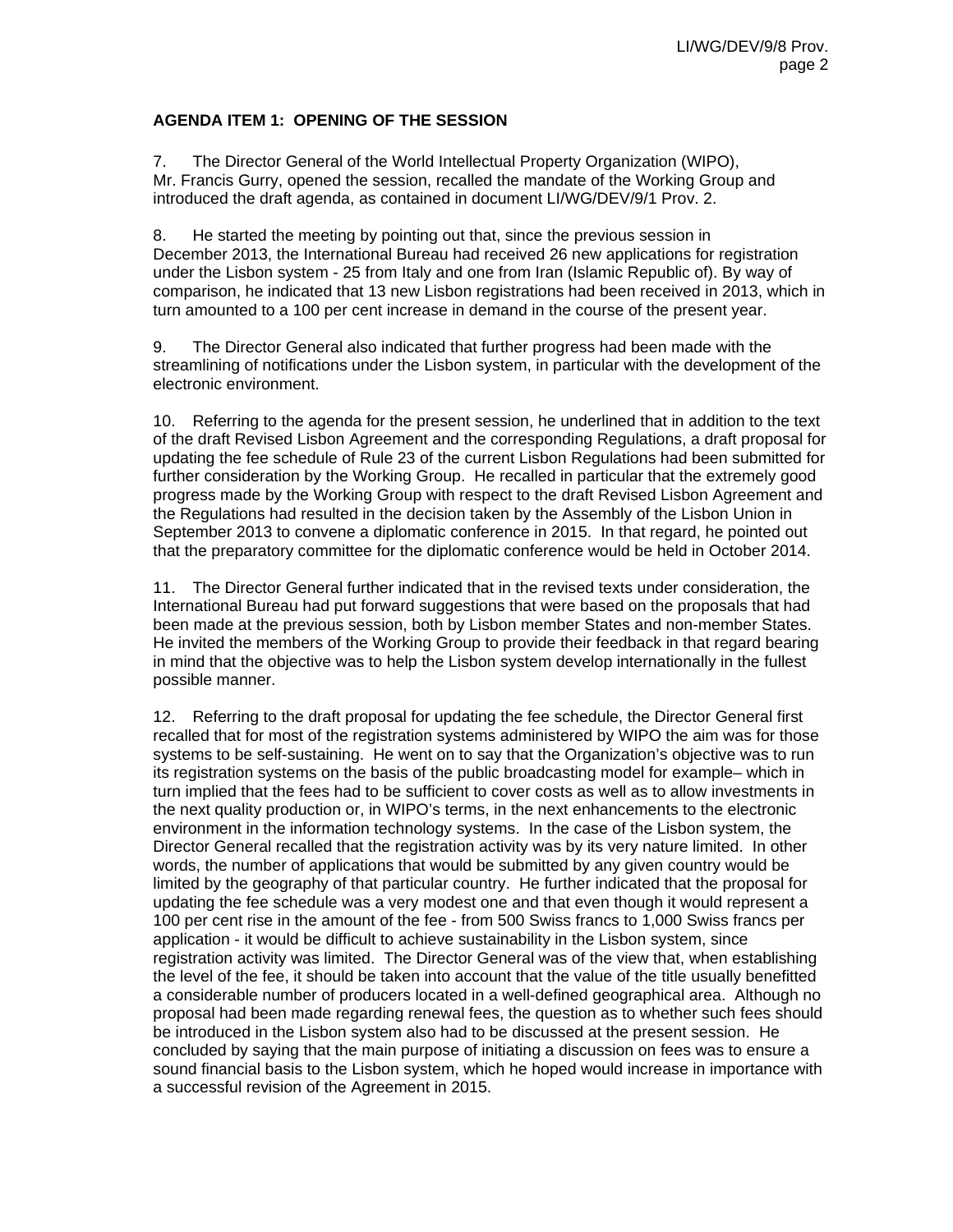## **AGENDA ITEM 2: ELECTION OF A CHAIR AND TWO VICE-CHAIRS**

13. Mr. Mihály Ficsor (Hungary) was unanimously elected as Chair of the Working Group, Mr. Alfredo Rendón Algara (Mexico) and Mrs. Ketevan Kiladze (Georgia) were unanimously elected as Vice-Chairs.

14. Mr. Matthijs Geuze (WIPO) acted as Secretary to the Working Group.

## **AGENDA ITEM 3: ADOPTION OF THE AGENDA**

15. The Working Group adopted the draft agenda (document LI/WG/DEV/9/1 Prov. 2.) without modification.

## **AGENDA ITEM 4: REPORT OF THE EIGHTH SESSION OF THE WORKING GROUP ON THE DEVELOPMENT OF THE LISBON SYSTEM (APPELLATIONS OF ORIGIN)**

16. The Working Group took note of the adoption, on June 12, 2014, of the report of the eighth session of the Working Group, as contained in document LI/WG/DEV/8/7, in accordance with the procedure established at the fifth session of the Working Group.

## **AGENDA ITEM 5: DRAFT REVISED LISBON AGREEMENT ON APPELLATIONS OF ORIGIN AND GEOGRAPHICAL INDICATIONS AND DRAFT REGULATIONS UNDER THE DRAFT REVISED LISBON AGREEMENT**

17. Discussions were based on documents LI/WG/DEV/9/2, LI/WG/DEV/9/3, LI/WG/DEV/9/4 and LI/WG/DEV/9/5.

18. Referring both to the decision of the Lisbon Union Assembly to convene a Diplomatic Conference for the Adoption of a Revised Lisbon Agreement on Appellations of Origin and Geographical Indications in 2015 and to the road map that would lead up to that conference, the Chair indicated that the activities of the Working Group had obviously reached a new crucial stage as there now was a clear mandate to fulfill, namely, to prepare a Diplomatic Conference to revise the current Lisbon Agreement.

19. He recalled that, in accordance with the road map approved by the Lisbon Union Assembly at its last session, after the present session there would be another Working Group session in the second half of October, which would focus on technically preparing the texts of the draft Revised Lisbon Agreement and the draft Regulations for the Diplomatic Conference, as well as on reducing the number of pending issues. That tenth session of the Working Group would be held in conjunction with a preparatory committee meeting, at which the exact dates and the venue of the Diplomatic Conference would be determined.

20. The Chair reiterated that the revision of the Lisbon system would serve important goals, such as the refinement of the current legal framework, the accession of intergovernmental organizations and the extension of the International Register to geographical indications. He further recalled that, at its sixth and seventh sessions, the Working Group had managed to reach agreement on the main directions in respect of the revision. He recalled in particular that it had been agreed that the revision of the Lisbon Agreement would result in a single instrument covering both appellations of origin and geographical indications and providing for a single and high level of protection for both while maintaining separate definitions, on the understanding that the same substantive provisions would apply to both. He went on to say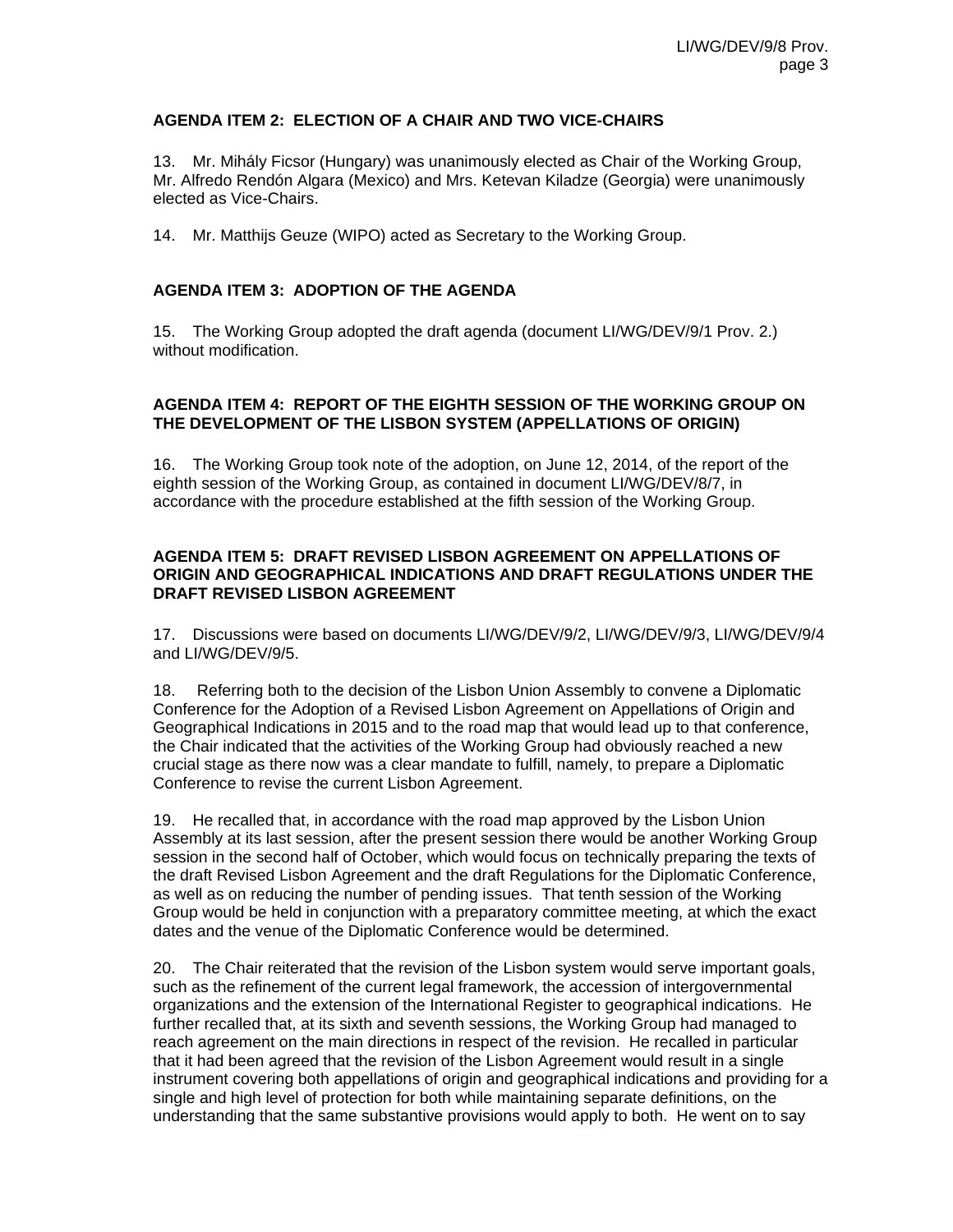that there had also been a broad agreement to the effect that the new instrument would establish a single International Register covering both appellations of origin and geographical indication, and also that competent intergovernmental organizations would be given the possibility of joining the Lisbon system.

21. He further indicated that his priority concern would be that the discussions would be as focused as possible and would concentrate on the most important aspects of the ongoing revision exercise and the main choices that still had to be made. In that context, he would do his best to assist the Working Group in identifying the issues that could already be regarded as resolved and those that would still be pending. In respect of those pending issues, he further indicated that his ambition was to clearly define them and, where possible, to reduce their number in the course of the present session.

22. He concluded by saying that since one of the main objectives of the review of the Lisbon system was to attract a much wider membership and to transform the system into a truly global one, he would make his best efforts to stimulate fruitful discussions between the current membership of the Lisbon Union and the other WIPO Member States.

23. Referring to the documents under consideration, the Chair recalled that the Working Group was invited: (i) to comment on the various provisions in the draft Revised Agreement and the draft Regulations, (ii) to make any suggestions concerning the preparation of the tenth session and the meeting of the preparatory committee and (iii) to comment on the issue raised in paragraph 4 of document LI/WG/DEV/9/2 which concerned the possibility and desirability of implementing certain new elements of the envisaged reform even earlier than the adoption of a Revised Lisbon Agreement through amendments to the Regulations under the current Lisbon Agreement or through interpretative statements to be adopted by the Lisbon Union Assembly.

24. Finally, the Chair indicated that he would consistently try to identify and check with the members of the Working Group which provisions of the draft Revised Lisbon Agreement and the draft Regulations could be considered acceptable, on the understanding that nothing would be agreed until everything was agreed. Obviously, consequential or editorial changes would not be excluded with respect to such provisions. He further indicated that, with regard to issues that were still regarded as pending, an attempt would be made to define them as clearly as possible with a view to efficiently preparing the tenth session of the Working Group, which would exclusively deal with those pending issues – with the aim of reducing their number to the extent possible in preparation for the Diplomatic Conference.

# GENERAL STATEMENTS

25. The Delegation of Georgia expressed its full support for the concept of a single instrument covering geographical indications and appellations of origin with a high level of protection for both, as provided for under the draft Revised Lisbon Agreement.

26. Pointing out that geographical indications and appellations of origin concerned more than only economic aspects, as they also concerned aspects of tradition and cultural representations, the Delegation of Mexico said that it would closely follow and actively take part in the discussions at the present session.

27. Reiterating its firm commitment to the principles and objectives of the Lisbon Agreement, the Delegation of Peru attached the greatest importance to the protection of appellations of origin because of their contribution to economic development and more particularly because of their important role in alleviating poverty and improving the living conditions of the rural population. The Delegation said that Peru had adopted a very ambitious legislation in that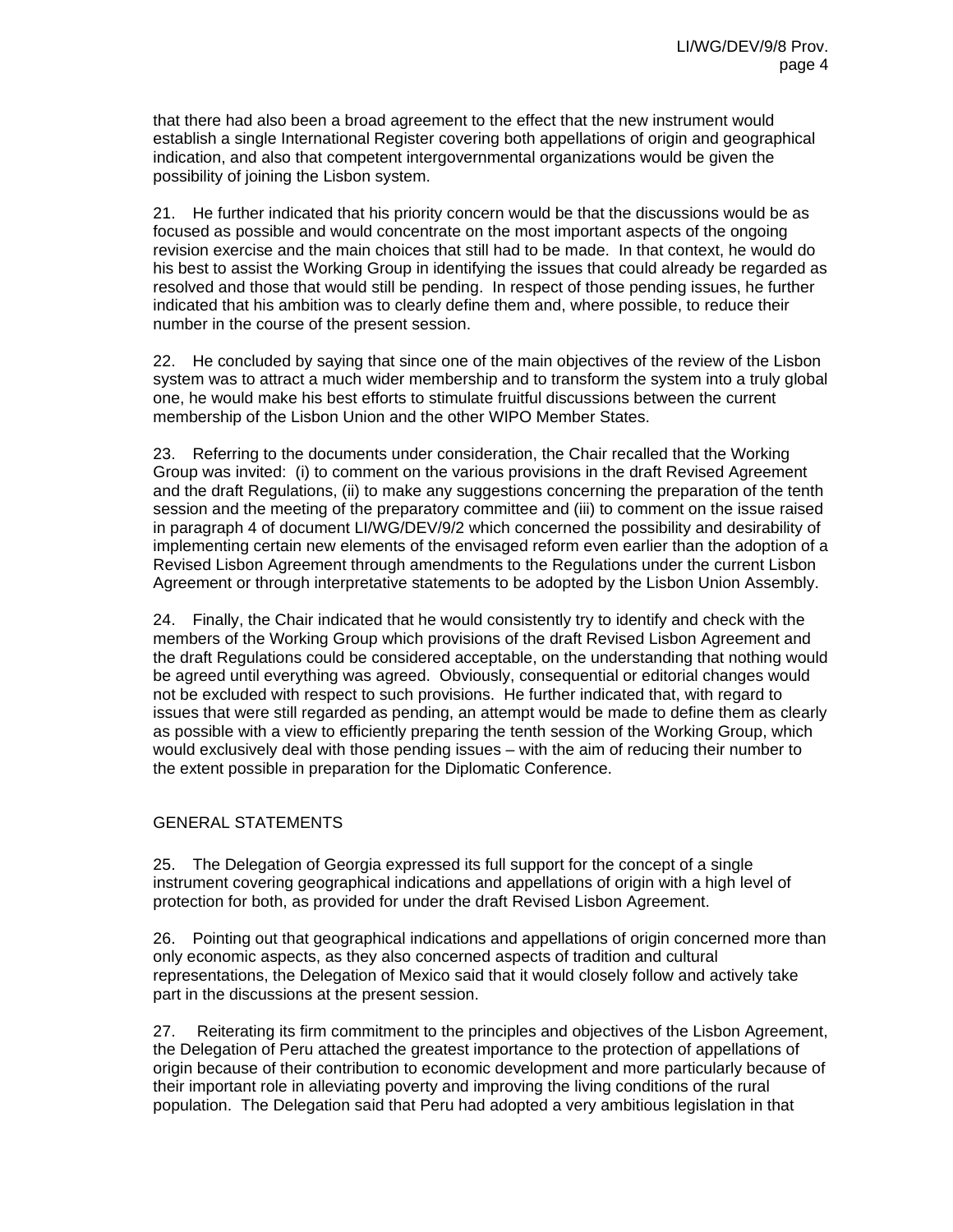regard and further pointed out that in the past few years the number of protected appellations of origin had increased in Peru. The Delegation renewed its support for the ongoing revision process to improve the Lisbon Agreement, not only because such revision would benefit all its members but also because it could make the system more attractive for potential new members and therefore more universal. The Delegation expressed the wish that the efforts of the Working Group would reach a successful conclusion at the Diplomatic Conference in 2015. The Delegation further expressed the view that the ongoing revision process, which appeared to be achieving its aims of complementing and improving the Lisbon system, should not be watered down through the addition of provisions which might compromise the very nature of the exclusive protection for appellations of origin and geographical indications.

28. The Delegation of the European Union, speaking on behalf of the European Union and its member States, reiterated its support in respect of the Secretariat's efforts to review the international registration system of the Lisbon Agreement with the objective of making the system more attractive for users and prospective new members, while preserving the principles and objectives of the current Lisbon Agreement. The Delegation stressed the importance of ensuring consistency of the draft Revised Lisbon Agreement and the draft Regulations with the TRIPS Agreement. Before coming up with more detailed comments on individual provisions of the draft new instrument and the draft regulations, the Delegation wished to welcome the progress made in the Working Group towards refining the current legal framework of the Lisbon system, including the provisions allowing the application of the Lisbon system in respect of geographical indications and those allowing accession by intergovernmental organizations. The Working Group should also make good use of the remaining time in view of the Diplomatic Conference in 2015 to settle as many pending issues as possible.

29. The Delegation of Iran (Islamic Republic of) cautioned that the improvement of the current legal framework and the establishment of an international system for the protection of geographical indications had to be in line with the general principles and objectives of the Lisbon Agreement. As regards the substance of the draft Revised Lisbon Agreement and the draft Regulations, the Delegation was of the view that there was hardly any difference between appellations of origin and geographical indications and that the sole difference was that the link between the characteristics of the product and its geographical origin was stronger in the case of an appellation of origin. Lastly, the Delegation supported the convening of the Diplomatic Conference in 2015, while also expressing its appreciation for the offer made by Portugal to host such Diplomatic Conference.

30. The Delegation of the United States of America welcomed with satisfaction the attempts that had been made towards increased financial responsibility for the Lisbon system in the working documents under consideration, although the Delegation would still like to see the relevant provisions go even further. While also expressing its appreciation towards the efforts of the Secretariat to attempt to create a more inclusive system in the draft Revised Lisbon Agreement and the draft Regulations, the Delegation was of the view that the proposed text failed to create a Madrid-type system in combination with the historical principles of the Lisbon system. More specifically, the Delegation pointed out that the Madrid concept of designations appeared to be in conflict with the notion of international registration under the Lisbon system. In particular, the underlying structure of the Lisbon system was that the international registration had a legal identity of its own that was simply given effect at the national level whereas, in contrast, designations under the Madrid system actually created a legal identity at the national level, separate and apart from the international registration. The Delegation went on to say that a model along the lines of the Madrid system would make it clear that national geographical indication regimes could operate independently of the international registration and the country of origin. Under a model along the lines of the historical Lisbon system national geographical indication regimes could neither operate independently of the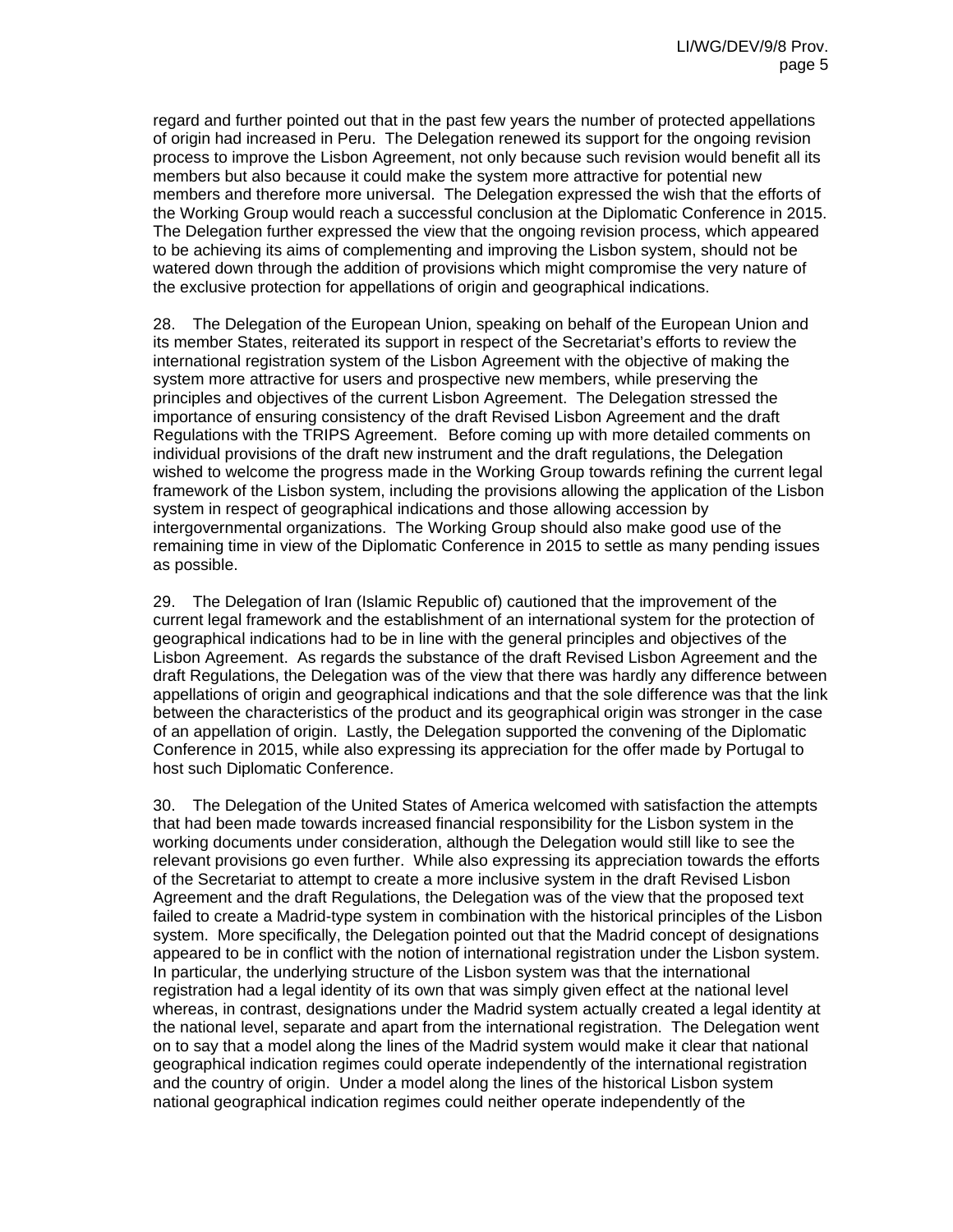international registration nor of the protection in the country of origin. The proposed text retained both concepts, even though they were in conflict. More particularly, the Delegation was concerned by the fact that the text and the corresponding Notes gave the wrong impression to prospective Contracting Parties that they would be free to apply their domestic law and their domestic processes when, on the contrary, they would be seriously constrained from doing so under the proposed text. The Delegation went on to say that the fact that such an important debate was happening within the Lisbon Working Group, without the participation of all WIPO Member States, perpetuated the confusion and the misunderstanding that tended to diminish the value of geographical indications, precisely when many delegations attending the present session of the Working Group were attempting to increase their value instead. The Delegation reiterated its view that the right forum for discussion of geographical indications was the Standing Committee on Trademarks, Industrial Designs and Geographical Indications, in which a full discussion could take place about the establishment of an international geographical indication system that would be transparent and fair for all WIPO Member States.

31. The Delegation of Australia, while expressing its appreciation for the very detailed and helpful working documents, reiterated its previously voiced concerns about particular aspects of the draft Revised Lisbon Agreement. The Delegation was of the view that the Revised Lisbon Agreement had to be as inclusive as possible and that this could be achieved through a proper accommodation of different specialized geographical indication regimes as well as trademark systems for the protection of geographical indications. Australia had two different registration regimes for geographical indications: one of them was specific for wine geographical indications and implemented the Australian European Community Agreement on trade in wine, while the other was a certification trademark system. The Delegation expressed the view that the draft Revised Lisbon Agreement had to provide fair treatment for terms which might be considered generic in some countries in the world. In other words, the Lisbon system should not dictate in detail how its members should deal with the issue of generic terms. The Delegation also believed that the Lisbon system had to be fair and consistent with other international agreements, such as the TRIPS Agreement, which would be achieved if the treatment of prior rights would be in line with international law. The Delegation indicated that the proposed co-existence of later claimed rights with earlier rights would be possible as long as the legitimate interests of the earlier right holder and third parties would be appropriately safeguarded. In that regard, the Delegation indicated that interested parties should also have a meaningful opportunity to object directly to the protection of terms in a particular market, as that was an essential safeguard for users of the intellectual property system as well as third parties. The ongoing revision of the Lisbon Agreement should also provide the opportunity to ensure adequate cost recovery so as to make the system sustainable rather than operating at a loss. Lastly, the Delegation stressed that the development of an inclusive system and the maximization of the value of the revision to the wider WIPO membership would require that the Diplomatic Conference be open to all WIPO Member States.

32. The Delegation of the Republic of Korea indicated that the protection of geographical indications was gaining global importance as a tool to enhance the competitiveness of producers, enterprises and nations. However, there were many elements in the draft Revised Lisbon Agreement that were the object of the TRIPS Agreement, while there were also elements which would incur costs or generate confusion with the trademark system. The Delegation was therefore of the opinion that a feasibility study on the benefits of establishing an international geographical indication protection system, in combination with the input provided by the members of the international community at large, would be of great benefit in resolving those difficulties. In conclusion, the Delegation indicated that more extended and continued discussions were required to reach a consensus as regards the nature of the proposed revision of the Lisbon Agreement.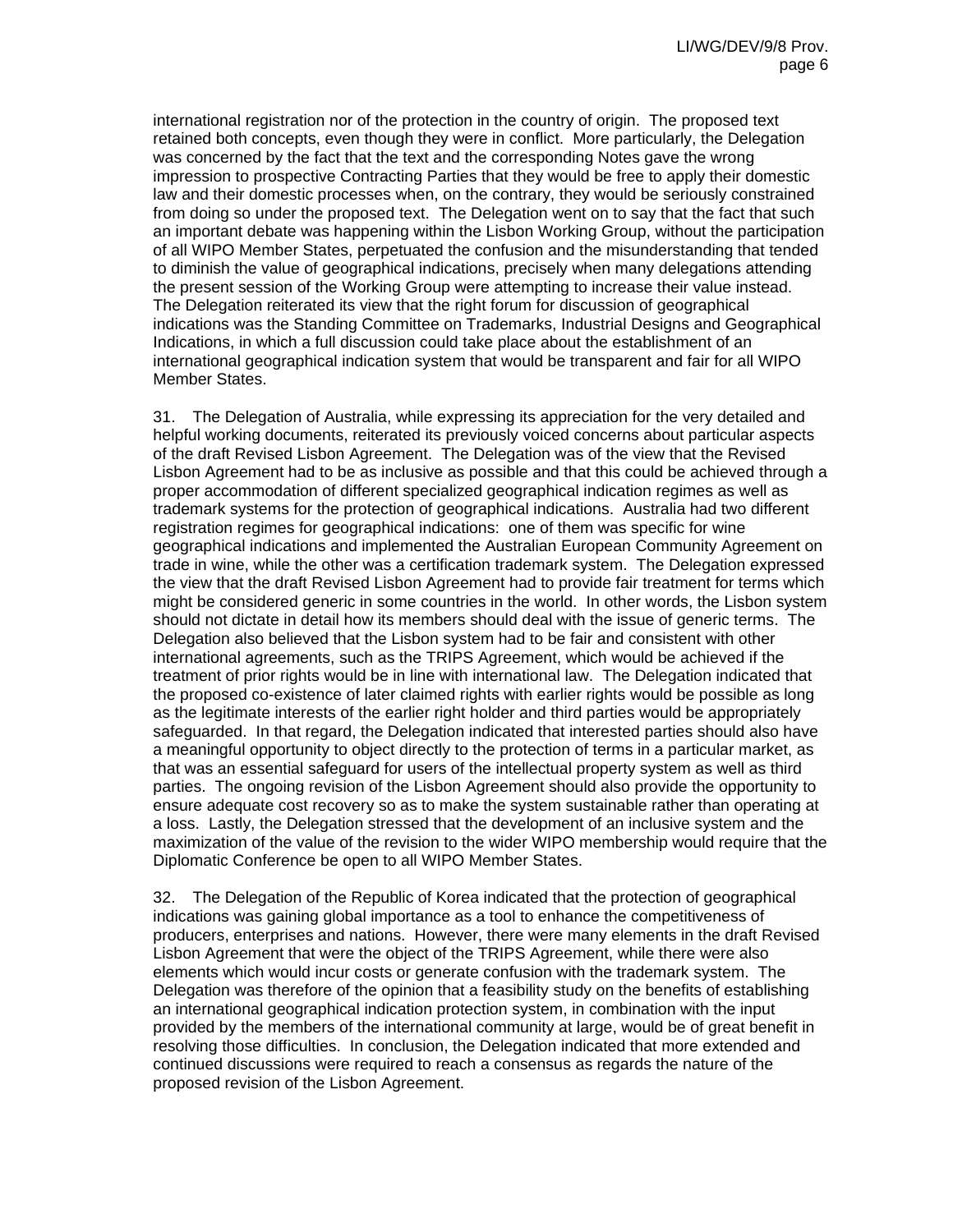33. The Delegation of Chile underscored the paramount importance of the topics addressed by the Lisbon Working Group and shared the views expressed by the Delegations of the United States of America, Australia and the Republic of Korea. Overall, the Delegation expressed the view that the text of the draft Revised Lisbon Agreement required more in-depth work, while also making it clear that Chile was ready to actively and constructively participate in the present session with a view to arriving at a text that would benefit all WIPO Member States.

34. The Delegation of Switzerland was of the view that the proposed texts provided a good basis for purposes of reaching a more inclusive membership concerning the protection of geographical indications and appellations of origin. The Delegation further indicated that the proposed introduction of provisions concerning geographical indications combined with the preservation of the existing principles and objectives of the Lisbon Agreement already represented a major progress.

35. The Delegation of Colombia pointed out that Colombia had been protecting its appellations of origin and geographical indications in a very dynamic manner in the past two years. As a result, over 20 appellations of origins were currently protected in Colombia. The Delegation therefore welcomed the present discussions in the Lisbon Working Group with the objective of fostering a yet more inclusive system. In that regard, the Delegation was of the view that a system of appellations of origin and geographical indications could be made compatible with other intellectual property systems, such as the trademark system.

36. The Representative of CEIPI clarified that his intervention was motivated by the wish to achieve the broadest possible membership to the Lisbon system as it would be desirable to find a way of attracting those countries which protected geographical indications under trademark systems. In that regard, he suggested the introduction of a reservation possibility of which such countries could avail themselves in respect of Chapter III of the draft Revised Lisbon Agreement. Under such reservation possibility, those countries would be able to protect an international registration not on the basis of the provisions of Chapter III, but on the basis of their own trademark legislation. In addition, Contracting Parties that would not make use of the reservation possibility would be entitled to protect international registrations of those Contracting Parties, which were making use of the reservation possibility, also on the basis of their own trademark legislation. Another consequence of the proposed reservation system would be that Contracting Parties making use of the reservation possibility would not have a right to vote in the Lisbon Union Assembly on questions related to Chapter III. He concluded by saying that there were precedents for such a reservation possibility in other WIPO-administered treaties, such as the Patent Cooperation Treaty.

37. Upon thanking the Representative of CEIPI for putting forward his suggestion for a possible compromise based on the possibility of a reservation regarding Chapter III, the Chair noted with satisfaction that all participants were ready to embark on a constructive discussion on the basis of the documents that had been submitted by the International Bureau. As regards the critical remarks that had been made, in particular regarding the issue as to whether the revised instruments had achieved the goal of making the system more inclusive and more financially sustainable, the Chair said that the Working Group would revert to those comments when discussing the provisions in question. As regards the mandate of the Lisbon Working Group and the possibility of other WIPO Member States to participate in the deliberations of the Working Group, the Chair said that the Working Group had always been open to the participation of all WIPO Member States and that it was therefore up to such Member States to decide whether or not to engage in a constructive discussion with the current membership of the Lisbon Union. The Chair expressed its utmost satisfaction for the growing interest and increasing participation of those WIPO Member States that were not Contracting Parties of the Lisbon Union. He fully agreed that one of the main objectives of the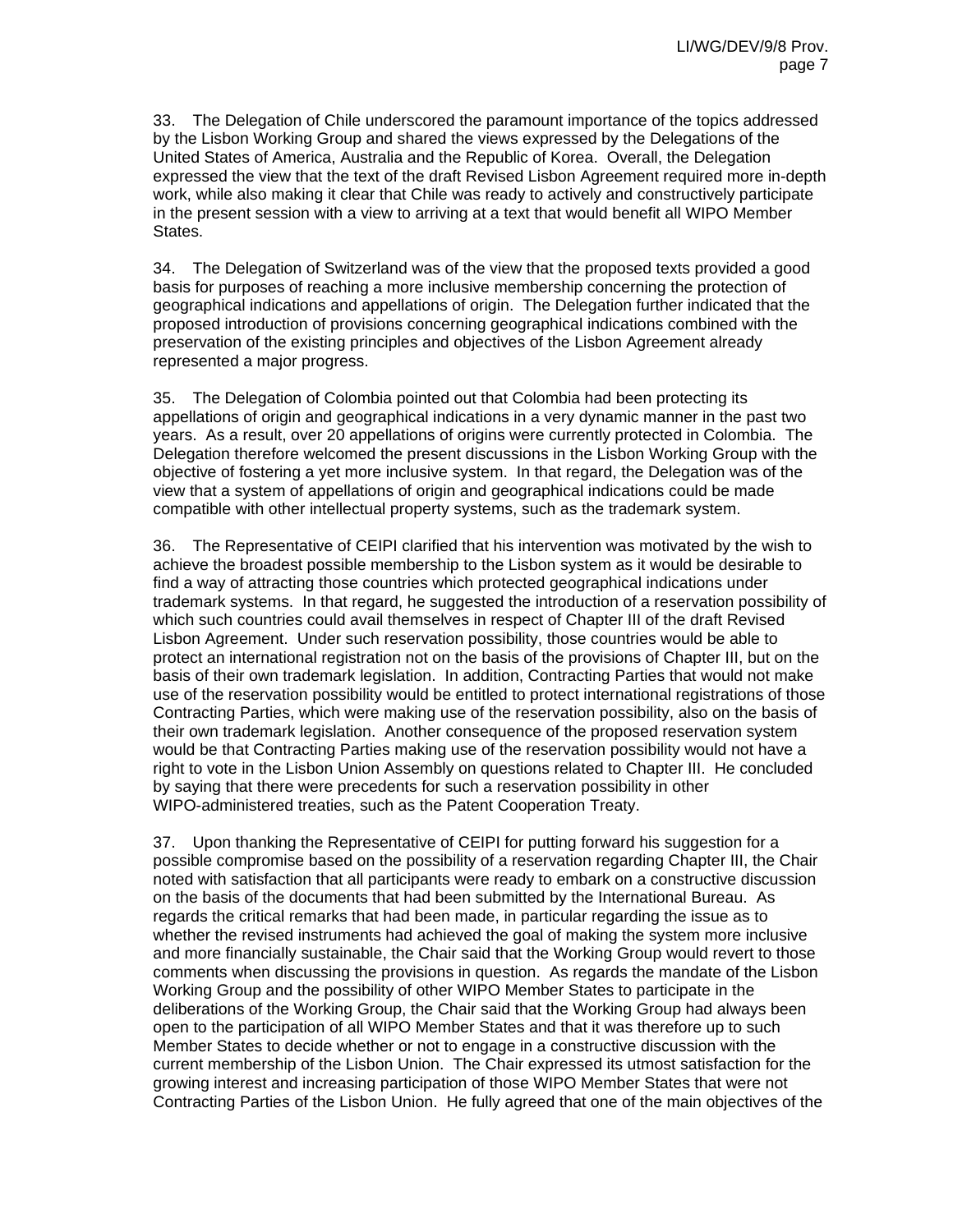ongoing review exercise was to expand the current membership of the Lisbon Union so as to make the Lisbon system a truly global one.

38. The Secretariat introduced documents LI/WG/DEV/9/2 to 5, indicating the modifications that had been made to the previous versions of the draft Revised Lisbon Agreement and the draft Regulations on the basis of the discussions at the eighth session of the Working Group.

## DISCUSSION ON THE PREAMBLE AND CHAPTER I OF THE DRAFT REVISED LISBON AGREEMENT (ARTICLES 1 TO 4) TOGETHER WITH RULES 1, 4, 19 AND 20 OF THE DRAFT REGULATIONS

39. Referring to the proposed definition of appellation of origin under Article 2(1)(a)(i), the Delegation of France recalled that within the framework of the Working Group it had previously been decided to stick as closely as possible to the definition of appellation of origin under the current Lisbon Agreement, next to the introduction of the concept of geographical indication in the draft Revised Lisbon Agreement. The Delegation expressed reservations regarding the introduction of the notion of reputation as a constitutive element in Article  $2(1)(a)(i)$ , as this had the effect of bringing the definition of appellation of origin closer to the definition of geographical indication, thereby generating a certain level of confusion between those two definitions. The Delegation further sought clarification on the exact scope of footnote 2 to Article 2, in light of the fact that the proposed wording introduced a certain degree of flexibility with respect to the cumulative nature of the natural and human factors, notwithstanding the fact that those factors were clearly cumulative under the proposed definition of appellation of origin in Article 2(1)(a)(i). The Delegation also suggested that Article 2(1)(b) could be deleted, as the provision would not appear to add anything substantial.

40. The Delegation of Switzerland shared the concerns expressed by the Delegation of France regarding footnote 2 and questioned the utility of introducing such provision under Article 2, as it was quite clear that the natural and human factors were cumulative elements, irrespective of whether they would be predominantly natural or predominantly human. Referring to Article  $2(1)(a)(i)$ , the Delegation pointed out that the concept of reputation had been merely introduced as an alternative criterion in the proposed definition of appellation of origin, whereas it appeared as a supplementary criterion in Article 2(2) of the current Lisbon Agreement. The Delegation went on to say that the attempt to make the two definitions converge in the draft Revised Lisbon Agreement would not be desirable, in view of the consensus reached in the Working Group that there would be two separate definitions with a single and high level of protection for both. The Delegation agreed with the views expressed by the Delegation of France that Article 2(1)(b) should be deleted. Lastly, the Delegation questioned the utility of having a Preamble in the draft Revised Lisbon Agreement, all the more since the proposed text appeared to merely describe the nature of the ongoing work of the Lisbon Working Group.

41. As regards Article 1(xiv), the Delegation of Peru reiterated its concerns about the possibility for an intergovernmental organization to file applications for the international registration of an appellation of origin or a geographical indication. In that regard, the Delegation recalled that such possibility was not envisaged in the common legislation of the Andean Community and would, therefore, require an amendment of that legislation.

42. The Delegation of Italy was of the view that the text of the Preamble had to be consistent with the mandate of the Working Group and therefore requested that the word "preserving" be brought back in the first sentence of the Preamble so that the text would read "while preserving and building on its principles and objectives…". Referring to Article 2(1)(a)(i), the Delegation indicated that the reference to reputation gave the false impression that "reputation" would be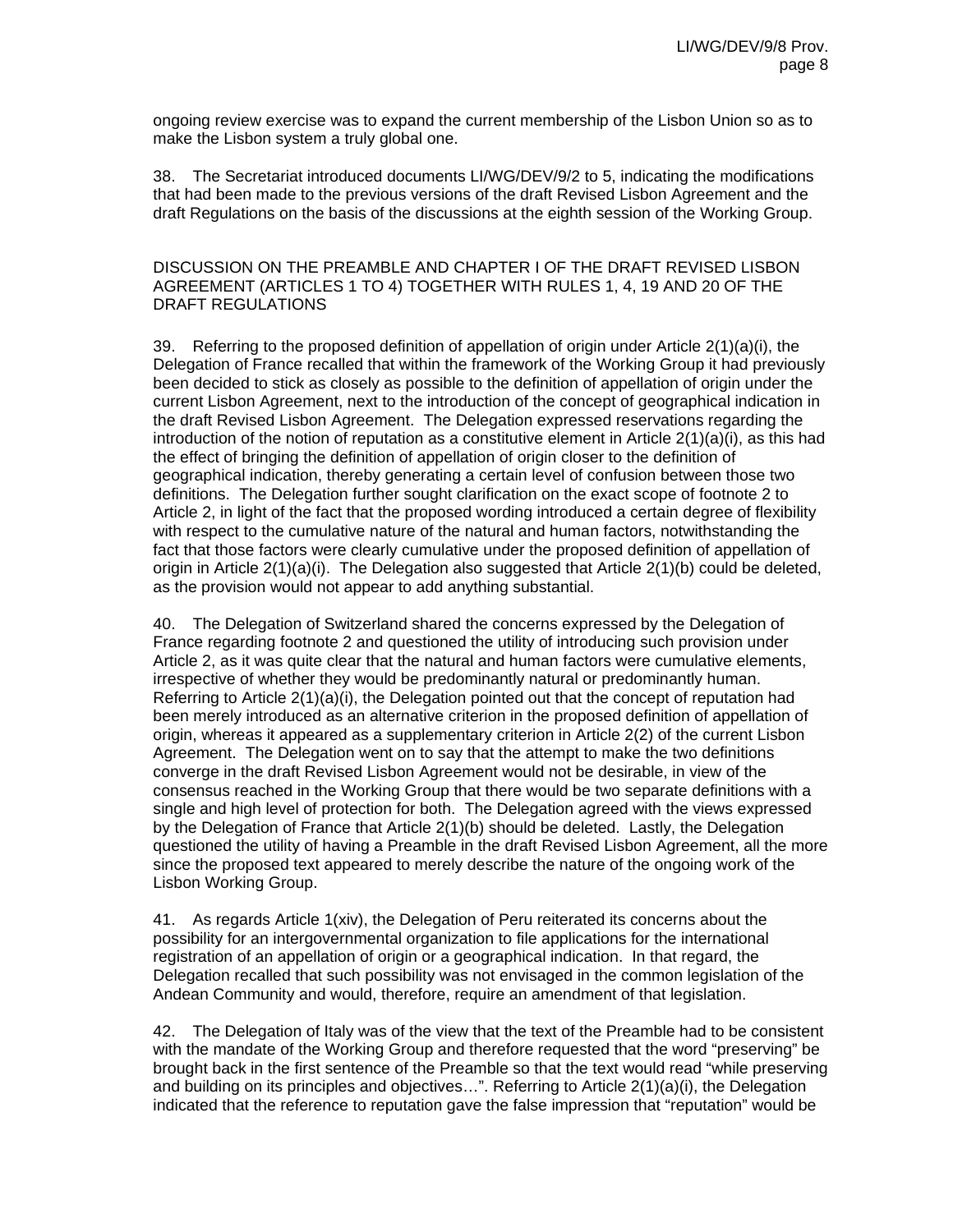an additional requirement that would have to be fulfilled for purposes of registering an appellation of origin, contrary to what was provided for in the Lisbon Agreement. In respect of Article 4, the Delegation requested clarification of the meaning of the phrase "or under both".

43. With respect to Article 2, the Delegation of the Russian Federation failed to see the pertinence of bringing the definitions of appellation of origin and geographical indication closer to each other. Further, whenever reference was made to the place of origin of a given good, the reputation of the good also had to be taken into account. The Delegation failed to see the utility of footnote 2 under Article 2. Instead, the Delegation suggested rephrasing the text of Article 2(1)(a)(i), so that it would refer to "natural and/or human factors".

44. As regards Article 2(1)(a)(i), the Delegation of the European Union shared the views previously expressed by other delegations and agreed that the reference to reputation should be deleted from that paragraph as it constituted an additional requirement which also generated confusion between the appellation of origin and the geographical indication definitions. The Delegation welcomed the proposed definition of geographical indications, which was now in line with the definition of the TRIPS Agreement. The Delegation also welcomed the amendment in Rule 4 concerning the possibility of indicating several competent authorities.

45. The Representative of CEIPI sought further clarification regarding the reference to reputation in Article 2(1)(a)(i). He more specifically asked whether the word "and" in the sentence "and which has given the good its reputation" referred back to the geographical environment. As regards the drafting of Article  $2(1)(a)(i)$ , he pointed out that the first reference to the notion of reputation in the first bracket was not an essential element but only one of the elements of the definition of appellation of origin. However, on the contrary, if the second reference to reputation were to be kept in the second bracket at the end of the sentence then reputation would become an essential element of the definition, along the lines of Article 2(2) of the current Lisbon Agreement. He also cautioned that the proposal made by the Delegation of the European Union to remove any reference to reputation from the provision in question would also imply moving away from the current text of the Lisbon Agreement, which did require reputation. As regards Article 2(1)(b), even though he agreed with the proposals that were made to remove it altogether from Article 2, he was of the view that the definitions provided thereunder could be moved to Article 1. Lastly, he questioned the necessity of having a Preamble in the draft Revised Lisbon Agreement.

46. With respect to Article 2(1)(a)(i), the Delegation of Mexico supported the proposal made by the Delegation of the European Union to delete any reference to reputation.

47. Referring to Note 2.03 in the Notes in document LI/WG/DEV/9/4, the Delegation of the United States of America noted that a delegation had suggested the inclusion of a reference to reputation in the definition of both appellations of origin and geographical indications, arguing that without the reputation element the receiving Contracting Parties would have to exhaustively conduct fact-finding missions to investigate foreign soil or, in the alternative, would simply forego any examination of the application entirely and simply provide reciprocal right protection to the foreign Government's pronouncement of the soil quality. The Delegation expressed its agreement with that suggestion, as it shared the view that reputation was a critical element for both appellations of origin and geographical indications, bearing in mind that reputation was an element in the appellation of origin definition of the current Lisbon Agreement. The Delegation went on to say that from its perspective natural factors alone did not create a private property right and, regardless, it would be impossible for foreign receiving Offices to evaluate the value of natural factors during the examination process. The Delegation added that the insistence that the mere existence of natural factors had some inherent value, without any objective proof of that value, made the appellation of origin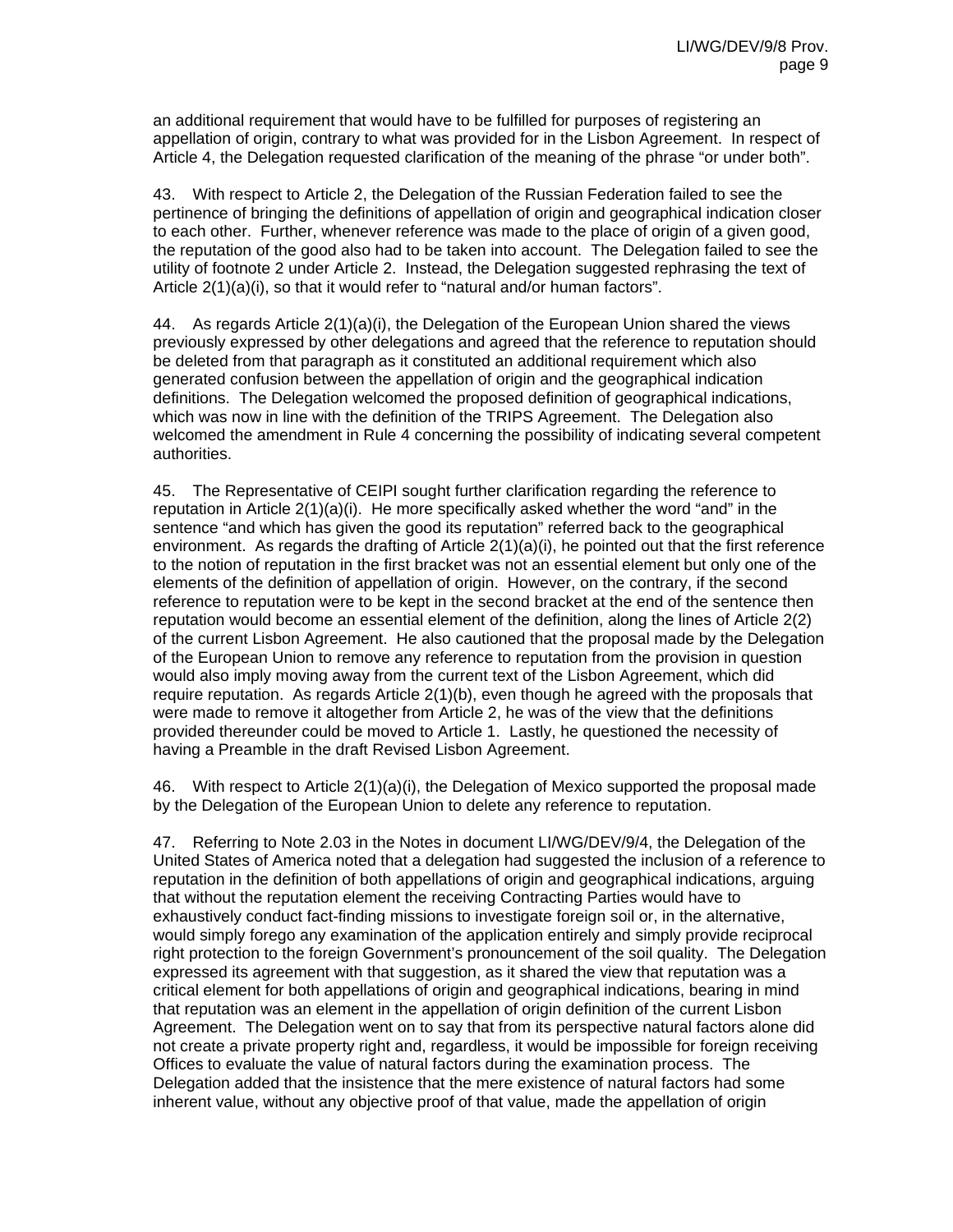definition problematic from its perspective. In light of the fact that intellectual property rights usually rewarded some form of human intervention, the Delegation was of the view that reputation was a measurement of whether such human intervention had value and whether an intellectual property right had to reward it as an incentive to creative quality products and to protect consumer's expectations.

48. Referring back to the issue of reputation, the Delegation of the European Union clarified that its position was that an inclusion of the term "reputation" as an alternative to "quality" or "characteristics of the good" as currently drafted in Article  $2(1)(a)(i)$  would make it possible for an appellation of origin to be exclusively based on reputation. In that regard, the Delegation recalled that currently such possibility only existed in the case of geographical indications but not in the case of appellations of origin which, by essence, were required to have a much closer link between the characteristics of the good and the geographical environment. Hence, the Delegation's request for the deletion of the reference to reputation in sub-item (i) under Article  $2(1)(a)$ .

49. The Delegation of Colombia agreed that the word "reputation" had to be maintained in the definition of an appellation of origin. In that regard, the Delegation further indicated that in the case of Colombia the undue exploitation of the reputation fell under unfair competition law.

50. The Delegation of Portugal supported the comments made by the Delegation of the European Union and was of the view that any reference to reputation had to be deleted from the Article 2(1)(a)(i).

51. The Delegation of Peru shared the views expressed by the Delegation of Colombia and also considered that it would be appropriate to include the term "reputation" in the definition of an appellation of origin, at least in the first bracket where it appeared as an alternative to other criteria.

52. The Delegation of Switzerland noted that the issue regarding the inclusion or not of the notion of reputation in the definition of an appellation of origin led to very different positions within the Working Group. As an alternative solution, the Delegation suggested to remain as closely as possible to the current provision of Article 2(2) of the Lisbon Agreement and to reintroduce the concept of reputation under Article 1(xv) which defined the "Contracting Party of Origin".

53. The Chair pointed out that under the current draft Revised Lisbon Agreement the underlying principle was that, although the instrument covered both appellations of origin and geographical indications, the same level of protection would be provided in respect of both. Further, Article 9(1) made it clear that Contracting Parties would not be required to make a distinction between appellations of origin and geographical indications within their own legislation. In other words, while the proposed definitions in Article 2(1) would work for purposes of the international registration and for purposes of applying the Revised Lisbon Agreement in all Contracting Parties, under their national or regional legislation, the Contracting Parties would be allowed to treat registered appellations of origin as registered geographical indications.

54. Referring to the issue of reputation, the Chair recalled that the two pairs of square brackets in Article 2(1)(a)(i) represented two different options, which meant that it was either the first reference to reputation or the second reference to reputation that would be included in the text. He went on to say that, if the Working Group opted for the text in the first pair of square brackets, the element of reputation would be one of the alternative characteristics that would derive exclusively or essentially from the geographical environment. Instead, if the Working Group opted for the text in the second pair of square brackets at the end of the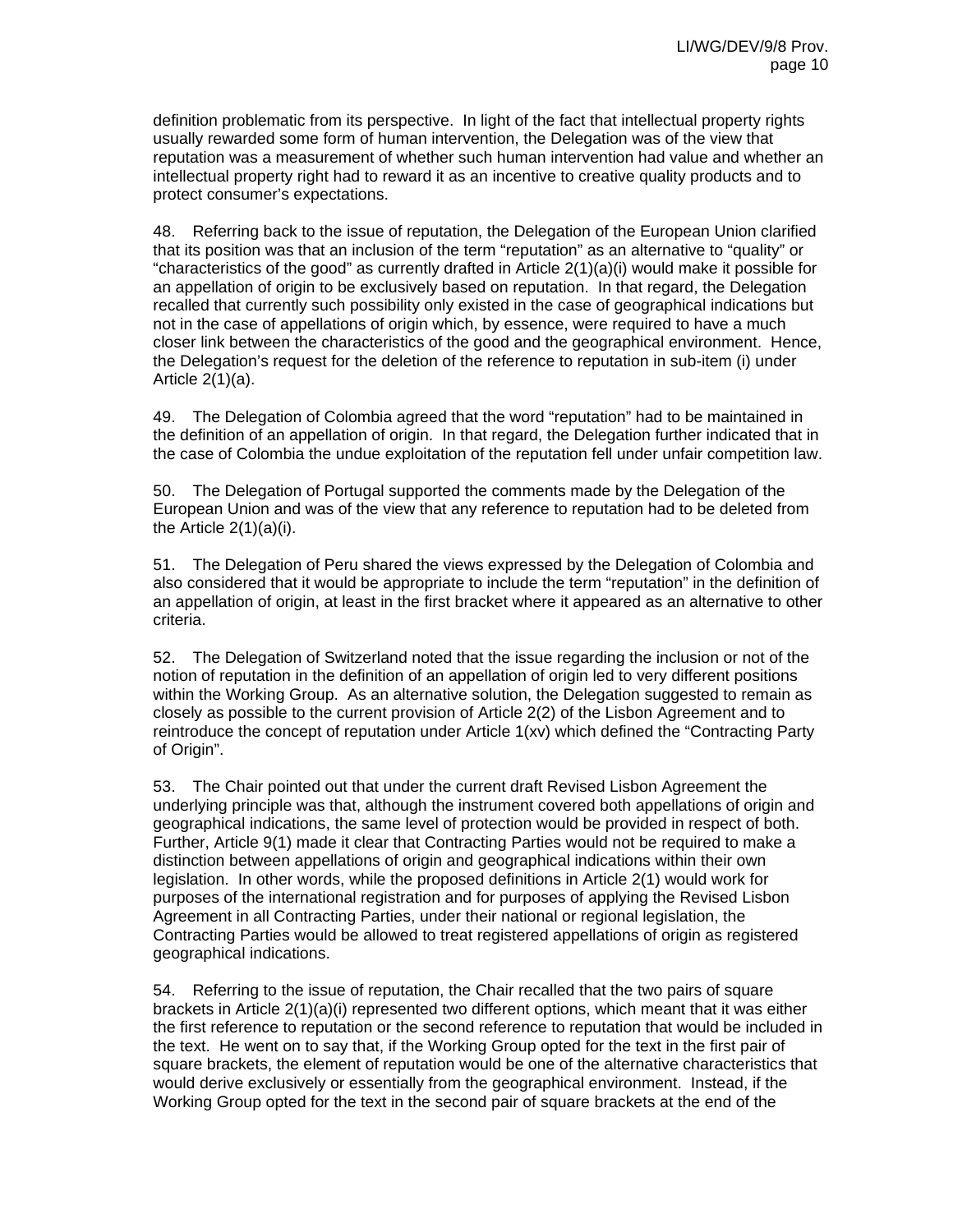paragraph, the element of reputation would be made mandatory in the case of an appellation of origin, as was already the case under Article 2(2) of the current Lisbon Agreement. As regards the concern expressed by some delegations that, in the absence of any reference to reputation, fact finding missions might become necessary in order to assess whether the object for which an international registration as an appellation of origin was sought did indeed meet the definition requirements, especially in those countries which made a distinction between appellations of origin and geographical indications, the Chair said that it was his understanding that under the current text of the Lisbon Agreement, no such fact-finding missions had ever been undertaken and that the Contracting Parties to the Lisbon Agreement had nonetheless always been in a position to assess whether or not they would refuse to recognize the effect of an international registration.

55. The Chair noted that the prevailing view appeared to be to remove footnote 2 from Article 2 and to include its text in the Notes to the draft Revised Lisbon Agreement.

56. Referring to the request for clarification concerning the terms "or under both" in Article 4, the Secretariat indicated that there would be a period within which some Contracting Parties would have only acceded to the Revised Lisbon Agreement while others would only be party to the current Lisbon Agreement. In addition, there would also be a third set of Contracting Parties that would have acceded to both the Lisbon Agreement and the Revised Lisbon Agreement. In consequence, as there would be different relations between Contracting Parties within the same Lisbon Union, Article 4 aimed to make it clear that the International Register that would be kept by the International Bureau would record all the international registrations, whether they would have been applied for by countries that would only be party to the Lisbon Agreement, or by Contracting Parties that would have acceded only to the Revised Lisbon Agreement, or by countries that would be party to both international instruments. The Secretariat indicated that the complexity of Article 4 derived from the fact that, in addition to the Lisbon Agreement, there was also a reference to the 1967 Act of the Lisbon Agreement, to which all Contracting Parties of the current Lisbon Agreement were party with the exception of one Contracting Party, which was only party to the Lisbon Agreement as originally adopted in 1958. The Secretariat went on to say that those two instruments were nonetheless considered to be one entity, in view of Article 16 of the 1967 Act. Hence, the terms "under both" referred to both the Lisbon Agreement, whether the original Lisbon Agreement of 1958 or the 1967 Act, and the Revised Lisbon Agreement.

57. The Secretariat sought clarification from the Delegation of Peru as regards the fate of an international registration effected by an intergovernmental organization in the case of Peru.

58. As regards the Preamble, the Secretariat indicated that, if the Working Group would retain the Preamble, the text of its first sentence could perhaps stop after the words "Lisbon Agreement".

59. The Delegation of Peru said that its concerns referred specifically to the possibility that would be given to intergovernmental organizations to register appellations of origin or geographical indications. In that regard, the Delegation recalled that under the Andean Community legislation such registrations could only be effected by natural persons or legal entities directly interested in the production, the extraction and the processing of the product for which registration was sought. The Andrean community legislation also stated that where the appellations of origin referred to their own jurisdictions, any state, departemental, provincial, or municipal authority should likewise be considered an interested party. As regards the Preamble, the Delegation was of the view that the proposed text should be maintained in the Revised Lisbon Agreement, as it clearly defined the framework for the ongoing revision process. Moreover, the Delegation supported the idea of reintroducing the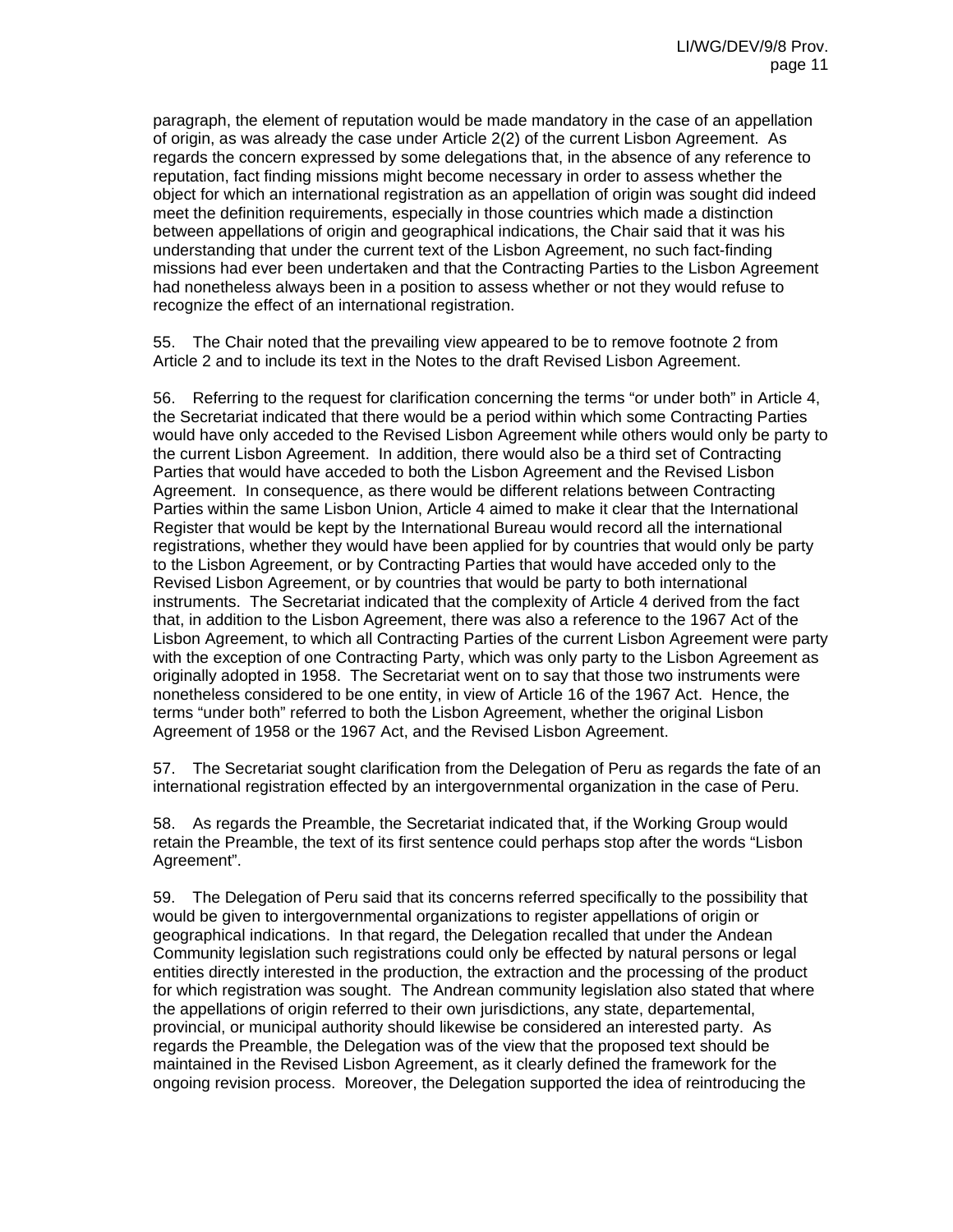term ''preserving'', so that the text would read ''while preserving and building on its principles and objectives".

60. The Chair agreed that preserving the principles and objectives of the current Lisbon system was part of the mandate of the Working Group, in addition to making the system more attractive so as to pave the way for a wider membership. The Chair further recalled that the mandate of the Working Group, at least since its second session, was also to give the possibility to intergovernmental organizations to accede to the Revised Lisbon Agreement. In that regard, the Chair welcomed with satisfaction the clarification made by the Delegation of Peru that it was not challenging that specific element of the mandate, but rather expressed concern about its application modalities under Peruvian legislation.

61. The Delegation of Peru confirmed that it was not opposed to the inclusion of intergovernmental organizations, but simply wished to leave on record the type of difficulties in implementation that would arise in respect of registrations effected by intergovernmental organizations, not only in Peru but also in the other members of the Andean community, i.e., Bolivia, Colombia and Ecuador, which might wish to accede to the Revised Lisbon Agreement at a given point in time.

62. The Delegation of Fiji shared the views expressed by the Delegation of Peru as regards the practical consequences of the accession of intergovernmental organizations in particular since its national industrial property legislation did not foresee the case of registrations effected by intergovernmental organizations. The Delegation further pointed out that the same applied to the other 14 countries in the region. The Delegation expressed the view that the Preamble had to be kept in the Revised Lisbon Agreement but that some amendments could be made so as to introduce, for example, an explicit reference to the principles and objectives of the TRIPS Agreement which constituted the basic intellectual property legal framework for many countries.

63. The Chair indicated that there appeared to be consensus that intergovernmental organizations should be allowed to become parties to the Revised Lisbon Agreement. On the basis of the comments made by some delegations, he indicated that there might be a need to look into the provisions which dealt with the application procedure to better address the practical implementation difficulties that might arise in some countries.

64. The Chair wondered whether the compromise solution proposed by the Secretariat in respect of the Preamble was acceptable.

65. The Delegations of Italy and Peru were in favor of retaining the second part of the first sentence and that this part should read: ''while preserving and building on its principles and objectives''.

66. The Delegation of Iran (Islamic Republic of) supported the drafting proposal made by Secretariat.

67. Upon a request for clarification from the Chair, the Delegation of Italy indicated that the phrase ''and in the light of the relevant provisions of the TRIPS Agreement" should be retained.

68. The Delegation of Iran (Islamic Republic of) recalled that its country was not a member of the WTO and therefore requested that the reference to the TRIPS Agreement be removed from the Preamble.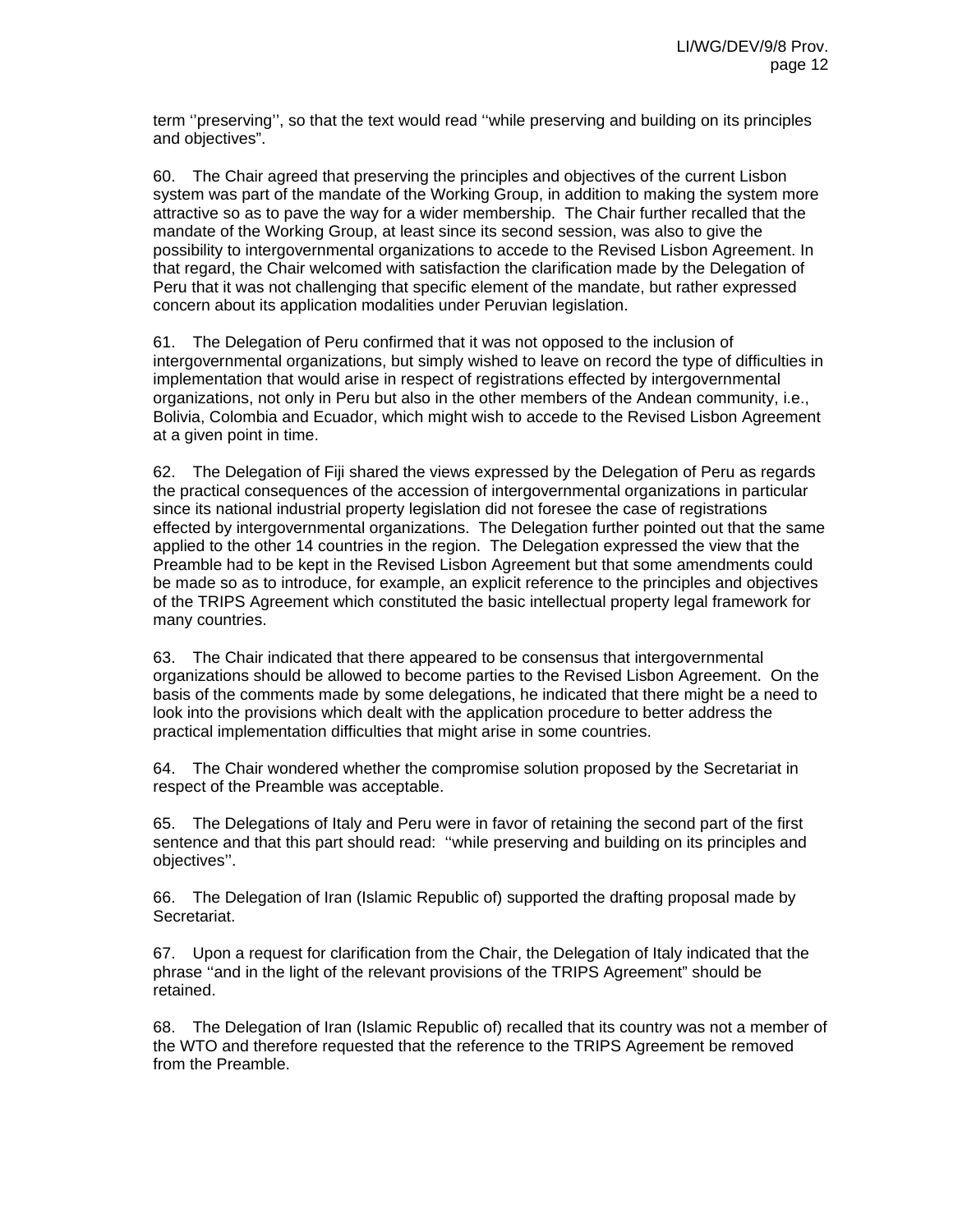69. The Chair concluded that the two sentences of the draft Preamble would then read: "Recognizing the need to refine and modernize the legal framework of the system established under the Lisbon Agreement, while preserving and building on its principles and objectives" and "Desiring to introduce provisions for the possible accession by intergovernmental organizations"

70. The Chair wondered whether the square brackets in Article 2(2) could be removed.

71. The Delegation of Algeria requested that the square brackets be maintained for the time being, as it had not yet adopted a definite position on the inclusion or not of the reference to trans-border geographical areas.

72. The Delegation of Hungary expressed its preference for having the square brackets removed in the second part of Article 2(2).

73. In light of the diverging views expressed, the Chair indicated that the brackets around the second sentence of Article 2(2) would be maintained for the time being.

74. As regards Article 2(1)(a)(i), the Chair wondered whether footnote 2 could be deleted as well as the first pair of square brackets together with the word ''reputation'' while retaining the phrase ''which has given the good its reputation'' without the square brackets.

75. The Delegation of Iran (Islamic Republic of) expressed its preference for retaining the first reference to reputation and for deleting the phrase ''and which has given the good its reputation''.

76. The Delegation of Chile was of the view that the proposed definition in Article 2(1)(a)(i) had to envisage the possibility for an appellation of origin to be also based on the reputation of the good. However, the Delegation would not deem it appropriate to require such reputation as a compulsory criterion for an appellation of origin to be protected under the provision in question, which would be the case if the final sentence within brackets were to be maintained without brackets. Hence, the Delegation's preference for keeping the first reference to reputation within square brackets for the time being, as well as for deleting the second reference to reputation at the end of the paragraph.

77. The Chair indicated that he had some difficulties in understanding the position of those delegations representing Contracting Parties to the Lisbon Agreement, which were against the use of the phrase already contained in Article 2(2) of the current Lisbon Agreement, namely ''which has given the good its reputation'', on the basis of fears about possible fact-finding missions. He went on to say that, as he had already underlined, even under the provisions of the current Lisbon Agreement, no such fact-finding missions had ever been undertaken either by the International Bureau or by Contracting Parties. Moreover, if a Contracting Party would not be able to satisfy the stricter requirements for an appellation of origin under Article 2(1)(a)(i), it would still be in a position to register denominations on the basis of the definition of a geographical indication under sub-item (ii) of Article 2(1)(a), which had been drafted along the lines of Article 22.1 of the TRIPS Agreement.

78. As regards the issue of reputation, the representative of CEIPI pointed out that, if the text in the first pair of square brackets would be maintained while the text in the second pair of square brackets would be deleted, the principles of the Lisbon Agreement would not be preserved.

79. The Delegation of Kenya said that the geographical indication definition in Kenya's national legislation covered both geographical indications and appellations of origin, by stating: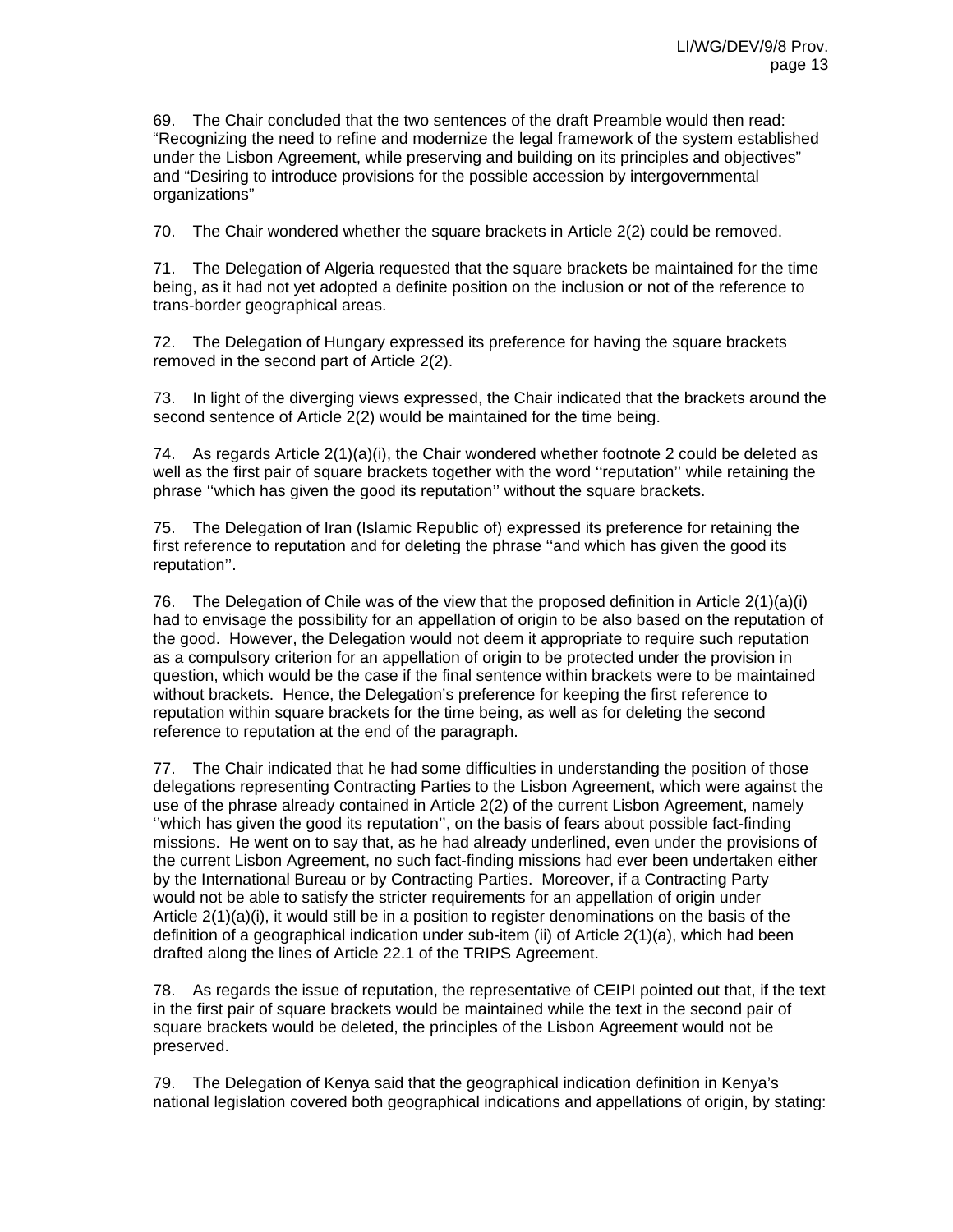''geographical indication means an indication which identifies a product as originating from a territory, or a region or locality where a given quality, reputation or other characteristics of the product are exclusively or essentially attributable to its geographical origin''.

80. Noting that the terms ''*reputación*" and "*notoriedad*'' and' "*réputation*" and "*notoriété*'' had been used indistinctly in the draft Revised Lisbon Agreement, the Delegation of Chile reiterated its request made at the previous session that an interpretative statement be introduced in the text to clarify that those terms would be considered as being synonymous for purposes of the Revised Lisbon Agreement.

81. In response to the comment made by the Delegation of Chile, the Secretariat pointed out that Note 2.07 already contained a statement along those lines.

82. In response to a comment made by the Delegation of France, the Chair suggested a slight amendment to the second part of Article 2(1)(b), so that the text after the comma would read: ''regardless of the term used to identify such denominations or indications in the Contracting Party of Origin or in other Contracting Parties''. The proposed amendment would be made with a view to further clarifying that the terminology used in that context would not matter as long as the substantive requirements of the Revised Lisbon Agreement would be met.

83. The Delegation of Switzerland expressed the view that the first part of Article 2(1)(b) could be moved to Article 2(1)(a) and that its second part could be deleted altogether, since its contents already appeared to be covered by Article 9(1).

84. The Delegation of the European Union shared the views expressed by the Delegation of Switzerland.

85. Following some further discussion, the Chair concluded that the Working Group could go along with the suggestion to delete Article 2(1)(b) altogether, on the understanding that its first part thereunder be replaced by the addition of two new abbreviated expressions in Article 1: one for appellation of origin and one for geographical indication, which would respectively refer to sub-items (i) and (ii) of Article 2(1)(a). The second part of Article 2(1)(b), which clarified that terminology would not be decisive in assessing whether the Contracting Party would be complying or not with the substantive requirements of the Agreement, would be reflected either in the Notes or in a footnote to Article  $9(1)$  or Article  $10(2)$ . As a result, Article  $2(1)(a)$  would become simply Article 2(1).

86. Finally, the Delegation of Iran (Islamic Republic of) agreed to the proposal for the deletion of the first reference to reputation in the definition of appellation of origin and the retention of the second reference, without square brackets.

DISCUSSION ON CHAPTER II OF THE DRAFT REVISED LISBON AGREEMENT (ARTICLES 5, 6 AND 8(1 AND 2)) TOGETHER WITH RULES 5, 6 AND 7 OF THE DRAFT REGULATIONS

87. Referring to Article 5(4), the Delegation of Algeria expressed its preference for maintaining the text within square brackets for the time being, as it was still in the process of assessing the possible impact of such provision.

88. The Delegation of Georgia said, while stressing the importance of Article 5(4), that it was its understanding that the proposed wording of Article 5(4) would require a bilateral or a multilateral agreement between the countries in which the trans-border area was situated. In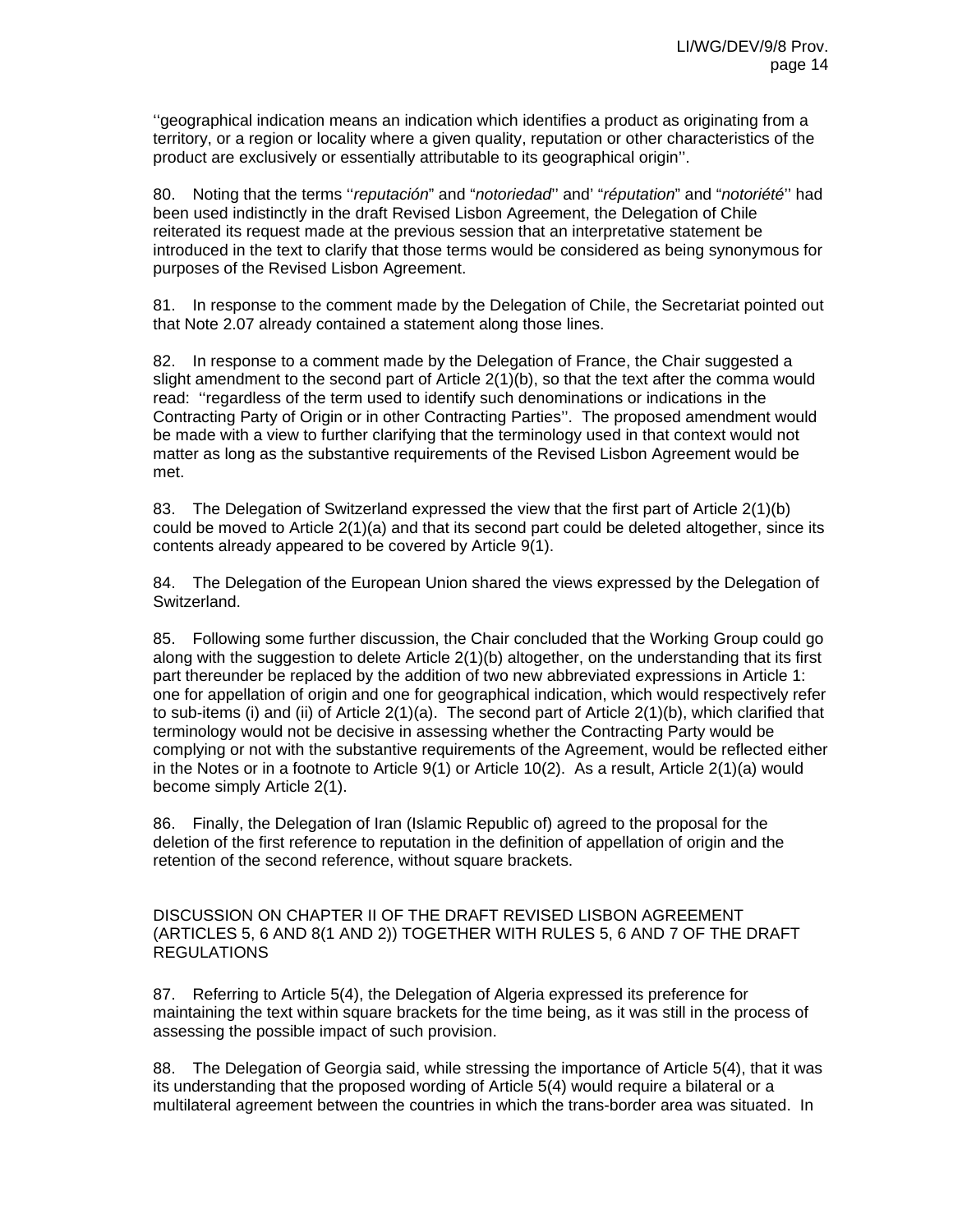that regard, the Delegation was of the view that since the signature of an agreement was an expression of a free will it would not be reasonable to make such agreement mandatory. However, in order to move forward, the Delegation could go along with the proposed version of Article 5(4) without the square brackets. Along the same lines, the Delegation was of the view that the square brackets in Art. 2(2) could also be removed.

89. The Delegations of Hungary and the Republic of Moldova agreed with the Delegation of Georgia on the deletion of the square brackets in Article 5(4). In addition, the Delegation of Hungary sought clarification about the necessity of making explicit reference to Art. 2(1)(a)(i) and (ii), in spite of the fact that a clear definition of the geographical area of origin would already be provided in Article 1(xii).

90. As regards Rule 5, the Delegation of the European Union welcomed the proposed drafting of Rule 5(2)(a)(vi) which referred to the geographical area of origin relevant for geographical indications as well as to the geographical area of production relevant for appellations of origin. Referring to Rule 5(3), the Delegation recalled that information about the link between a product and its geographical origin was crucial and therefore had to be made mandatory so that it would be possible to verify that all requirements of the definition of the geographical indication or appellation of origin were met. In addition, in light of the discussion concerning Article 2(1)(a)(i), the Delegation stated that it would be appropriate to delete the word reputation in Rule 5(3) as well. As regards Rule 5(4), which required use along the lines of the trademark system, the Delegation was of the view that such trademark logic should not apply in the context of the Lisbon system. The Delegation went on to say that each Contracting Party had of course the possibility to foresee use requirements for its own geographical indications or appellations of origin under its national legislation, but the validity of their protection should not be subject to any use requirements in the other Contracting Parties. Geographical indications and appellations of origin could have a very limited production, which would prevent them from meeting such use requirements in multiple countries.

91. The Delegation of Colombia sought clarification about the meaning of the word "jointly" in Article 5(4)(b), and in particular whether the term "jointly" meant that adjacent Contracting Parties had to submit a common declaration, signed by both parties, at the same time, or whether it would be possible for the declaration in question to be submitted separately by the adjacent Contracting Parties concerned. Also, it was not clear how the provision applied in case the trans-border area was partly situated in a country that was not a Contracting Party.

92. Referring to the contents of Rule 5(3), the Delegation of France expressed support for the mandatory character of the indication of particulars concerning quality or any other characteristic of the good. As regards Rule 5(4) concerning "a declaration of intention to use the registered appellation of origin or geographical indication", the Delegation pointed out that the proposed drafting brought the text very close to the applicable legislation in the area of trademarks which, in turn, constituted an entirely new approach with no relation whatsoever to the issue at stake, namely the establishment of individual fees. The Delegation concluded by saying that the proposed wording was not acceptable at this stage. Lastly, the Delegation inquired as to the necessity of maintaining square brackets in Article  $6(3)(v)$ .

93. The Delegation of the United States of America pointed out that Rule 5(5)(iii), which outlined as an optional element of the application "a statement concerning the scope of protection, for example to the effect that protection is not claimed for certain elements of the appellation of origin or the geographical indication", should be included as a mandatory element in Rule 5(2). The Delegation went on to say that such a disclaimer would need to be recorded in the International Register, in order to provide notice to third parties about the appropriate scope of protection to be given to the individual elements of a compound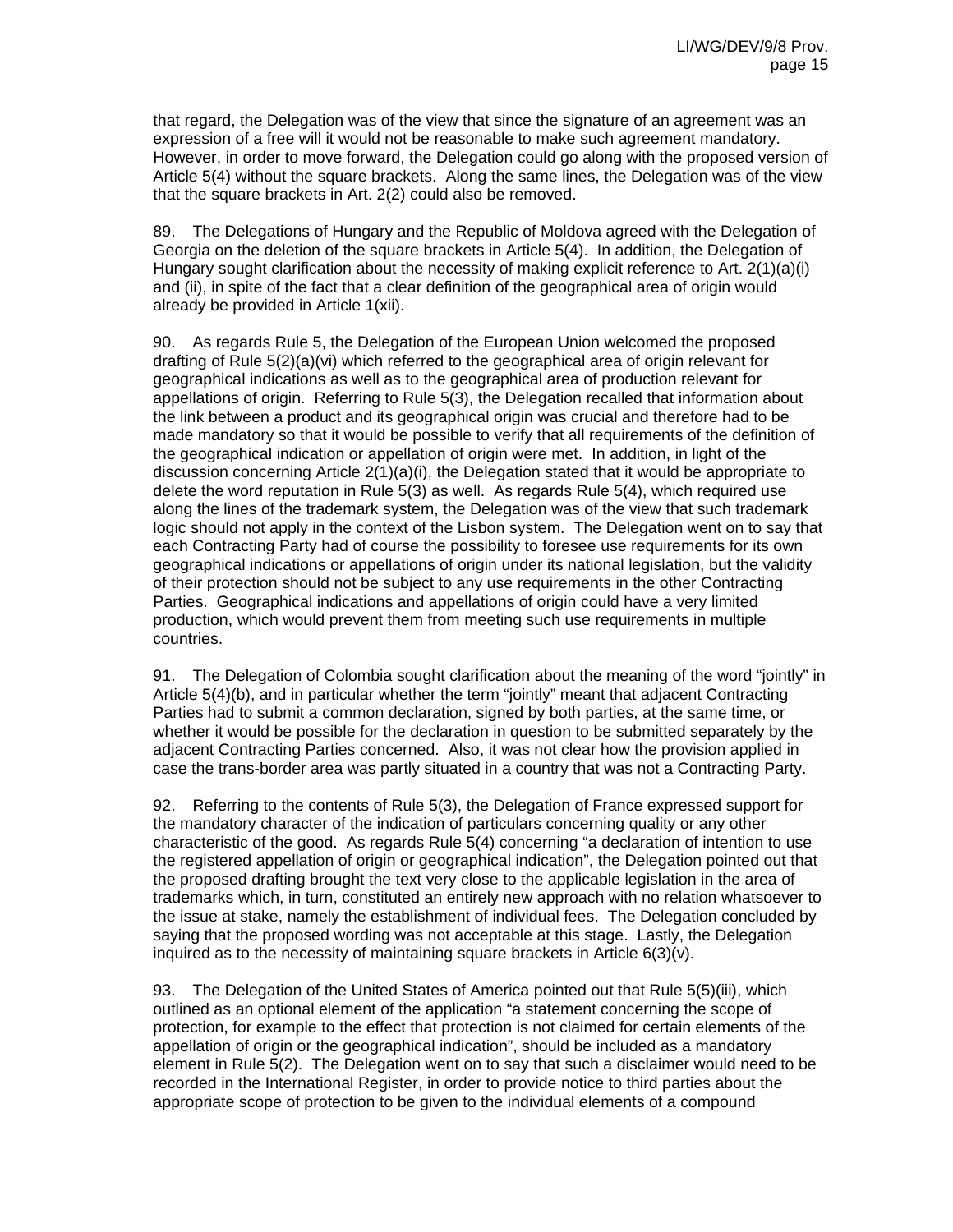geographical indication. Such disclaimers might help stem the current trend whereby terms that had been in widespread and longstanding global use suddenly appeared to be the subject of geographical indication protection, either because of a misunderstanding regarding the scope of protection of individual terms within a compound geographical indication, or because the country of origin would all of a sudden decide that it would be useful for its national producers to attempt to obtain global exclusive rights in a common term. As indicated in footnote 5 under Article 11, generic terms within a compound geographical indication should not be protected in Contracting Parties to the extent that the country of origin would have clearly recognized such terms as being generic. The Delegation was of the view that such information should really pass through to the other Contracting Parties in the interest of transparency and fairness and that its inclusion in international registrations should therefore be made mandatory. For the sake of illustration, the Delegation referred to the example of "*Camembert de Normandie*" which had been registered as a geographical indication in France by the national Competent Authority, which had also issued at the same time a clarification that the protection for that geographical indication did not extend to the term "*Camembert*", a term widely regarded as the name for a type of cheese that could be produced anywhere. The Delegation was of the view that such model helpfully established clear guidance as to which portion of a geographical indication actually fell under the scope of protection in the country of origin.

94. The Delegation of the United States of America welcomed the inclusion in the draft Regulations of Rule 5(4) concerning an optional provision for Contracting Parties to require declarations of intention to use the geographical indication, in response to the concerns it had raised at the previous session. As the Delegation had indicated at the time, the United States Patent and Trademark Office (USPTO) did not have the authority to regulate commercial speech unless those terms were used in commerce in the United States of America. Therefore, without a declaration such as the one referred to in Rule 5(4), the United States of America would be unable to join the Revised Lisbon Agreement. However, Rule 5(4) would be meaningless in view of the provisions in the draft Revised Lisbon Agreement limiting the grounds upon which geographical indications could be cancelled or invalidated, which did not allow for cancellation or invalidation on the basis of failure to use the geographical indication. The Delegation clarified that, in the United States of America, a registered mark or a registered geographical indication could be cancelled ex officio by the USPTO for failure to show continued use in commerce; or at the request of a third party for lack of a *bona fide* intention to use, for non-use, or because the term had become generic through lack of enforcement. Referring to Article 9(1), which stated that Contracting Parties had to protect the registered geographical indication "subject to any refusal, invalidation or grounds for cancellation that may become effective with respect to its territory", the Delegation of the United States of America pointed out that the concepts of renunciation, invalidation or cancellation were not always available under national law. The Delegation further indicated that Article 8(1) provided that the term of protection was indefinite, which in turn meant that a cancellation for lack of maintenance, for lack of use or for no intention to use, could not occur. Along the same lines, Article 12 also provided that a registered geographical indication could not be cancelled for becoming generic through lack of enforcement. In that regard, the Delegation was of the view that, if a national office seriously took the declaration of intention to use as a mechanism to prevent bad faith applications or to ensure constitutional authority to regulate commercial speech, it should also have the ability to enforce the declaration of intention to use when it would not be respected. The Delegation concluded by saying that since neither Article 8 nor Article 12 of the draft Revised Lisbon Agreement gave a national Office the ability to take action to enforce such declaration, the provision of Rule 5(4) was meaningless to the United States of America. In that regard, the Delegation recalled that it had repeatedly made the point that the draft Revised Lisbon Agreement was fundamentally incompatible with trademark and unfair competition systems and further indicated that the point it had just made clearly demonstrated why that was so.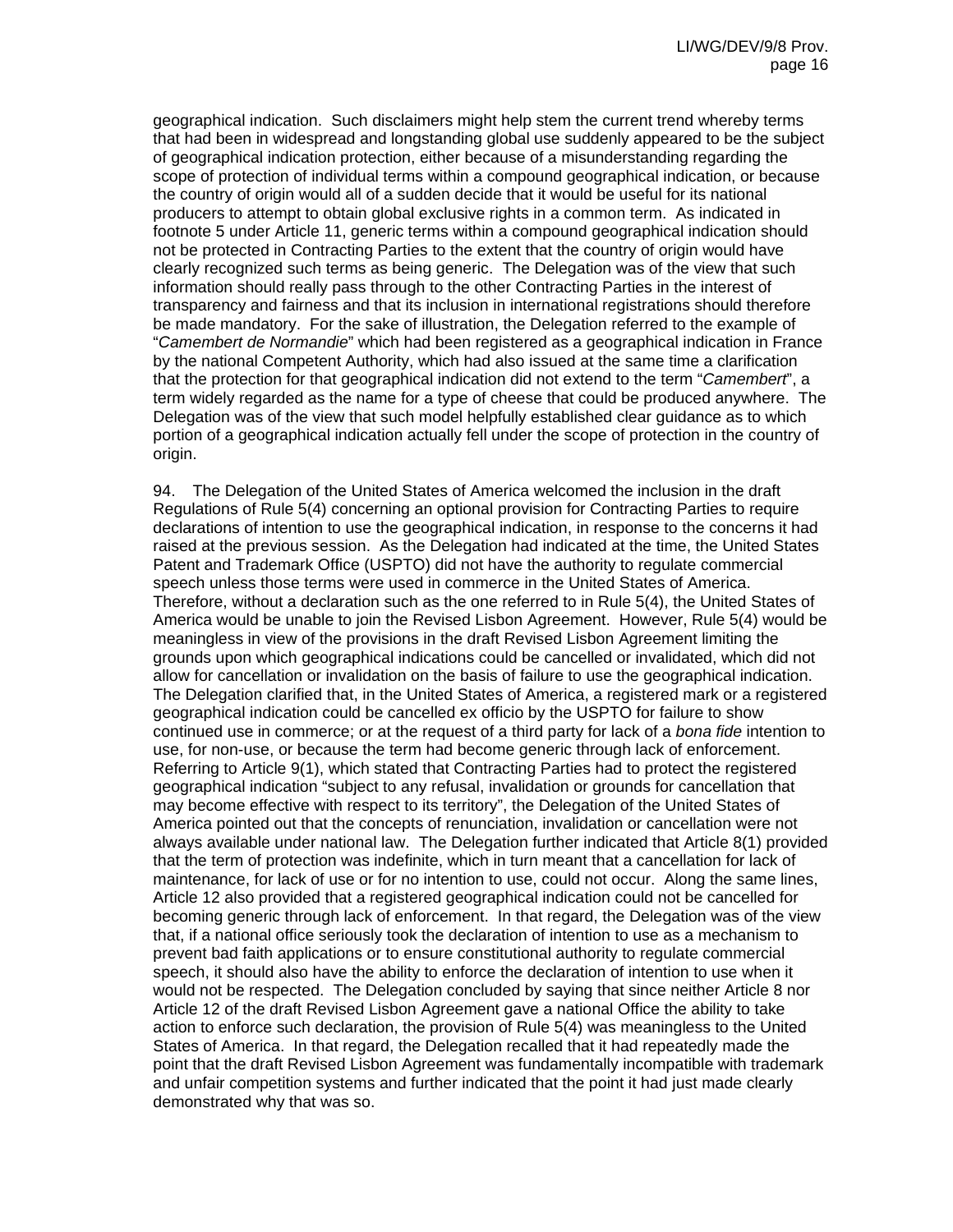95. The Delegation of the United States of America suggested adding an additional paragraph under Rule 5 that would mirror the structure of the bracketed Rule 5(4) regarding the declaration of intention to use. The proposed provision would allow Contracting Parties to file a declaration together with their instrument of accession to the Revised Lisbon Agreement to preserve their ability to refuse those applications that would not emanate from the owner of the geographical indication. Referring to Article 5(2) which allowed the "beneficiaries" or the "legal entity with legal standing to assert the rights of the beneficiaries" to file the international application, the Delegation pointed out that those entities might not be the owner of the geographical indication, but might only be entitled to use the geographical indication under the legal systems of some countries. Therefore, the Delegation proposed to add the ability of a Contracting Party to file a declaration with the instrument of accession that would allow such Contracting Party to renounce protection in respect of an international registration, if the application for international registration was not filed by the owner of the geographical indication. The Delegation proposed the following text: "(a) Where a Contracting Party requires the owner or the one entitled to use the appellation of origin or geographical indication to file and sign the application as referred to in Rule 5(2)(a)(viii), it shall notify that requirement to the Director General; (b) an application that is not accompanied by a declaration signed by the owner or the one entitled to use the appellation of origin or the geographical indication shall have the effect that protection is renounced in respect of a Contracting Party having notified such a requirement".

96. Referring to Rule 5(5)(ii), the Delegation of the United States of America recalled that, at the previous session, it had sought clarification about the legal significance of such provision in relation to Article 10 of the previous version of the draft Revised Lisbon Agreement (i.e., Article 11 of the present draft) and that the response given by the Secretariat at the time had been that the purpose of Rule 5(5)(ii) was to allow the applicant to specify the way in which he or she considered that the denomination or indication would translate into another language. However, the Secretariat also made it clear at the time that, if the applicant did not mention any translation in the application itself, the translation of the appellation of origin or geographical indication would still be protected under Article 10. In that regard, the Delegation was of the view that it would be burdensome and misleading to allow, even as an optional content of the application, for the inclusion of the various and potentially random translations the applicant might be interested in. The Delegation therefore suggested deleting sub-item (ii) from the list of optional elements of the application in Rule 5(5) as the inclusion of any such translation would give the misleading impression to Contracting Parties that they would in fact be obliged to protect the translation that the applicant would include.

97. The Delegation of Colombia was of the view that the contents of the statement concerning the scope of protection in respect of certain elements of the appellation of origin or the geographical indication referred to in Rule 5(5)(iii) could not be different from the scope of protection granted in the country of origin. Consequently, if a term was considered to be generic in the Contracting Party of Origin, it should not be allowed to claim protection for such term in other Contracting Parties.

98. As regards Rule 5(3), the Delegation of Australia indicated that information on the quality, reputation or other characteristics of the goods and its connection with the geographical area of origin was not required under its trademark system, while appreciating that such information was required in some countries. The Delegation suggested a mechanism allowing Contracting Parties requiring such information to inform producers of goods protected by a geographical indication in a Contracting Party of Origin not requiring such information, for example by means of a declaration upon accession to the Revised Lisbon Agreement along the same lines as proposed in Rule 5(4). Producers of a protected geographical indication from a Contracting Party not requiring such information would, nevertheless, be able to provide the information when seeking protection in a Contracting Party that does require the information. Concerning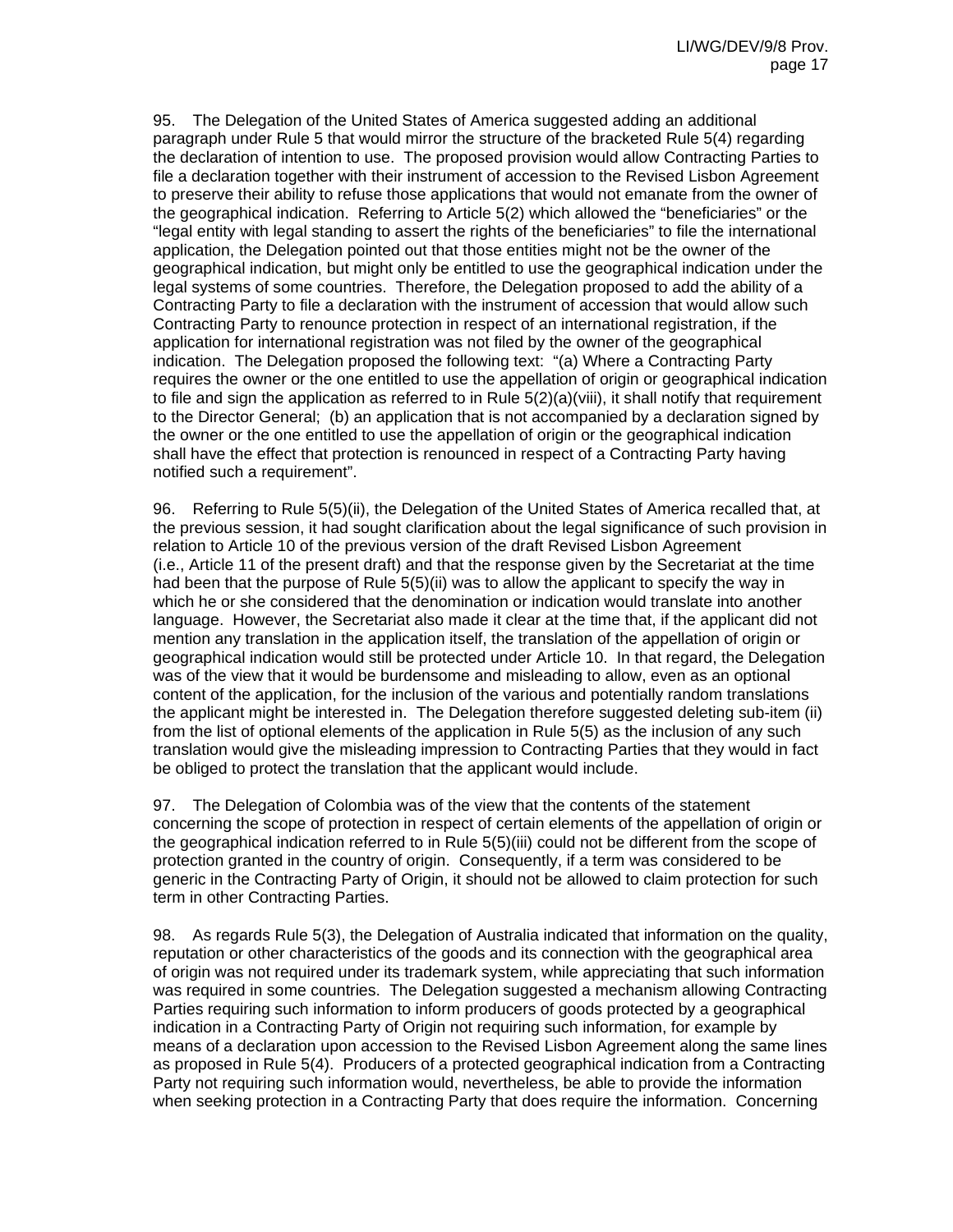Rule 5(4), the Delegation noted that the issue of use was very important in Australia, in relation to both its national systems, i.e., the one in respect of geographical indications for wines and the other one in respect of certification marks. While Australia did not require declarations of intention to use as envisaged by Rule 5(4), lack of use constituted a ground for opposition or cancellation under the Australian trademark system as well as its specialized system in respect of geographical indications for wines. The Delegation of Australia, therefore, supported the comments made by the Delegation of the United States of America on Article 12 and Rule 5(4).

99. The Delegation of Chile expressed the view that Article 6(3) should require the same information as Rule 5(2). For example, in the event that an application omitted the reference to a geographical area, the international registration date should not be the date on which the International Bureau had received the application, but the date on which the applicant had corrected the irregularity.

100. The Representative of INTA indicated that Article 8(1) would be clearer if it established that protection under this Act ceased to exist if there was no longer protection of the appellation of origin or of the geographical indication in the Contracting Party of Origin. Therefore, the Representative of INTA suggested deleting the words "on the understanding that" because they could raise doubts as regards the interpretation of this provision. An alternative could be to state that protection under the international registration might no longer be invoked if the denomination constituting the appellation of origin or the indication constituting the geographical indication was no longer protected in the Contracting Party of Origin. This should clearly reflect the dependency of the international registration on the protection in the Country Party of Origin. The Representative of INTA suggested introducing in Article 8(2) the possibility for interested parties of promoting a request for cancellation, so that the provision would read: "the Competent Authority of the Contracting Party of origin shall, on its own motion or at the request of any private party, request cancellation". This should make the obligation to request a cancellation, which was already contained in Article 8(2), more effective. The Representative of INTA wondered why the initial words "notwithstanding paragraph (1)" in Article 8(3) were not contained in paragraph (2), which also provided for a ground of cancellation. Therefore, using the words "notwithstanding paragraph (1)" only for one of the grounds of cancellation could cause misunderstanding. Furthermore, the Representative of INTA indicated that in Article 8(3) it might be clearer to state directly that "the International Bureau shall, on its own motion, cancel an international registration if the fee referred to in Article 7(2)(b) is not paid". Finally, the Representative of INTA suggested that the ground for cancellation contained in Rule 17(1), namely the general ground of cancellation at the request of the Competent Authority or of the beneficiaries, should also be included in Article 8.

101. The Delegation of Iran (Islamic Republic of) sought clarification about the text of Article 5(4). Article 5 indicated that application could be filed either by the Competent Authority, or by the beneficiaries or a legal entity, if the legislation of their Contracting Party of Origin so permitted, but Article 5(4) mentioned Contracting Parties filing applications. The Delegation of Iran (Islamic Republic of) also suggested that the division into two sections (a) and (b) in Article 5(4) should start from the beginning of the third line.

102. The Delegation of the European Union wondered what situation could be covered by Rule 5(5)(iii) other than the example contained therein. If there was no other possible type of declarations except the example given, the text could be simplified so as to read: "to the effect that protection is not claimed for certain elements of the appellation of origin or the geographical indication". In response to the proposal made by the Representative of INTA concerning Article 8(1), the Delegation of the European Union was of view that the current text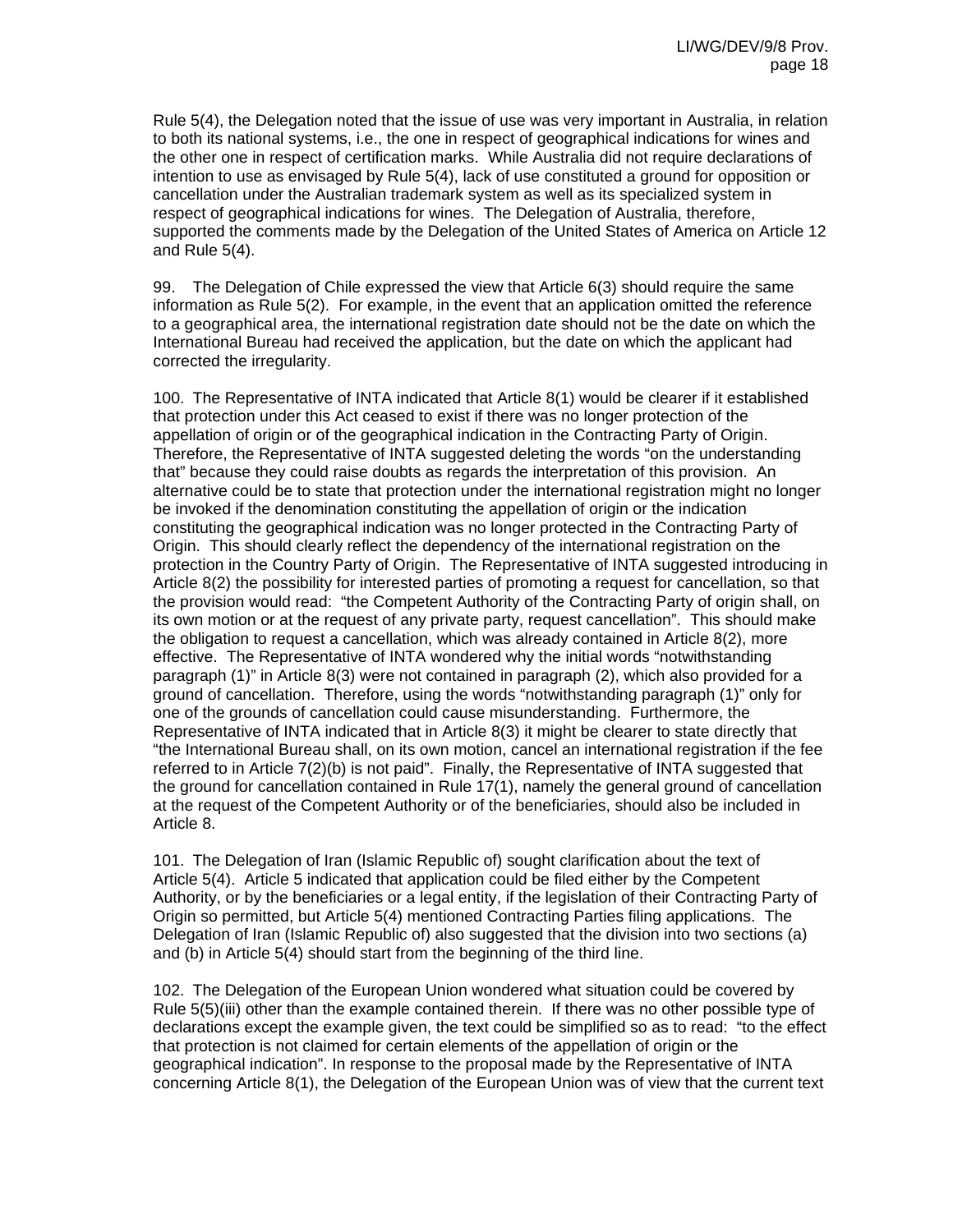was preferable because, at the beginning, it clearly established the principle of a registration valid indefinitely and, afterwards, it indicated the exception.

103. The Delegation of Chile considered that Article 8 should also specify that the validity of the international registration should cease when the geographical indication or the appellation of origin was no longer used in the Contracting Party of Origin, in accordance with Article 24.9 of the TRIPS Agreement.

104. The Chair referred to the mandatory disclaimer proposed by the Delegation of the United States of America and wondered how the International Bureau could assess whether an application contained a generic element for which a disclaimer should have been filed. Even when adding the words "where applicable", the question would arise who would be in a position to judge whether this provision was applicable and, in particular, whether the International Bureau would be in such a position. It seemed more appropriate to leave this matter to the Competent Authorities of the Contracting Parties that would be notified of the international registration. They should be in a position to decide whether they should refuse the effects of an international registration on the ground that it related to a generic denomination or indication. The Contracting Party of Origin might wish to avoid such a refusal by indicating in the international application that protection was not claimed for certain elements, in particular for those that are generic.

105. The Delegation of the United States of America confirmed that the mandatory disclaimer was only required "where applicable". In the Madrid system, it was the responsibility of the Office of Origin to certify that the protection in the basic application or the basic registration corresponded to the information contained in the international application. Taking this system as a model, the Delegation of the United States of America considered that, if the basic application or the basic registration had a limitation in scope, it would be up to the Office of Origin to make sure that this information was transmitted with the international application and reflected in the international registration. The Delegation of the United States of America recognized that the International Bureau might not be in a position to make this evaluation. However, the Office of Origin would be in this position and could ensure the communication of this information.

106. The Delegation of Colombia supported the statement made by the Delegation of the United States of America concerning Rule 5(5)(iii). In the context of the Lisbon system, it should be the responsibility of the Competent Authority of the Contracting Party of Origin to inform about the generic nature of terms contained in appellations of origin consisting of composed names, without the need of a substantive evaluation from the International Bureau. A box to be ticked should be included in the application form. The Delegation did not consider the Madrid system an appropriate model, as a trademark might contain elements that might be considered non-distinctive terms in the country of origin, but not in another country. Therefore, the applicant could claim different rights depending on the situation in different countries. However, this was not the case with appellations of origin and geographical indications, for which the protection should be the same as in the Contracting Party of Origin.

107. The Delegation of the Republic of Moldova expressed its preference for keeping the information referred to in Rule 5(5)(iii) as optional content of the application.

108. The Chair noted that, if Rule 5(5)(iii) were mandatory, there should be a sanction when the requirement was not met. Under both the current Lisbon system and the envisaged one, the International Bureau should check whether a certain mandatory element was included or not. If not, then the deficiency would have to be remedied or, otherwise, the International Bureau should reject the application. The Chair recalled that a mandatory requirement inserted with the language "where applicable" would finally result in an optional element. He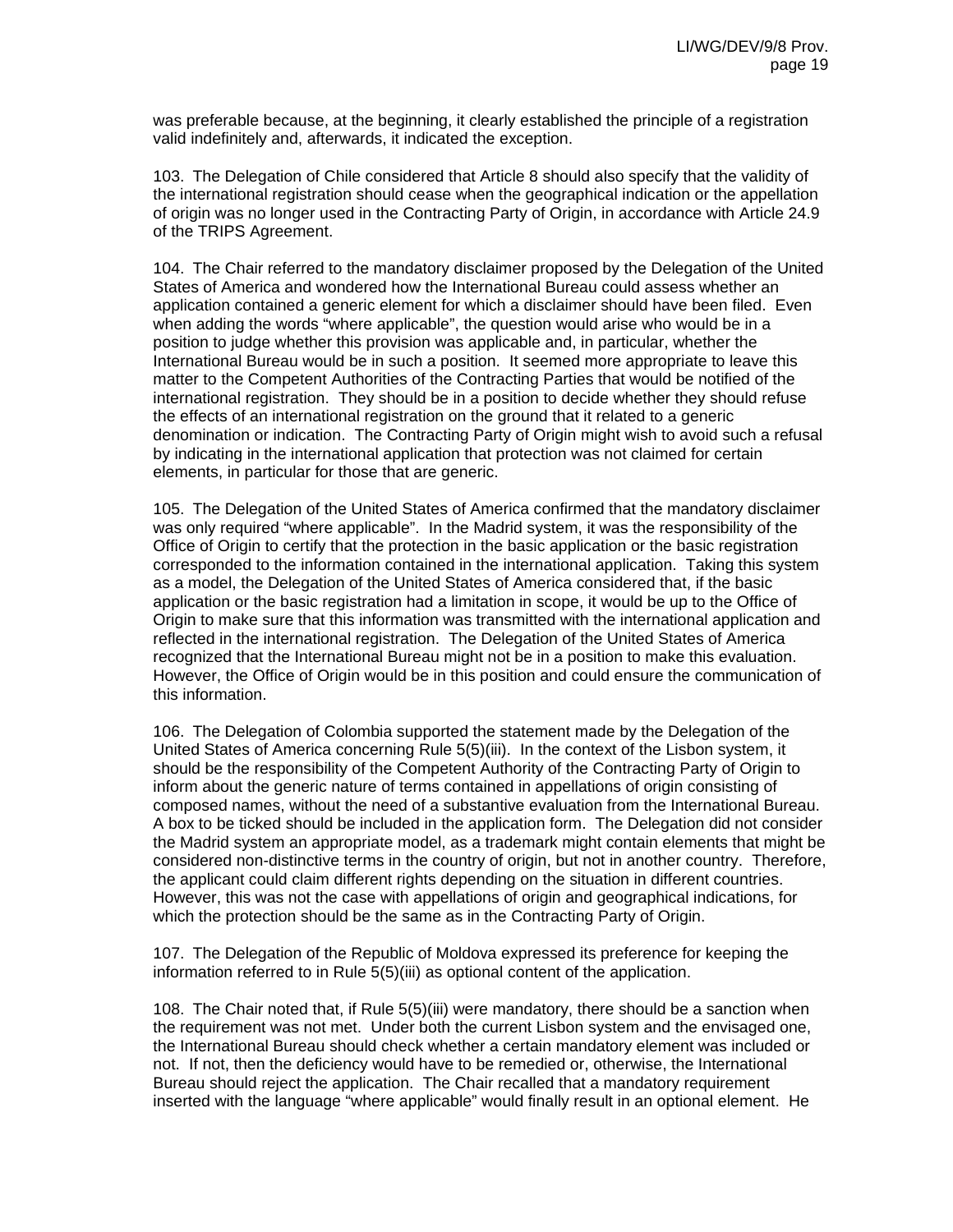then suggested that it might be clearer to keep the information referred to in Rule 5(5)(iii) as optional content of the application. It was in the interest of the Contracting Party of Origin to clarify for which elements protection was not claimed, so that the legal effects of the international registration would not be refused on those grounds by other Contracting Parties. The Chair noted that Rule 5(5)(iii), compared to the current text of the Lisbon Regulations, was broader and suggested that the text might be brought back to that of Rule 5(3)(iii) of the current Lisbon Regulations.

109. The Representative of CEIPI agreed with the analysis made by the Chair and suggested to find a solution in Chapter III rather than in Rule 5(5)(iii). In this context, it should be clarified that a Contracting Party was not obliged to protect any element which was not protected in the Contracting Party of Origin.

110. The Delegation of Colombia was of the view that the Contracting Party of Origin should not only have an obligation to inform the International Bureau of the cancellation of the appellation of origin or the geographical indication in its country, but also of any partial cancellation.

111. The Delegation of the United States of America noted that the Contracting Party of Origin might have an interest in not communicating this information. Therefore, in the interest of transparency, the Delegation expressed its preference for having a mandatory element in Rule 5 to make sure that the information was available in the International Register, so that third parties could see what was claimed. If the issue would be dealt with merely in Chapter III, the information might not be fully and transparently communicated to third parties. However, understanding the constraints of the system, the Delegation of the United States of America could accept the suggestion made by the Chair or that proposed by the Delegation of Colombia.

112. The Chair noted that Rule 5(5)(iii) could only be made mandatory if the application form contained a box to be ticked with two options: one with a disclaimer that, for instance, could read: "for these elements, protection is not claimed"; the other option would be with no disclaimer at all.

113. The Secretariat said that the boxes should be more compelling in order to achieve what was suggested. For example, the application could contain a box requiring the Competent Authority to indicate whether the geographical indication or the appellation of origin contained any term which was generic in the Contracting Party of Origin. The Secretariat added that Rule 5(5)(iii) was not necessarily limited to elements of an appellation of origin or geographical indication which were generic in the Contracting Party of Origin. There could also be other statements concerning the scope of protection, for example regarding coexistence with a homonymous appellation of origin or geographical indication. The Secretariat recalled that Rule 5(3) of the current Lisbon Regulations already contained these elements in an optional manner. This provision originally referred only to terms of which the appellation of origin consisted. However, since the possibility of granting a partial statement of protection had been introduced in the Lisbon Regulations in 2010 to reflect that the protection of the appellation of origin did not relate to a particular term or to a particular use of it, this provision had acquired a broader sense than just referring to the generic use of certain terms.

114. The Delegation of Switzerland agreed with the analysis provided by the Secretariat. The Delegation also expressed its preference for maintaining Rule 5(5)(iii) as optional. In addition, the Delegation suggested that, in Rule 5(2)(iv) and Rule 5(5)(v), "was granted" be replaced by "is granted", in view of the fact that, in certain countries, protection may be based on an unregistered right.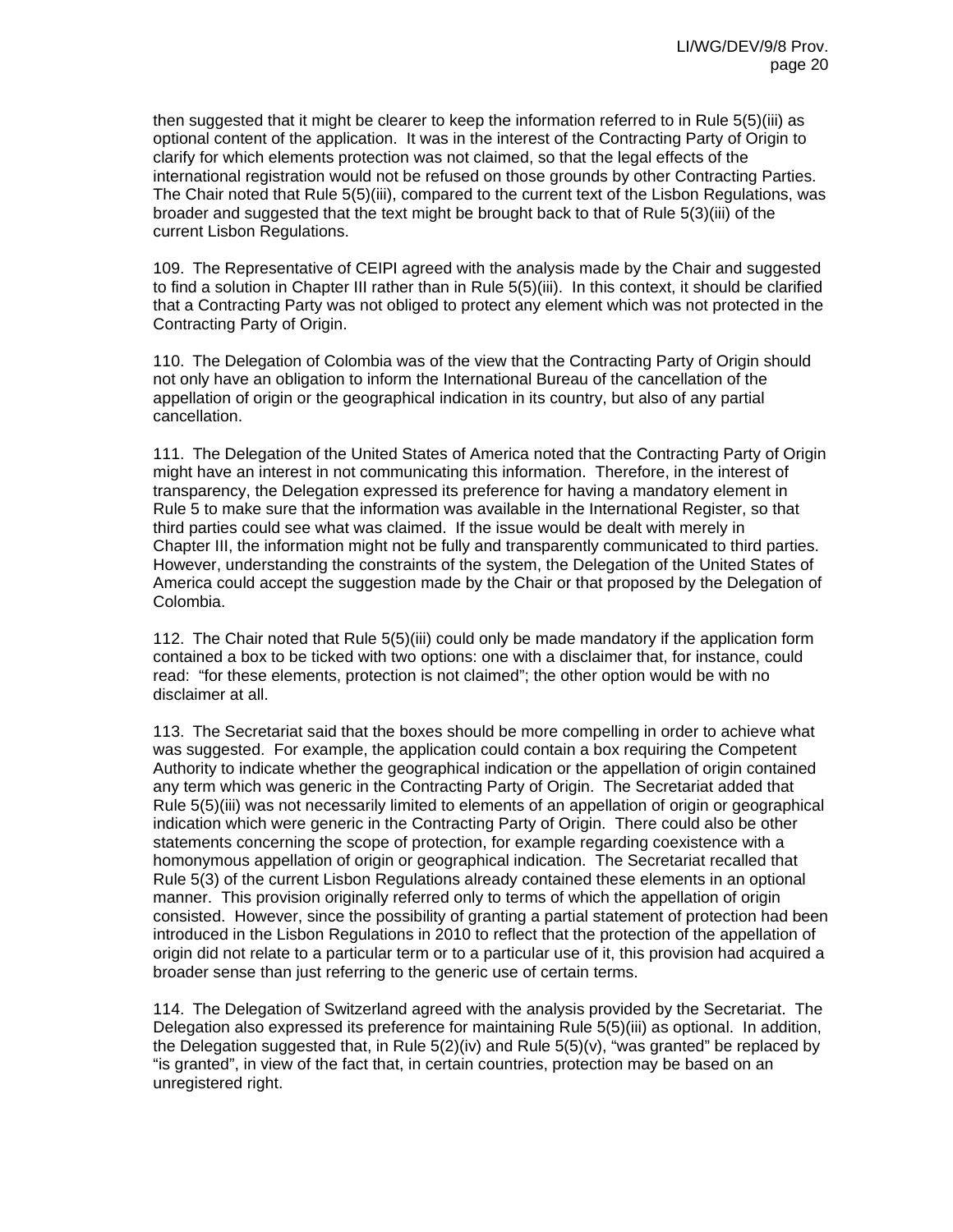115. The Representative of CEIPI suggested that the proposed statement under Rule 5(5)(iii) could only be made where applicable, which meant that the absence of such a statement should not represent an irregularity of the application and could, therefore, not be sanctioned by the International Bureau. Thus, Rule 5(5)(iii) would amount to an encouragement for the Contracting Party of Origin or for the applicant to file such a statement.

116. The Chair said that, without the possibility of a sanction, Rule 5(5)(iii) would be *lex imperfecta*. Moreover, appellations of origin and geographical indications containing generic elements should not be the rule, but an exception to the rule. The International Bureau had to treat the lack of any mandatory element as an irregularity, with a specific procedure applicable to it. These irregularities could be checked by the International Bureau without going into the substance. In the Chair's view, the text proposed by the Delegation of the United States of America seemed to require a substantive consideration by the International Bureau. He wondered whether the International Bureau was in a position to check whether the application should contain a statement under Rule 5(5)(iii) and also whether Contracting Parties would want the International Bureau to do so. In fact, this issue related to the scope of protection (*i.e.* whether a Contracting Party of Origin could claim in the other Contracting Parties protection for those elements that were considered generic in its own jurisdiction). The Chair pointed out that this was a substantive issue, to which the Working Group should revert when discussing Chapter III. Finally, the Chair concluded that Rule 5(5)(iii) should, for the time being, be kept as an optional element, while suggesting that its text might be simplified, so as to read, as it does in Rule 5(3)(iii) of the current Lisbon Regulations: "a statement to the effect that protection is not claimed for certain elements of the appellation of origin or the geographical indication".

117. Turning to Rule 5(3) of the draft Regulations under the Revised Lisbon Agreement, the Chair noted that there continued to be conflicting views as to whether the information referred to in the provision should be mandatory or optional. A suggestion had been made that application of the provision might be subject to a declaration similar to the scheme envisaged in Rule 5(4). The Chair concluded that the square-brackets around the words "[shall]" and "[may]" represented a pending issue. In view of the discussion on Article 2, the square bracketed word "[reputation]" could be deleted.

118. Referring to Rule 5(4), the Chair pointed out the existing divergent views. A number of delegations had expressed their opposition to the inclusion of this provision, arguing that in the context of the Lisbon system there was no room for applying a requirement of intent to use. Other delegations had pointed out that, although they welcomed the effort made in this context, they found the provision meaningless within the system of the draft Revised Lisbon Agreement, unless the grounds for invalidation would be extended so as to include lack of use as a ground. The Chair, therefore, concluded to keep the text within square brackets.

119. As regards Article 6(3), the Chair recalled that Article 6(3) should only list the data required in order to determine the filing date of the application and, as a consequence, of the international registration. It would be in the interest of applicants to apply some flexibility in this regard, in the same way as this was the case in other registration systems for intellectual property rights, such as those in respect of patents or trademarks. Of course, an application could only lead to registration, if also the other requirements specified in Rule 5 had been met. The Chair concluded that the first four items in Article 6(3) should be sufficient for establishing the filing date.

120. The Chair then turned to Article 5(4) and concluded that, in view of the intervention of the Delegation of Iran (Islamic Republic of), the title of Article 5(4) should be modified, so as to read: "Possible Joint Application in the Case of a Trans-Border Area". Further simplifications of the text of Article 5(4)(a) that appeared to be acceptable to the Working Group were the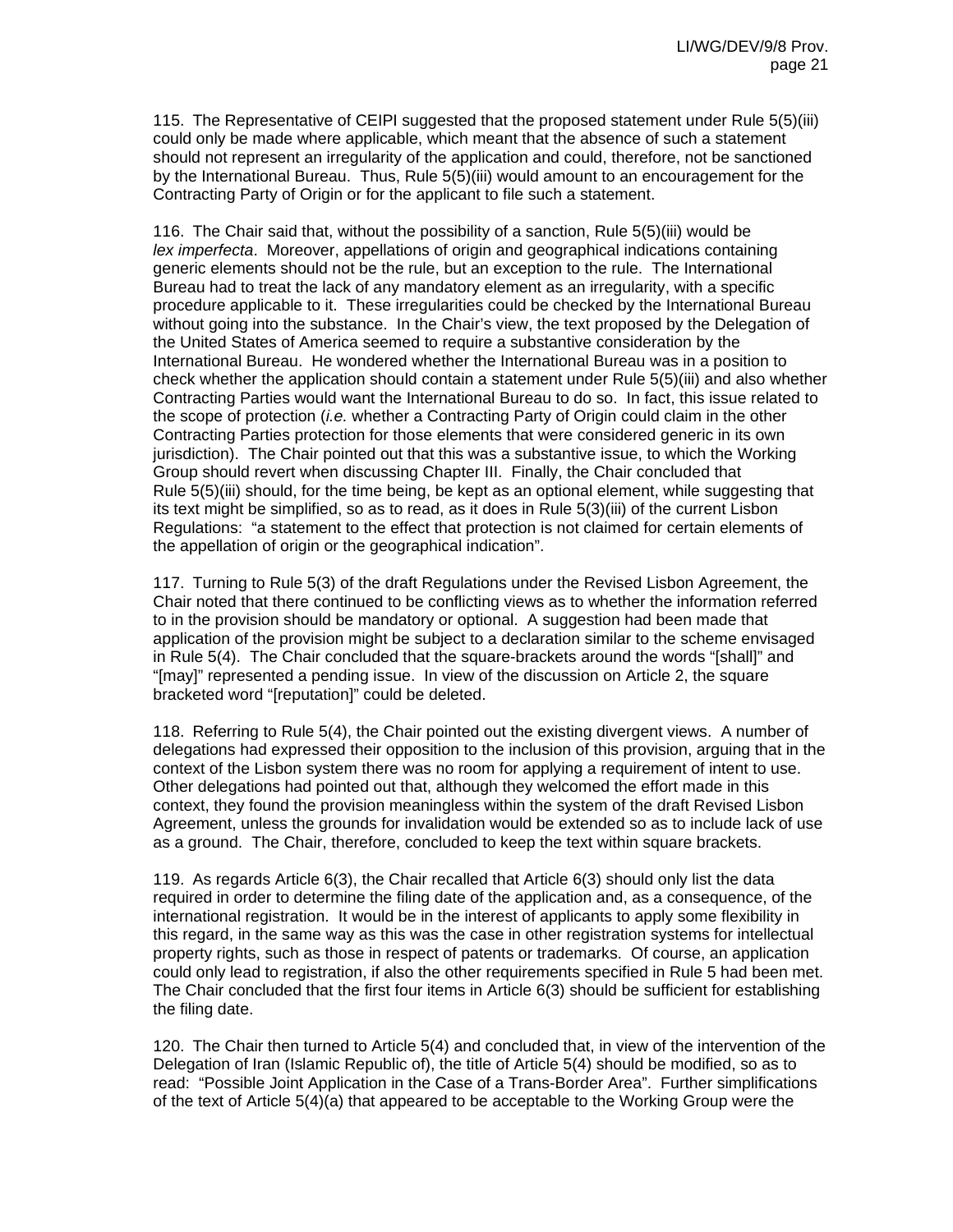deletion of the phrase "as referred to in Article  $2(1)(a)$ " – as "geographical area of origin" was an abbreviated expression under Article  $1 -$  and the deletion of the phrase "on the basis of Article  $2(1)(a)(i)$  or Article  $2(1)(a)(ii)$ , depending upon the protection they have granted jointly" – as it was obvious that an agreement for filing such a joint application would also cover the option for a geographical indication or an appellation of origin. Furthermore, in response to the question raised by Colombia, enquiring about the meaning of the word "jointly" in Article 5(4)(b), the Chair said that there was no need for a joint declaration of Contracting Parties in a single document.

121. The Delegation of Mexico said that, considering the nature of an appellation of origin or a geographical indication, a joint application implied a previous consent, in whatever form, of the adjacent countries. For that reason, the Delegation supported the simplifications of Article 5(4) proposed by the Chair.

122. Referring to the proposed deletion of item (ii) of Rule 5(5), the Chair clarified that Rule 3(4) and Rule 5(2)(b) concerning transliterations would remain in the text, with the necessary consequential changes. The Chair also pointed out that Article 11(1) extended the content of the protection to the translated forms of the appellation of origin or the geographical indication. The Chair wondered whether the Working Group could accept the deletion of Rule 5(5)(ii).

123. As regards the proposal made by the Delegation of the United States of America, concerning the introduction in Rule 5 of a provision allowing a Contracting Party to require the application to be filed by the owner of the geographical indication, the Secretariat requested clarification as to why such a requirement would be necessary in the context of the Lisbon system, while it was not prescribed as such in the Madrid system.

124. The Delegation of the United States of America said that Rule 9 of the Common Regulations under the Madrid Agreement established that the international application shall be signed by the Office of origin and, where the Office of origin so requires, also by the applicant". The provision did not identify specific applicants nor did it define applicants in the way that the draft Revised Lisbon Agreement did. The Delegation had no problem with the fact that applications could be filed under the Revised Lisbon Agreement by a Competent Authority on behalf of the beneficiaries or by the beneficiaries themselves, but when the resulting registration would be notified to the Competent Authority of the United States of America, that Competent Authority would be required to check whether those beneficiaries were actually the legal owner of the geographical indication. In this connection, the Delegation underlined that, in the United States of America, a geographical indication was a private property right, not a public right, as the draft Revised Lisbon Agreement seemed to require. In the United States, there were three different mechanisms by which ownership could be structured: as a trademark, with a legal entity owning and licensing it; as a collective mark, with a group of producers owning it and, in many cases, collective beneficiaries; or as a certification mark, where the owner might be a different entity. The draft Revised Lisbon Agreement was limited to just one or two of these three different ownership structures, reducing the flexibility. Understanding that a requirement that the owner should file the application would not match with the national systems of Lisbon members, the Delegation had proposed the introduction of a declaration-based provision in Rule 5 permitting a Contracting Party to refuse or invalidate the effects of an international registration on its territory, if the application for international registration had not been filed by the owner of the geographical indication.

125. In response to a question from the Secretariat, the Delegation of the United States of America confirmed that the State could be the owner of a private right. However, when an application was filed by the Competent Authority under the Lisbon system, this did not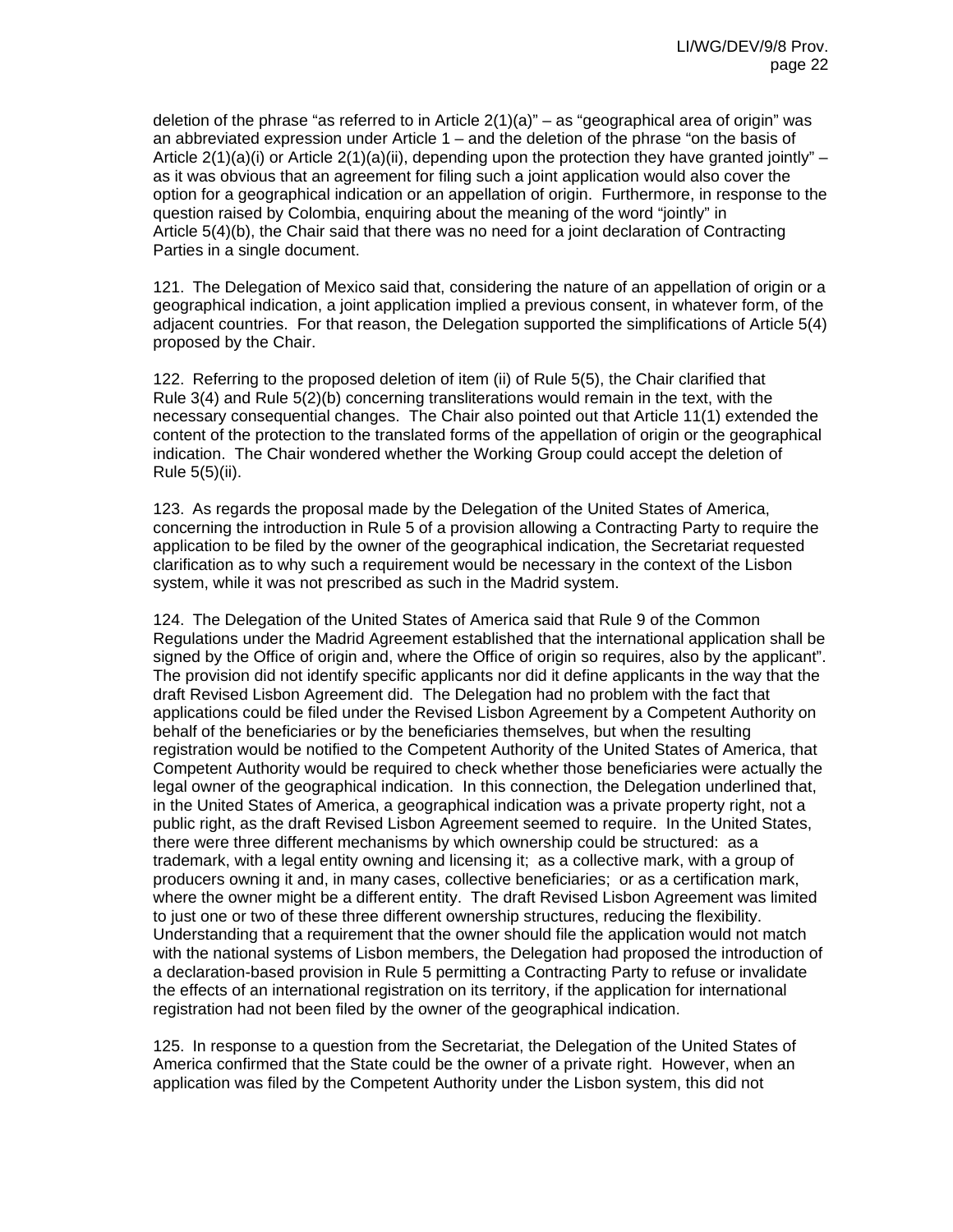necessarily imply that the Competent Authority was doing so on behalf of the owner of the geographical indication, be it the State or someone else.

126. The Delegation of Colombia suggested that an application filed by the beneficiaries or by the Competent Authority should be accompanied by a statement that they are entitled to submit the international application.

127. The Chair said that, although the Competent Authority might not necessarily represent the State as the owner of the geographical indication when filing an application, an application filed by the Competent Authority would imply that the Competent Authority was authorized to do so, or at least provide sufficient guarantee in that respect. In the case of direct filings by the beneficiaries or a legal entity on their behalf, there would appear to be an issue that required further consideration.

128. The Delegation of the United States of America said that its country's law required the applicant to sign the application as well as a use declaration, which had to include a statement that the applicant is the owner of the mark and entitled to use it in the United States of America and knows of no one with a better title. Such a statement was subject to challenge, if it was not accurate. Such a statement would in many cases be inaccurate, when signed by the Competent Authority. In case the application was filed by the beneficiaries of a certification mark, the statement would certainly be inaccurate, as the certifying authority would be the owner. In case the application was filed by a legal entity with the ability to assert the rights of the beneficiaries, the problem was that a certifying authority was not asserting the rights of the beneficiaries, but its own rights as the owner of the certification mark. The addition of another category to Article 5(2)(ii) would not help, because the Competent Authority of the United States of America would still be obliged to accept international registrations from other Contracting Parties in respect of which the application had been filed by the Competent Authority of such Contracting Party or by the beneficiaries of the geographical indication. For that reason, the Delegation had proposed the introduction of declaration-based option along the lines of Rule 5(4).

129. The Chair expressed his doubts as to whether it would be appropriate to entitle a Contracting Party to refuse all international registrations that had resulted from an application filed by the Competent Authority of a Contracting Party, i.e., not by the owner of the geographical indication. Further, he underlined that Article 5(2)(a)(ii) also intended to cover the case of certification marks and their owners, by virtue of the phrase "other rights in the geographical indication or the appellation of origin".

130. The Delegation of Colombia said that Article 10 of the Paris Convention would appear to imply that an applicant could be any producer, manufacturer, or merchant, whether a natural person or a legal entity, engaged in the production or manufacture or trade of goods.

131. The Delegation of the United States of America suggested that Rule 5(4) might be broadened so as to allow a declaration under that provision also to be made with regard to the signature of the owner. In response to a question raised by the Delegation of Iran (Islamic Republic of), the Delegation confirmed that a State or a Government could be the owner of a private property right and act in a private right capacity.

132. The Chair concluded that the issue of the entitlement to file an application under Article 5(2) would be dealt with as a pending issue.

133. In response to a query from the Delegation of the Republic of Korea, the Secretariat pointed out that Article 3 of the draft Revised Lisbon Agreement specified that a Contracting Party should designate a Competent Authority as responsible for the administration of the Act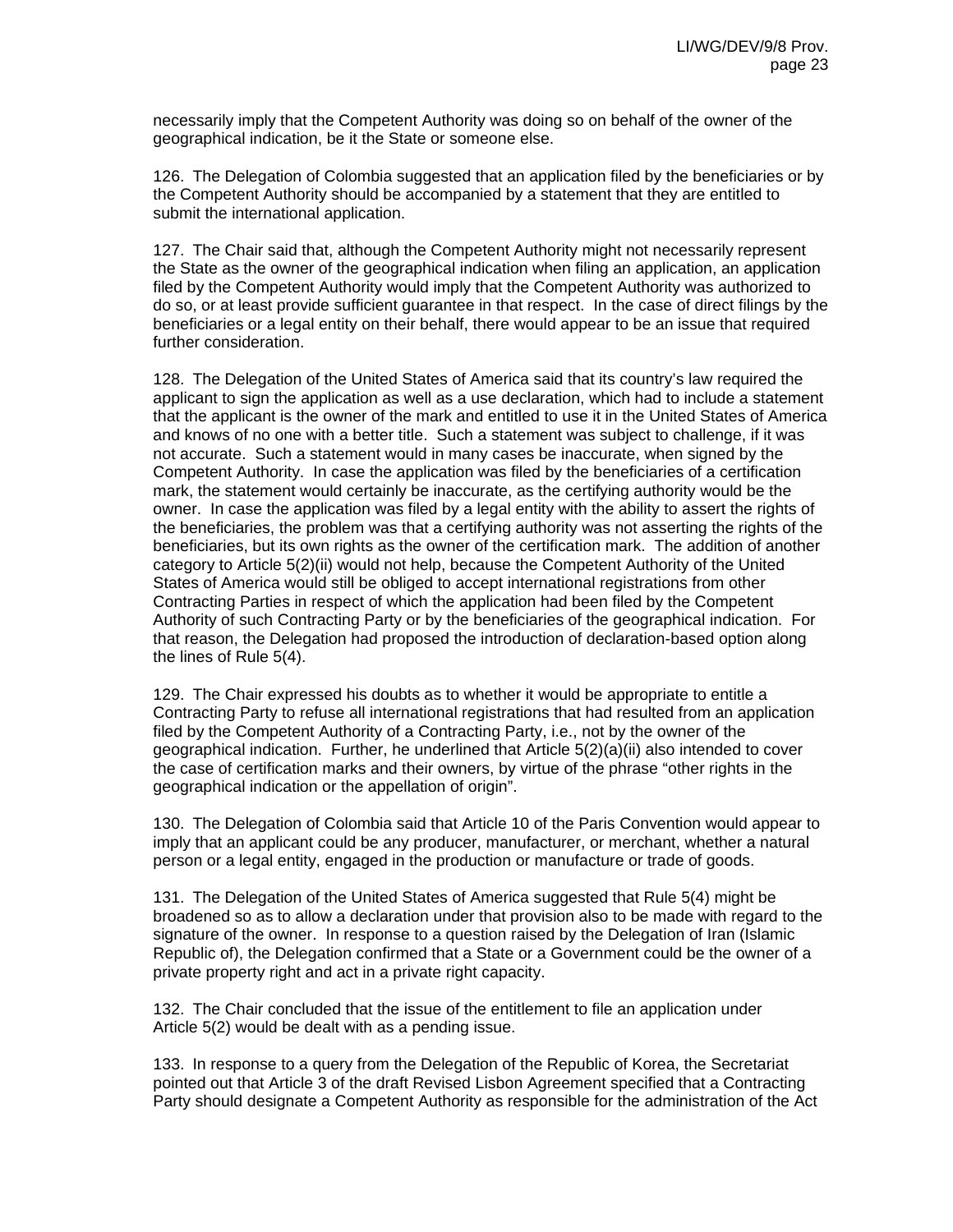in its territory. Each Contracting Party should decide which entity or which entities should have that responsibility. However, each Contracting Party should also designate a Competent Authority for communicating with the International Bureau under the procedures of the Revised Lisbon Agreement and the Regulations. For that purpose, Article 3 specified that the Contracting Party had to notify the name of this entity to the International Bureau. Article 3 was accompanied by Rule 4 of the draft Regulations, establishing that it would be preferable that the Contracting Party indicates a single Competent Authority for communicating with the International Bureau. However, this provision left the flexibility to indicate more than one Competent Authority to communicate with the International Bureau. In that case, the Contracting Party should clearly indicate the competence of each of these Competent Authorities.

134. The Chair recalled that a non-governmental organization had suggested simplifying Article 8(1) by leaving out the first part of the sentence. On the other hand, at least one government delegation and a delegation of an intergovernmental organization had opposed this suggestion pointing out that it was important to clearly set out the basic principles in this provision. He then expressed doubts as regards the editorial drafting proposal that had been made, to include the phrase "notwithstanding paragraph (1)" also in Article 8(2), as Article 8(1) already referred to the case where a denomination or an indication was no longer protected in the Contracting Party and Article 8(2) only specified that, in such a case, the Contracting Party of Origin was required to request cancellation. Finally, he invited the Working Group to comment on the suggestion made by the Representative of INTA concerning Article 8(2) and Rule 17(1) as well as on the suggestion made by the Delegation of Chile concerning Article 24.9 of the TRIPS Agreement.

135. The Delegation of the Russian Federation said that there was an inconsistency between Article 8(2) and Rule 17(1) as to who was entitled to request cancellation. In the case of Article 8(2), it was only the Competent Authority while, in the case of Rule 17(1), it could also be the beneficiaries or the legal entity, in case the application for international registration had been filed by them.

136. The Delegation of Colombia sought clarification on the scope of Article 24.9 of the TRIPS Agreement, in particular as to whether that provision was conceived bearing in mind a trademark or a certification mark system with a requirement of use.

137. As regards the statement made by the Delegation of Russian Federation, the Representative of CEIPI proposed to move the first sentence of Rule 17(1) to Article 8(2), which could then be divided into two subparagraphs. The title of Article 8(2) could simply read: "Cancellation". Subparagraph (a) could reflect the current text of Rule 17(1), as follows: "The Competent Authority of the Contracting Party of Origin, or, in the case of Article 5(3), the beneficiaries or the legal entity referred to in Article 5(2)(ii) or the Competent Authority of the Contracting Party of Origin, may at any time request the International Bureau to cancel the international registration concerned". Subparagraph (b) would read as the current text of Article 8(2), as follows: "In case the denomination constituting a registered appellation of origin, or the indication constituting a registered geographical indication, is no longer protected in the Contracting Party of Origin, the Competent Authority of the Contracting Party of Origin shall request cancellation of the international registration". The final phrase "in accordance with the procedures specified in the Regulations" could be omitted, because the Regulations were, in any event, specifically conceived to provide for the necessary procedures to implement the Agreement itself. The title of Rule 17(1) could continue to be: "Request for Cancellation" and the text of the provision should be reduced to the second sentence.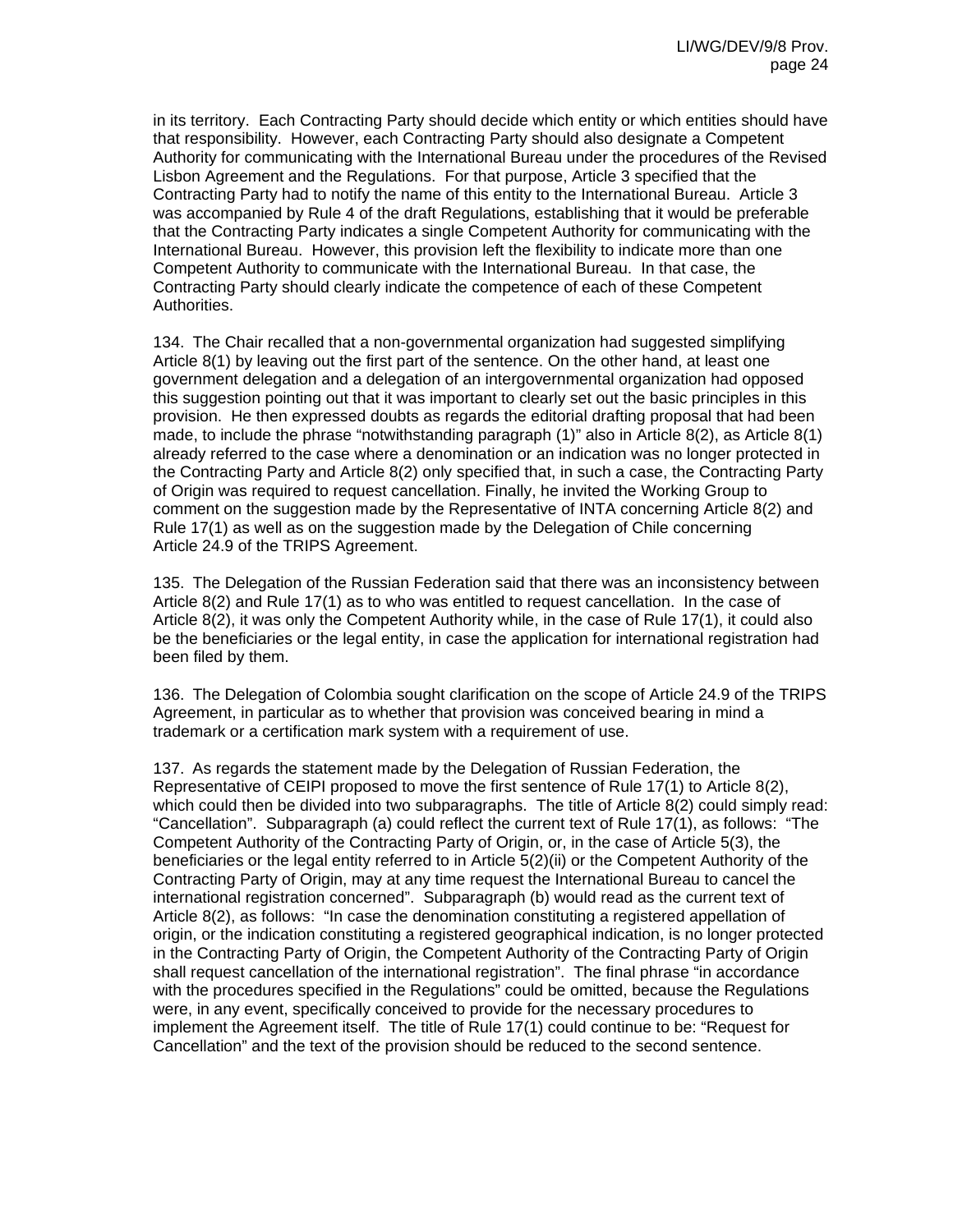138. In response to the question raised by the Delegation of Colombia, the Secretariat said that it was not aware of any authoritative interpretation of Article 24.9 of the TRIPS Agreement in the sense indicated by the Delegation of Colombia. The question was whether it was necessary to specify in Article 8(2) also that the Competent Authority of a Contracting Party of Origin, which was protecting geographical indications by means of collective or certification marks had to request cancellation of the international registration, in case the geographical indication had fallen into disuse in that Contracting Party of Origin.

139. The Delegation of the European Union said that, if a Contracting Party of Origin required use of the geographical indication to maintain its protection, such Contracting Party of Origin would need to request cancellation, if protection of the geographical indication had ceased because of disuse. However, when there was no requirement of use, the problem simply did not exist.

140. The Chair concluded that the text of Article 8(2) and Rule 17(1) would be modified as suggested by the Representative of CEIPI. The discussion on the issue of geographical indications and appellations of origin that had fallen into disuse in the Contracting Party of Origin would be duly reflected in the report.

## DISCUSSION ON CHAPTER III OF THE DRAFT REVISED LISBON AGREEMENT (ARTICLES 9 TO 14)

#### Article 9: Commitment to Protect

141. The Delegations of France, the European Union and Switzerland expressed doubts about the title of Article 9 and the necessity of Article 9(1), which seemed redundant in view of the contents of Article 10.

142. The Delegation of the United States of America was of the view that Article 9 reflected the tension between the elements of the draft Revised Lisbon Agreement based on the Madrid system and those based on the current Lisbon system. The Delegation said that Article 9(1) suggested a designation system starting from the Madrid concept of extension of protection. The heading of Article 9(1) ("Effect as Grant of Protection Under Applicable Law") recalled the statement of grant of protection under the Madrid system. The Delegation interpreted this as meaning that, if a Contracting Party issued a statement of grant of protection, there would be a commitment under national law to protect the geographical indication. This could suggest that the national law could operate independently of the international registration. On this basis, the Delegation of the United States of America would be in favor of Article 9(1). However, there were other provisions in the draft Revised Lisbon Agreement that conflicted with Article 9(1), notably Article 8 and Article 12, which would not allow national law to operate independently of the international registration, because, if the international registration was valid indefinitely and a registered geographical indication could not be found to be generic, the national law could not operate to require use or intention of use, or to cancel or invalidate the effects of the international registration on the territory of a Contracting Party due to acquiescence or lack of enforcement. Stressing the importance of the phrase "within its own legal system and practice but in accordance with the terms of this Act" and the phrase "any possible limitation to the enforcement of rights in a geographical indication or appellation of origin due to acquiescence will be subject to the national or regional law of the Contracting Party concerned" in Note 9.04, the Delegation said that there was nothing in the draft Revised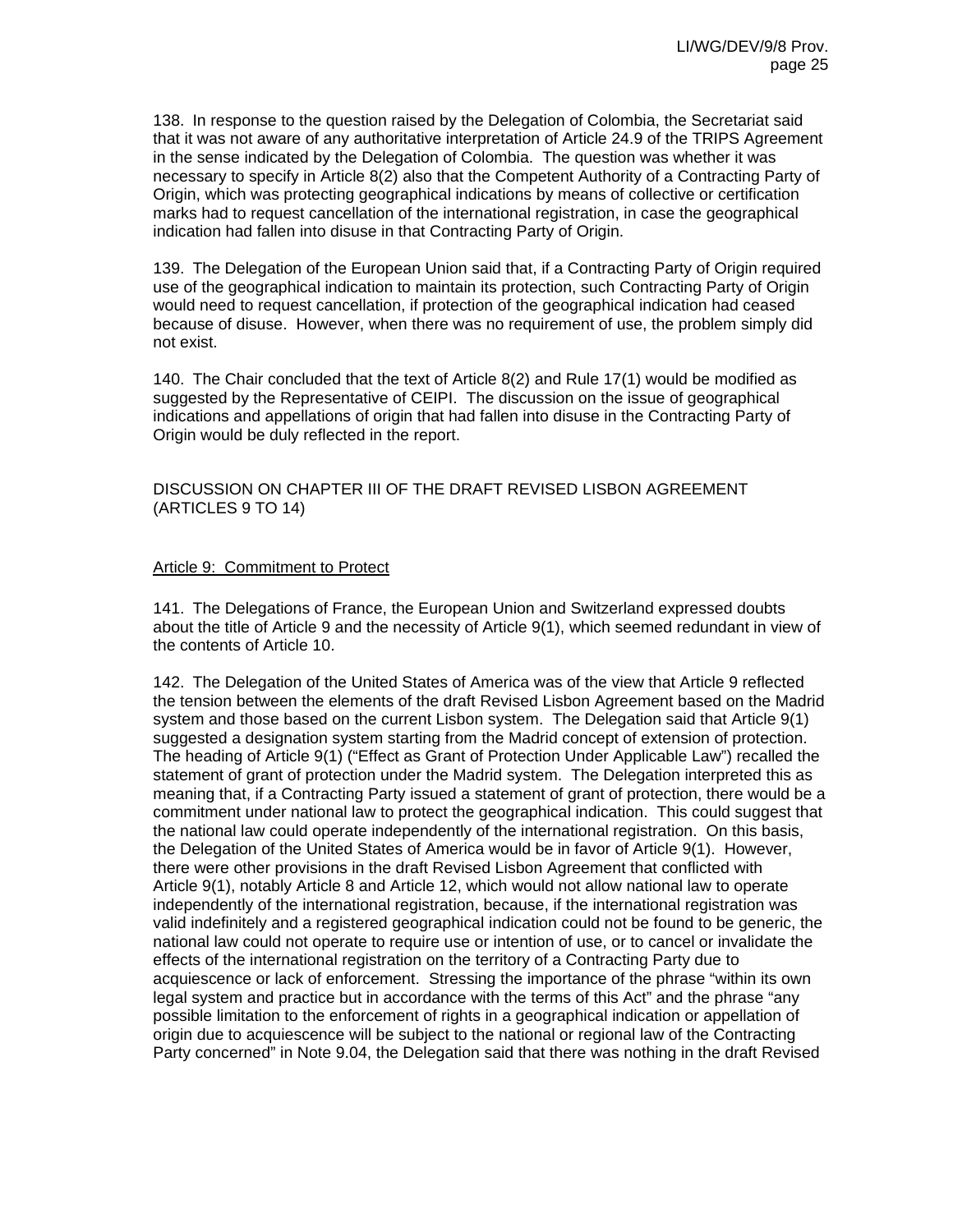Lisbon Agreement to the effect that failure or delay in taking enforcement action could represent a ground for cancellation of the effects of an international registration in the Contracting Party concerned. Similar concerns applied with regard to Article 11 and Note 11.04.

143. The Delegation of Australia considered Article 9(1) useful for the reference to the international registration being "subject to any refusal, renunciation, invalidation or cancellation".

144. The Chair noted that a number of delegations had raised questions about the benefit of Article 9(1) and the utility of this provision. On the other hand, other delegations welcomed the current text of this provision. The Chair invited the Secretariat to clarify the purpose of Article 9(1).

145. The Secretariat said that the starting point for Article 9(1) was the current Lisbon Agreement, which in Article 1(2) established this commitment, by stipulating that the Lisbon countries undertook to protect on their territories the appellations of origin of the other Contracting Parties, under the terms of the Agreement. The different text of Article 9(1) of the draft Revised Lisbon Agreement reflected the discussions on this provision at previous sessions of the Working Group. The corresponding provisions of the Madrid Protocol and the Geneva Act of the Hague Agreement required international registrations to be protected in the same way as the Contracting Parties protected their national trademarks or industrial designs. Similarly, the current draft of Article 9(1) intended to reflect the different types of systems around the world by saying that: "Each Contracting Party shall protect registered appellations of origin and geographical indications on its territory, within its own legal system and practice". This text was modeled on Article 1 of the TRIPS Agreement. Another reason for having Article 9(1) was the phrase at the end of the provision, which recognized that there were countries that did not distinguish between appellations of origin and geographical indications. It had been a clear understanding in the Working Group since its second session, as also reflected in the Notes, that the Revised Lisbon Agreement would not require Contracting Parties to make such distinction. However, this required the inclusion of a provision in the draft Revised Lisbon Agreement specifying that appellations of origin should be protected as geographical indications by those countries that only defined geographical indications in their national law.

146. The Representative of CEIPI suggested that the content of the last part of Article 9(1) be further clarified in the Notes and that Article 9(2) be transferred to Article 6, which dealt with the international registration date.

147. The Delegation of the United States of America said that the title of Article 9(2)(b) concerned the date of effect of an international registration at the national level, while Article 6 concerned the date of an international registration at the international level. The Delegation considered that it was appropriate to keep these concepts separated.

148. The Chair concluded that Article 9(1) would be put in square brackets, on the understanding that, should later on this paragraph be entirely deleted, consideration should be given to the idea of transferring the content of Article 9(2) to Article 6.

## Article 10: Protection Under Laws of Contracting Parties or Other Instruments

149. The Representative of INTA noted that the first two paragraphs of Article 10 largely mirrored Article 1.1 of the TRIPS Agreement. However, the Representative indicated that the words of Article 1.1 of the TRIPS Agreement "provided that such protection does not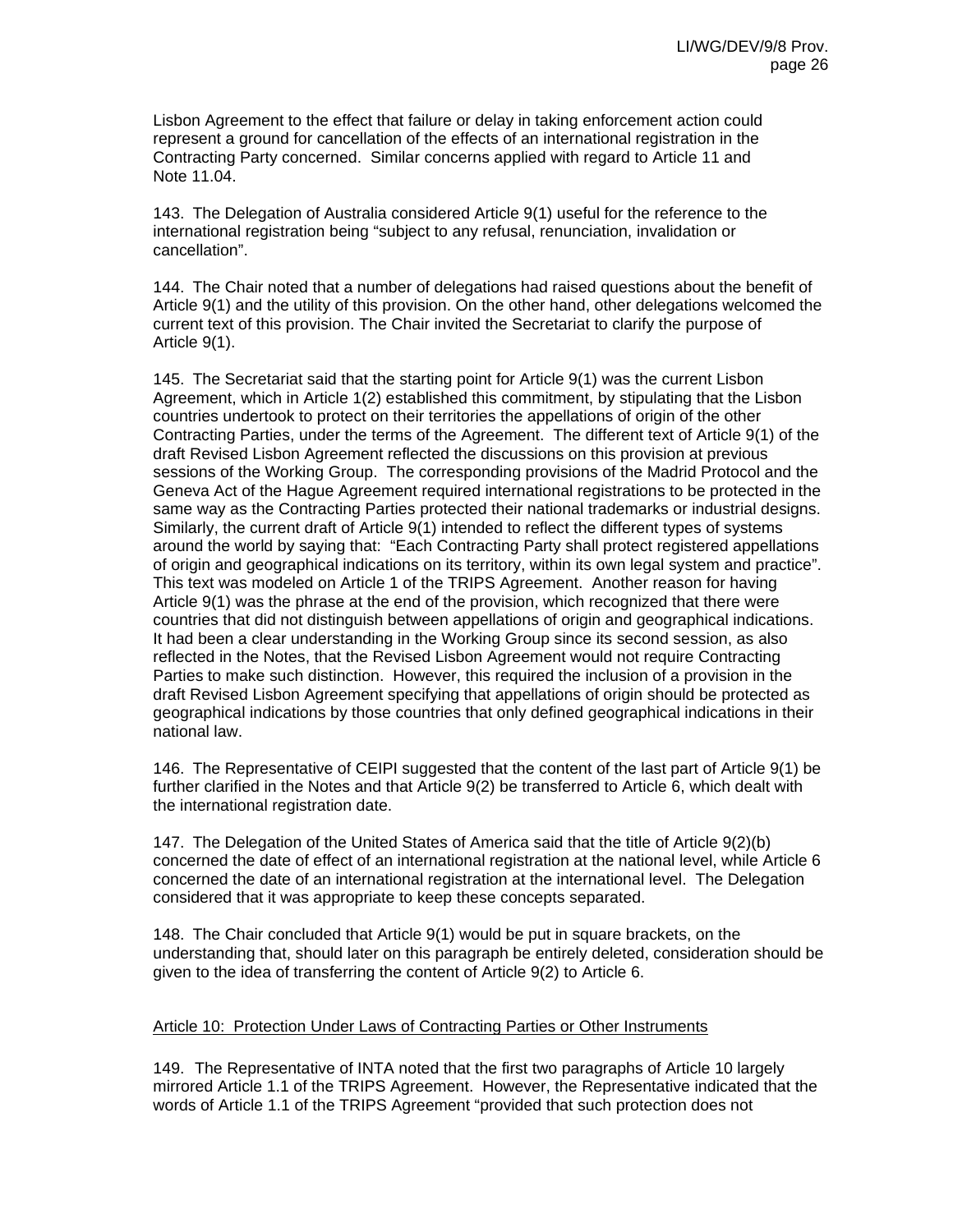contravene the provisions of this Act" could be usefully inserted at the end of the sentence in paragraph (1). The draft Revised Lisbon Agreement was meant to establish a minimum level of protection for geographical indications and appellations of origin, but, at the same time, contained provisions for the safeguard of prior rights, specifically in Article 13 and, even more specifically, regarding trademarks.

150. The Delegation of Switzerland recalled that it had repeatedly proposed to delete Article 10(1), because the provision was not essential and under a minimum rights treaty Contracting Parties were always free to provide more extensive protection.

151. The Delegation of Colombia expressed support for the statement made by the Delegation of Switzerland, as the proposal from the Representative of INTA did not correspond to the spirit of the draft Revised Lisbon Agreement.

152. The Chair said that the draft Revised Lisbon Agreement contained provisions providing for mandatory exceptions to the protection enjoyed by registered geographical indications and appellations of origin. Consequently, the proposal put forward by the Represenattaive of INTA would make it clear that the freedom to provide more extensive protection did not apply in respect of these exceptions.

153. The Delegation of Italy said that Article 10(1) was excessive and overly prescriptive. Article 10(2) set out a general principle and was the core provision in Article 10. Regarding Article 10(3), the Delegation expressed its preference for the text contained in the previous version of the draft Revised Lisbon Agreement and wondered why the phrases "be without prejudice" and "has already granted" had been changed.

154. The Delegation of Georgia expressed its full support for the wording of Article 10(3). Even without its footnote, this provision would not create any obligation to accede to the TRIPS Agreement or to other international agreements.

155. The Secretariat recalled that Article 10(3) should be read in conjunction with Article 15(2). If a Contracting Party refused protection in respect of an appellation of origin or geographical indication as registered under the Revised Lisbon Agreement, but the appellation of origin or geographical indication met the conditions for another title of protection available in that Contracting Party, there would be an obligation to provide that protection. In this respect, the wording "shall not in any way affect" would seem to more appropriately reflect this aspect, rather than the earlier wording "has already granted". In fact, the wording "has already granted" could be interpreted to mean that the protection was already available in the country in question, for example by virtue of a prior bilateral agreement.

156. The Delegation of Switzerland proposed to amend Article 10(3), adding the words "more extensive than" after "any other protection".

157. The Delegation of Iran (Islamic Republic of) was in favor of deleting the names of the international legal instruments in Article 10(3), while underlining that this would not have any negative impact on the essence of the provision.

158. The Representative of CEIPI agreed that all these examples could be deleted and that the provision could end after the phrase "under other international instruments". Proceeding in this manner would require consequential changes in Article 1.

159. The Chair sought clarification from the delegations that took the view that Article 10(1) was redundant. The Chair wondered which other provisions of the draft Revised Lisbon Agreement implied that Contracting Parties were free to provide more extensive protection.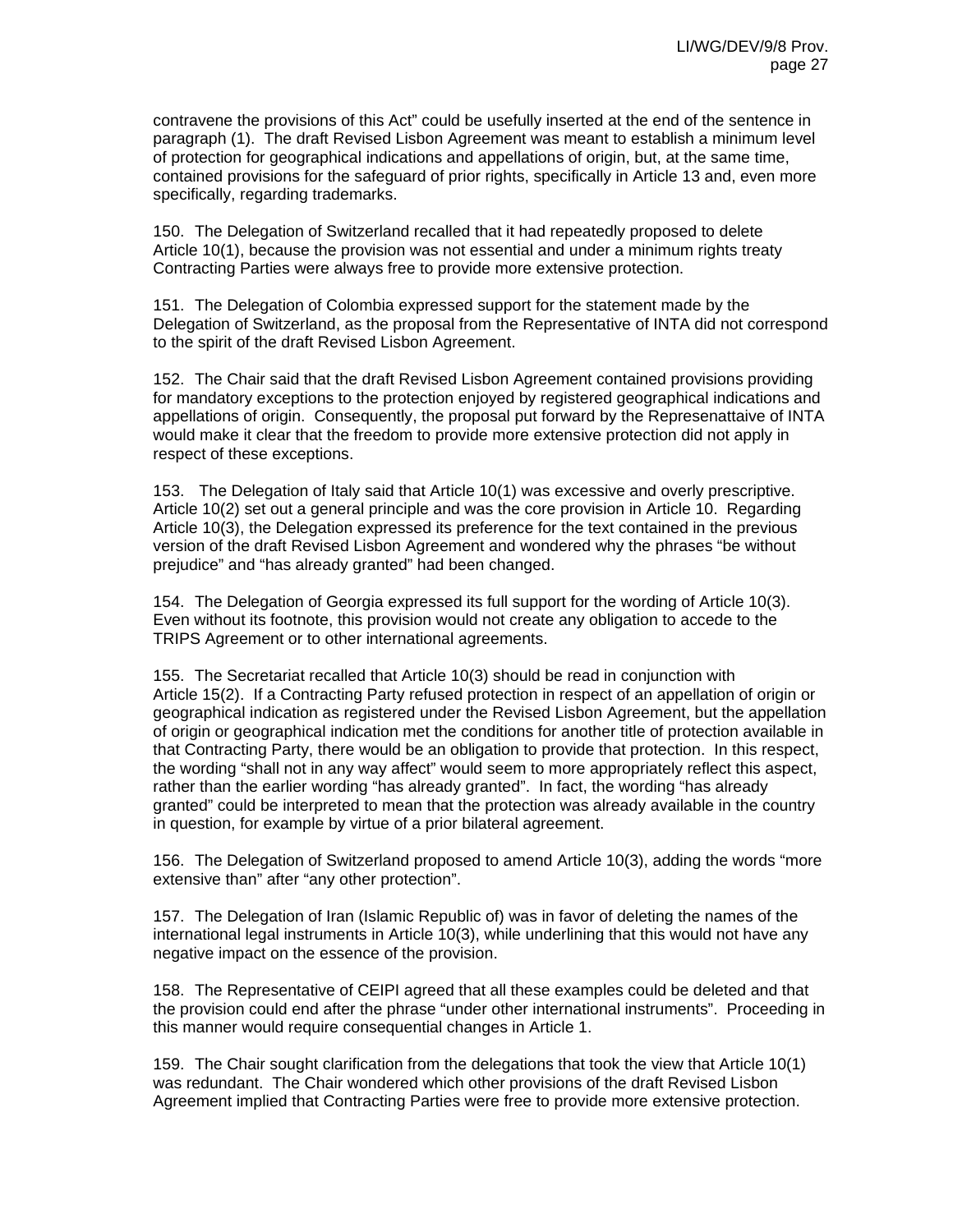Moreover, it should also be clarified that there was a limit to this freedom, in view of the mandatory exceptions in the draft Revised Lisbon Agreement. He also indicated that similar provisions could be found in other international treaties providing for a minimum level of protection, such as the TRIPS Agreement.

160. The Delegation of Switzerland said that this type of provision did not exist in all the treaties that provided for a minimum level of protection. Moreover, Article 10(1) would prevent Contracting Parties from providing more extensive protection under their national law, if they did not include a similar provision in a future treaty.

161. The Chair recalled that there was a precedent in this regard, as Article 2(1) of the Geneva Act of the Hague Agreement provided as follows: "The provisions of this Act shall not affect the application of any greater protection which may be accorded by the law of a Contracting Party". The provision specifically referred to protection accorded under the TRIPS Agreement. Apparently, in respect of the Geneva Act, the concern had not arisen that such provision might create a precedent that would be relied upon as an *a contrario* argument in respect of other treaties.

162. The Delegation of the European Union said that it could accept the current text of Article 10(3) with the references to various international instruments and the footnote. However, the Delegation could also live with a text that would not mention any specific international instruments. As for the other issue raised by the Delegation of Switzerland, the Delegation of the European Union wondered whether Article 10(1) was redundant in view of Article 10(3), as more extensive protection could only derive from regional or national legislation or from another international instrument.

163. The Delegation of the Republic of Moldova supported deletion of the references to specific international instruments in Article 10(3), for reasons of clarity and because the list was not exhaustive.

164. The Chair said that the confusion in the relationship between Article 10(1) and Article 10(3) might be due to the changes that had been introduced to the text of Article 10(3). This provision previously mirrored the language of Article 4 of the current Lisbon Agreement, which provided a safeguard for protection that had already been granted.

165. The Delegation of the European Union suggested the deletion of Article 10(1) and an amendment of Article 10(3), which should cover past and future protection.

166. The Chair wondered whether this proposal should also take on board the suggestion made by the Delegation of Switzerland, so as to refer to "more extensive protection" rather than just "other protection".

167. The Representative of INTA could go along with the suggestion of deleting Article 10(1). However, in that case, the Representative suggested adding the phrase "provided that such protection does not contravene the provisions of this Act" at the end of Article 10(3).

168. The Delegations of the European Union and Italy could not accept the suggestion made the Representative of INTA, as this would contravene existing obligations of Contracting Parties.

169. The Chair suggested that Article 10(1) might be deleted, while Article 10(3) might be amended, by deleting the specific references to the Paris Convention, the Madrid Agreement, the TRIPS Agreement and bilateral agreements. As a consequence, footnote 3 would also disappear. The remaining text of Article 10(3) would then remain unchanged, unless there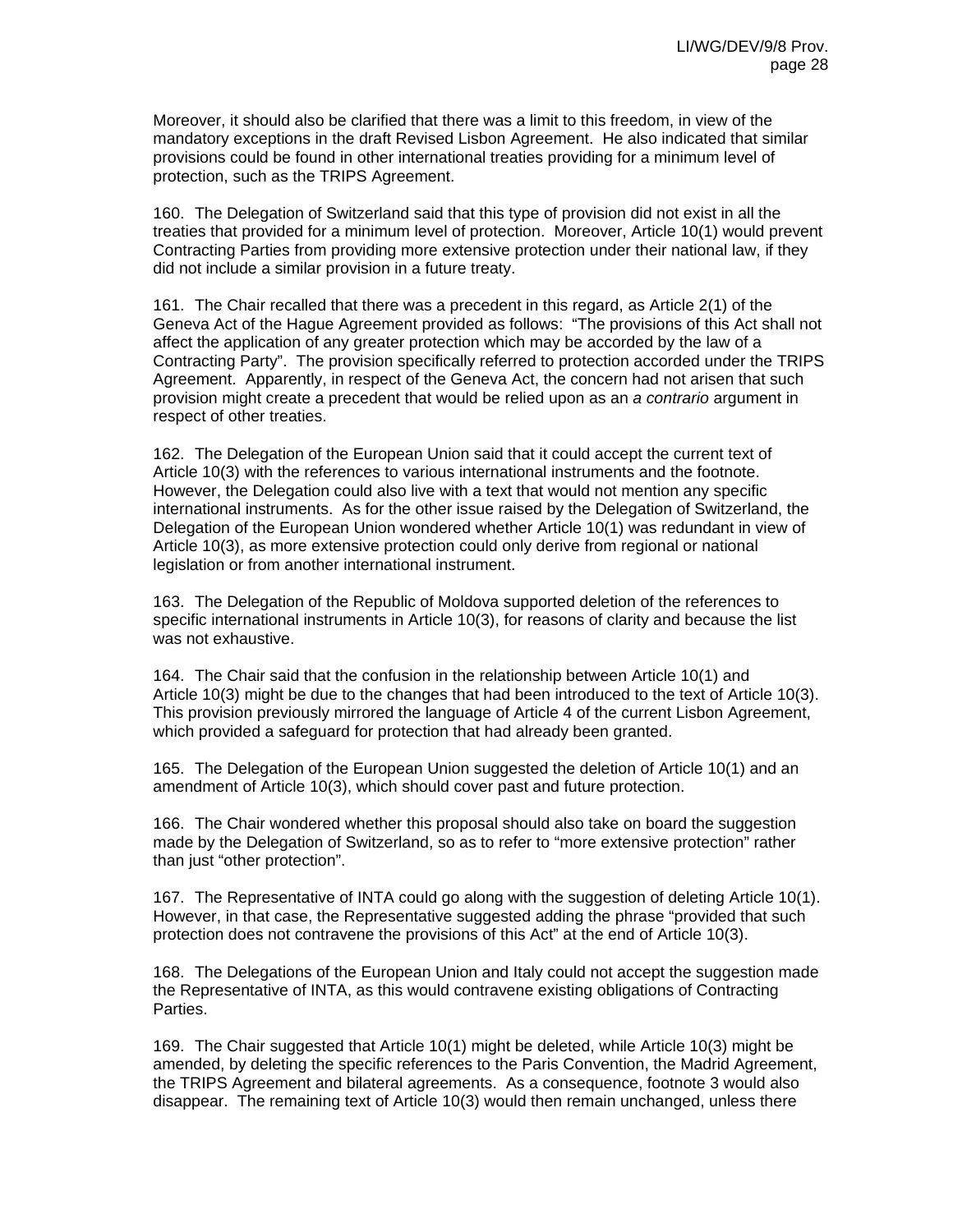was support for the proposal put forward by Switzerland to include a reference to "more extensive protection" or, in the words of Article 2(1) of the Geneva Act, "greater protection".

170. The Delegation of Colombia supported the proposal made by Switzerland, to the extent that it clarified Article 10(3).

171. The Delegation of Fiji expressed its concerns about the relationship of its national regime with the draft Revised Lisbon Agreement, as its national law had been drafted on the basis of the TRIPS Agreement.

172. The Chair said that Article 10(1) would have mirrored the text of Article 1 of the TRIPS Agreement, while Article 10(3) reflected the logic of Article 4 of the current Lisbon Agreement and of the Geneva Act of The Hague Agreement. The Chair underlined that this provision would only confirm that Contracting Parties might accord, or might have accorded, more extensive protection. The provisions of the draft Revised Lisbon Agreement would not affect such more extensive protection and such more extensive protection would not lead to a breach of the Revised Lisbon Agreement.

173. The Delegation of the Republic of Korea requested that the text proposed by the Delegation of Switzerland be put within brackets.

174. The Chair concluded that Article 10(1) would be deleted and that Article 10(2) would remain unchanged. In Article 10(3), the specific references to the international instruments and footnote 3 would be deleted and square brackets would be put around the words "any other" and "more extensive" before the word "protection". These would basically represent two options to be considered as a pending issue at the next session of the Working Group.

175. The Delegation of Switzerland proposed deletion of the word "registered" in Article 10(3). Different types of protection systems existed at the national level, including systems that were not based on registration.

176. The Chair recalled that there was an abbreviated expression in Article 1 item (xi), specifying that "registered" meant "entered in the International Register in accordance with this Act". Consequently, Article 10(3) only referred to appellations of origin and geographical indications "registered" by the International Bureau and entered into the International Register.

## Article 11: Protection in Respect of Registered Appellations of Origin and Geographical Indications

177. The Delegation of Peru said that its position concerning the possibility of regulating the co-existence of appellations of origin and geographical indications had remained the same throughout the entire revision process. The Delegation was of the view that such possibility was not foreseen in the current Lisbon Agreement. Neither Peruvian law nor the legislation of the Andean Community regulated the matter. Footnote 4 to Article 11 should be deleted, as it merely described the role played by the International Bureau in a specific type of situation. Moreover, the provision was redundant next to Article 6, which described the role of the International Bureau upon receipt of an application for international registration.

178. Noting that Article 11(1)(a) appeared to confer the same level of protection as the one conferred in respect of geographical indications for wines and spirits under Article 23.1 of the TRIPS Agreement, the Delegation of Chile indicated that such provision would cause difficulties for countries that had not incorporated such level of protection in respect of geographical indications for goods other than wines and spirits in their national legislation. As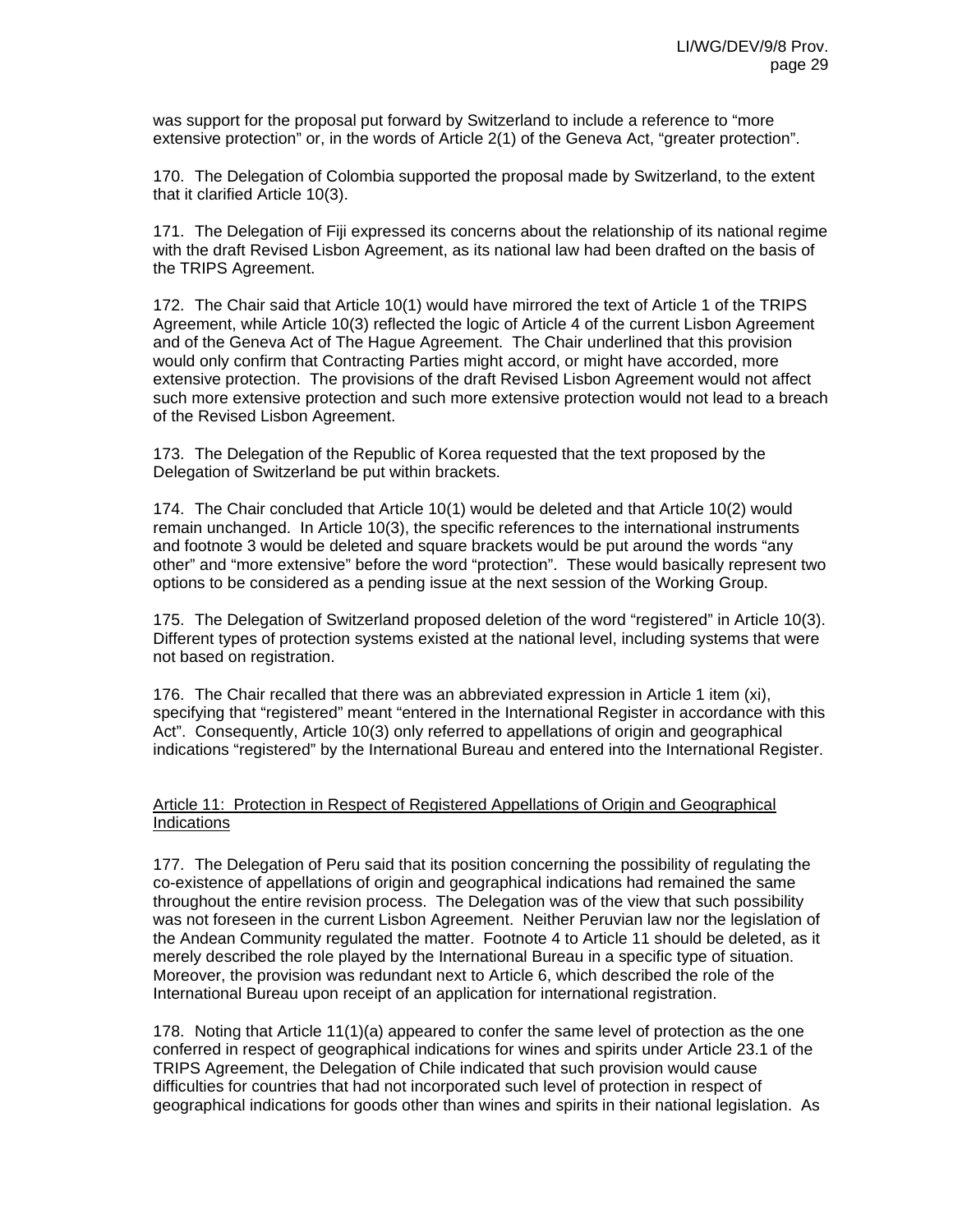regards sub-items (ii) and (iii) of Article 11(1)(a), the Delegation said that there seemed to be a difference between the Spanish and English versions of the draft Revised Lisbon Agreement and requested the Secretariat to make the necessary adjustments to align both versions. As regards footnote 5 to Article 11(1)(a), the Delegation expressed a preference for the expression "have a generic character" instead of "are generic", since an element of an appellation of origin or a geographical indication could have a generic character in a specific Contracting Party without necessarily being generic elsewhere. The Delegation was of the view that footnote 4 to Article 11 had to remain in the draft Revised Lisbon Agreement, as it explicitly acknowledged that homonymous geographical indications and appellations of origin could coexist in Contracting Parties that allowed for such coexistence in their national or regional legislation.

179. The Delegation of the United States of America noted that the infringement standard for the same type of goods in Article  $11(1)(a)(i)$  appeared to track the presumption of confusion concept mentioned in Article 16.1 of the TRIPS Agreement, which would apply whenever the same mark would be used in respect of the same kind of goods or services as those for which the mark was registered. However, usually, in trademark systems there was a requirement of use of the mark at some point during the life of the registration. In other words, if a third party using a registered mark would get sued for infringement by the holder of the trademark registration, the defendant would be able to present a counterclaim for lack of use of the trademark within three years from its registration and get the trademark registration cancelled. The Delegation went on to say that in that connection a presumption of confusion could be regarded as fair, because there was a mechanism for the defendant to counterclaim and attempt to cancel an unused registration. On the contrary, in the case of a geographical indication registered under the Lisbon system, where the geographical indication registration could not be cancelled for lack of use or for becoming generic through lack of enforcement, it seemed unjustified to analogize the same presumption of confusion in respect of a geographical indication. The Delegation was of the view that the introduction of the presumption of confusion concept in Art 11(1) would be overreaching, if there was no evidence that the consumer was actually harmed in some way by the use of the registered geographical indication by someone other than the holder of the registration. The Delegation suggested that the standard included in the text of Article 11(3) in respect of "goods that are not of the same kind" should also be applied as the standard for infringement in respect of goods of the same kind.

180. Further, the Delegation of the United States of America reiterated its objection to the indication in Note 11.04 that Article 24.5 and Article 24.7 of the TRIPS Agreement had anything to do with governing the on-going relationship between geographical indications and trademarks. The references to those provisions should be stricken from Note 11.04. The WTO Panel had clearly held in the dispute initiated by the United States of America and Australia against the European Union with regard to Regulation (EC) 2081/92 that Article 24.5 was limited to the implementation of Section 3 of Part II of the TRIPS Agreement, which dealt with geographical indications, and that it had nothing to do with limiting any trademark right granted under Section 2 of Part II of the TRIPS Agreement, which dealt with trademarks. The text of Article 24.5 itself limited its applicability to "measures adopted to implement this Section", namely Section 3 of Part II. In other words, the scope of Article 24.5 was strictly limited to geographical indications and was entirely limited in time to measures that WTO members took when creating national laws in respect of geographical indication at the time of their implementation of the TRIPS Agreement. In that regard, the Delegation referred the Working Group to paragraphs 7.604 to 7.625 of the Panel Report, as contained in WTO document WT/DS174/R, and more particularly to the last paragraph which stated that Article 24.5 was inapplicable and did not provide authority to limit trademark rights. This interpretation had been adopted by the WTO Dispute Settlement Body.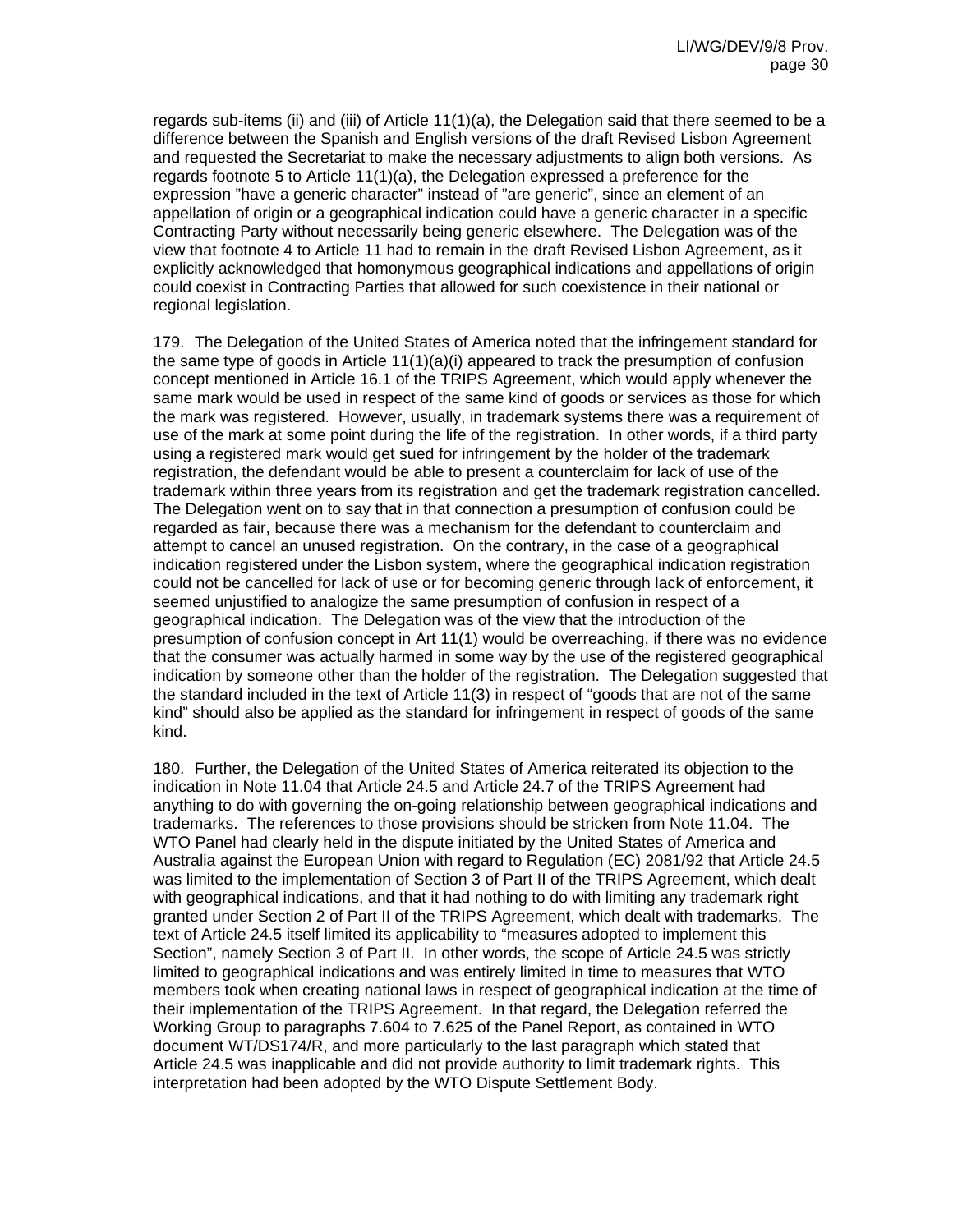181. Finally, the Delegation was of the view that the Notes to the draft Revised Lisbon Agreement also did not correctly reflect the interpretation of Article 24.7 of the TRIPS Agreement. Referring to Notes 11.04 and 9.04, the Delegation said that it was puzzling that one apparently had to read the concept of acquiescence into the text of the draft Lisbon Agreement. In the Delegation's view, acquiescence could not be considered an acceptable ground for cancellation of the effects of a trademark registration by virtue of its alleged incorporation into Article 24.7 of the TRIPS Agreement. If the Working Group wished to allow national regimes to impose national law requirements, such as a reasonable delay in bringing an infringement suit, under the equitable doctrine of latches, the Working Group needed to make that very clear in the draft Revised Lisbon Agreement. The Delegation added that the text would then need to include a designation and extension of protection system and would also have to make it clear that the national geographical indication extension of protection would be independent of the international registration, from a legal perspective. Furthermore, Articles 12 and 16(2) would have to be deleted.

182. The Delegation of Australia reiterated its preference for a more inclusive system for geographical indications than that contained in the draft Revised Lisbon Agreement. As regards the single and high level of protection for both appellations of origin and geographical indications sought by the current Lisbon membership, the Delegation of Australia agreed that protection similar to the one afforded by Article 23.1 of the TRIPS Agreement already existed in respect of trademark counterfeiting and applied in relation to any goods, i.e., not just wine and spirits. In cases of unauthorized use of the same sign on identical goods, a likelihood of confusion was presumed along the lines of Article 16.1 of the TRIPS Agreement. In relation to the issue of use, the Delegation agreed with the concerns expressed by the Delegation of the United States of America, while indicating that the same issue also arose in relation to Article 19(2) concerning the grounds for invalidation. The Delegation appreciated the addition of the alternative text presented in Article 11(3), which more closely resembled existing obligations in respect of geographical indications protected under the trademark system. However, the Delegation was of the view that the standard articulated in Article 11(3) should replace the text in sub-items (ii) and (iii) of Article 11(1)(a), as Article 11.(3) was more inclusive and consistent with existing international standards. Moreover, from a systemic point of view, it would be preferable to create universal standards rather than exceptions when dealing with such important substantive issues. Lastly, the Delegation supported the comments made by the Delegation of the United States of America in relation to the lack of impact of Article 24.5 and Article 24.7 of the TRIPS Agreement in relation to trademarks.

183. With respect to Article 11(2)(a), the Delegation of the European Union was of the view that the phrase "which contains or consists of a registered appellation of origin, or a registered geographical indication, if use of the trademark would result in one of the situations covered by paragraph (1)" should be deleted, in view of its reference to Article 11(1)(a). The Delegation further expressed the view that Article 11(2)(b) was superfluous, as it simply described a consequence of Article 11(2)(a). Finally, as regards Article 11(3), the Delegation had some difficulties in understanding the idea that the Revised Lisbon Agreement would establish two standards for the required level of protection and requested that the text remain in square brackets. Moreover, the reference to Article  $11(1)(a)(ii)$  should be deleted, because the provision contained the text of Article 3 of the current Lisbon Agreement.

184. As regards Article 11(2), the Delegation of France agreed with the statement made by the Delegation of the European Union. Further, Article 11(3) demonstrated the flexibility of the Working Group in responding to the requests made by a number of delegations. However, the Working Group would need to look further into the alternative for paragraphs (1)(a)(ii) and (iii), as mentioned in Article 11(3), as the terms of paragraph (1)(a)(ii) were contained in Article 3 of the current Lisbon Agreement. In that regard, the Delegation recalled that the objective of the revision exercise was to improve the current system of protection and not to reduce the current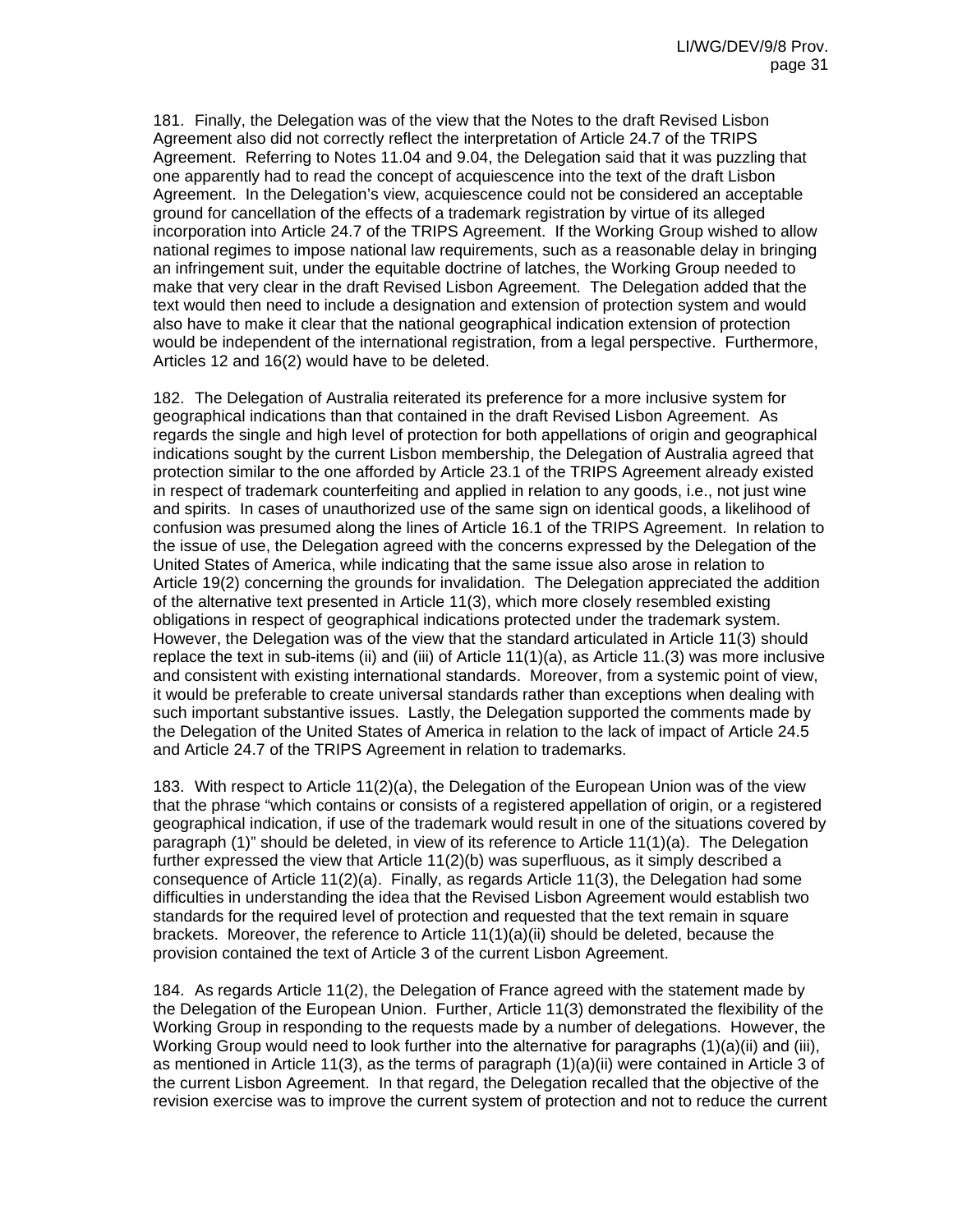level of protection. Lastly, the Delegation sought clarification about the standard of Article 16.3 of the TRIPS Agreement, on which Article 11(3) was based.

185. The Delegation of Switzerland supported the proposed deletion of Article 11(2)(b) and sought clarification about the utility of footnote 5 under Article 11 next to Rule 5(5)(iii).

186. The Delegation of Portugal supported the comments made by the Delegation of the European Union in respect of Article 11.

187. The Representative of INTA reiterated INTA's concerns on the concept of evocation. In view of the broad scope of protection established in the remainder of Article 11, the additional concept of evocation would not be required and might even lead to greater uncertainty. The use of broad terminology would make it difficult to predict the precise scope of protection. She added that, for example, the use of notions such as 'usurpation' or 'use in translation' would likely broaden the possible areas of conflict between trademarks and geographical indications and would lead to greater uncertainty in practice. She further indicated that such uncertainty could be avoided through the use of wording that would be more in line with those concepts of trademark law already tested in practice and globally recognized. Referring to Article 11(2)(a), she was of the view that an explicit reference to the priority principle, beyond the generic reference to Article 13, might be recommendable, so as to make it clear that the provision in question would apply only to trademarks with a later priority. Noting that Article 11(2)(b) appeared to refer to both applications and registrations, it would be preferable to redraft the second half of the provision, so that it would read: "'if the goods in respect of which the trademark is applied for or registered" instead of "if the goods in respect of which the trademark is registered". Lastly, she reiterated INTA's concerns in respect of the reference to the compliance with "any other applicable requirements for using the appellation of origin or the geographical indication", as such requirements were difficult to verify by national authorities of a Contracting Party other than the Contracting Party of Origin.

188. The Representative of oriGIn expressed discomfort with Article 11(3), as the proposed draft left room for a high degree of uncertainty and unpredictability which was contrary to the expectations of beneficiaries of geographical indications, who would prefer a clear understanding of the type of protection they would receive in export markets. The level of this protection should be high, be it under a *sui generis* system or under a trademark system. Allowing Contracting Parties to provide for a lower level of protection would not be conducive for meeting this objective. Along the same lines, he did not feel at ease with the reference to the incompatibility of national legal systems with the standards of Article 11(1)(a)(ii) and (iii).

189. The Delegation of Colombia was of the view that sub-items (ii) and (iii) of Article 11(1)(a) provided a good level of protection for all countries with regard to appellations of origin and geographical indications.

190. As regards the comment made by the Delegation of Switzerland regarding footnote 5 to Article 11, the Delegation of the United States of America said that the issue of the disclaimer under Rule 5(5)(iii) had not yet been settled. The Delegation further indicated that footnote 5 should not be deleted, as it made it clear to Contracting Parties that they were not obliged to protect certain elements of the appellation of origin or the geographical indication, if the Contracting Party of Origin did not protect them either. Furthermore, the Delegation supported the comments made by the Representative of INTA.

191. The Delegation of Italy expressed the view that the brackets should be removed from sub-items (ii) and (iii) of Article 11(1)(a) and that the term "evocation" should remain in the text of sub-item (ii), while the term "unduly" should be removed from the text of sub-item (iii). The Delegation further indicated that it shared the doubts expressed by the Delegation of the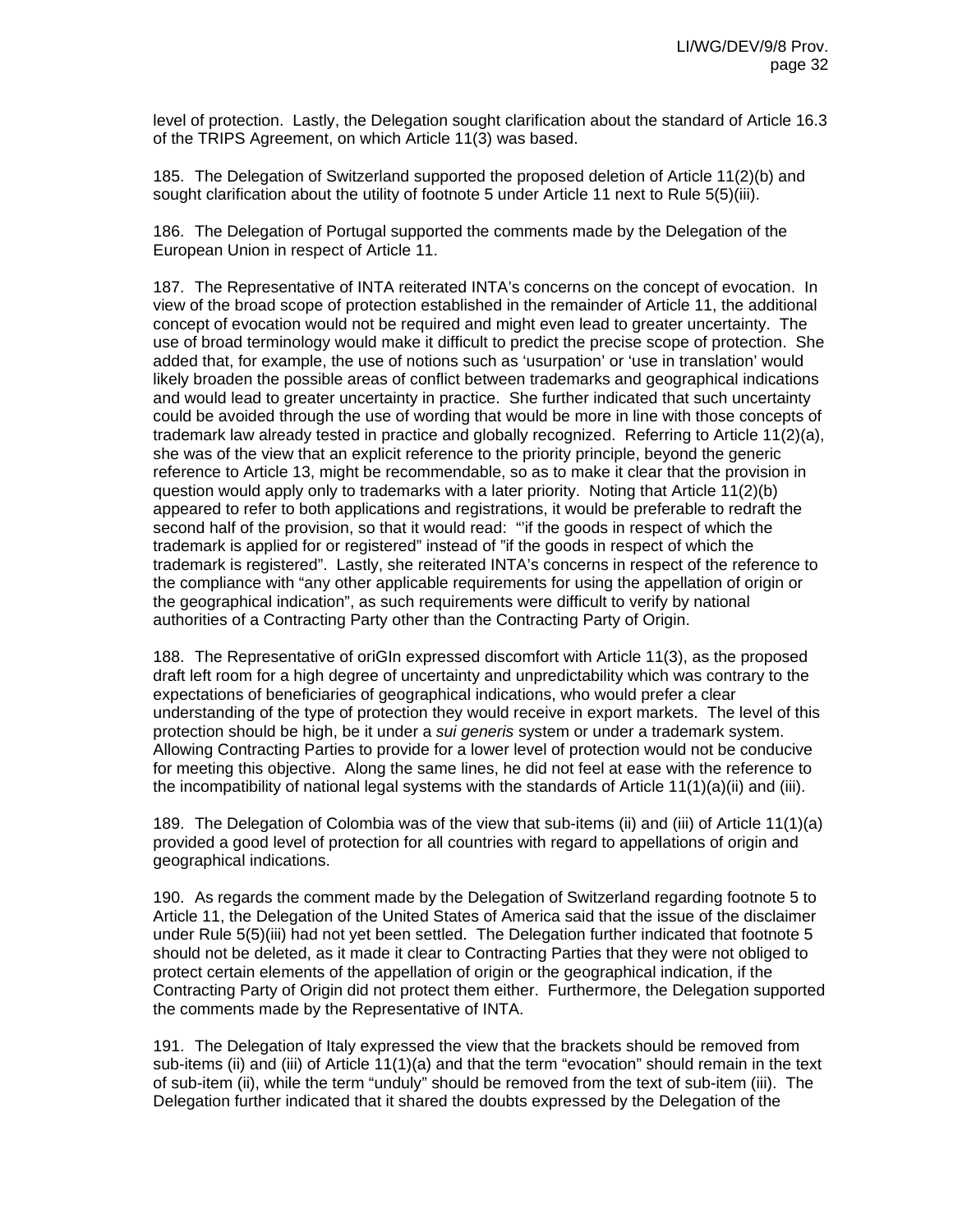European Union with regard to Article 11(2) and preferred to reserve its position on Article 11(3), subject to the outcome of the discussions on Chapter IV, while suggesting that the title of the provision be reworded. As regards the complex issue of homonymy, the Delegation thanked the Secretariat for the text of footnote 4.

192. In an attempt to sum up what had emerged so far from the discussions on Article 11, the Chair said that footnote 4 to Article 11 would be put in square brackets, in view of the conflicting views expressed by delegations in that regard. He further indicated that it was his understanding that all the square brackets in Article 11(1)(a) should be kept for the time being. Then, referring to Article 11(2)(a), he indicated that the phrase "which contains or consists of a registered appellation of origin, or a registered geographical indication" would be deleted. Article 11(2)(b) would be deleted as well, on the understanding that the issue could perhaps be covered by the Notes. Footnote 5 to Article 11 would be put in square brackets and the option in square brackets for the words "are generic" would be removed from the text. Article 11(3) might serve as a basis for further talks on a possible alternative to the content of protection, but the Working Group still had to determine to which provisions Article 11(3) might serve as an alternative. In that regard, he pointed out that two options had been advocated and further specified that the proposed options would be either to apply Article 11(3) to Article 11(1)(a) as a whole, or to limit its application to Article 11(1)(a)(iii) only. Finally, the Chair noted the wish expressed for deleting Note 11.04 from the Notes attached to the draft Revised Lisbon Agreement.

193. The Delegation of Australia clarified that its proposal was that the standard of Article 11(1)(a)(ii) and (iii) be deleted and replaced by the standard of Article 11(3). Terms such as "usurpation", "imitation" or "evocation" were unfamiliar concepts in trademark law and, without a definition of their meaning, difficult to apply with regard to geographical indications in some jurisdictions.

194. The Chair suggested that the proposal from the Delegation of Australia be presented as a possible alternative to Article  $11(1)(a)(i)$ , (ii) and (iii) rather than as a universal standard.

195. The Delegation of Australia said that its intention was not for one legal system to take precedence over the other. Instead, its proposal sought to avoid that situation by creating a standard that would be appropriate for all systems. Moreover, the Delegation did not object to the universal standard proposed in Article  $11(1)(a)(i)$  in relation to goods of the same kind. It was only proposing a universal standard in relation to use of a geographical indication in respect of goods of a different kind. In that regard, the Delegation was of the view that the standard of Article 11(3) was more universal, modern and inclusive than the standard of Article  $11(1)(a)(ii)$  and (iii).

196. The Chair indicated that the revised version of the draft Revised Lisbon Agreement would then reflect the two options he had previously referred to. In addition, there would be a third option, as proposed by the Delegation of Australia, which would appear in square brackets in Article 11(1)(a), as a substitute for items (ii) and (iii).

197. The Delegation of the United States of America shared the view expressed by the Delegation of Australia that a single standard of protection would be much easier to understand for stakeholders and third parties. The Delegation went on to say that it also represented the interests of those stakeholders who were negatively impacted by the very broad use of the terms "evocation", "usurpation" and "imitation" as possible infringement standards. Further, the Delegation agreed with the suggestion from the Representative of INTA for the inclusion of a reference to the priority principle in Article 11(2)(a), so that the sentence would, for example, read: "[…] refuse or invalidate the registration of a later in time trademark […]".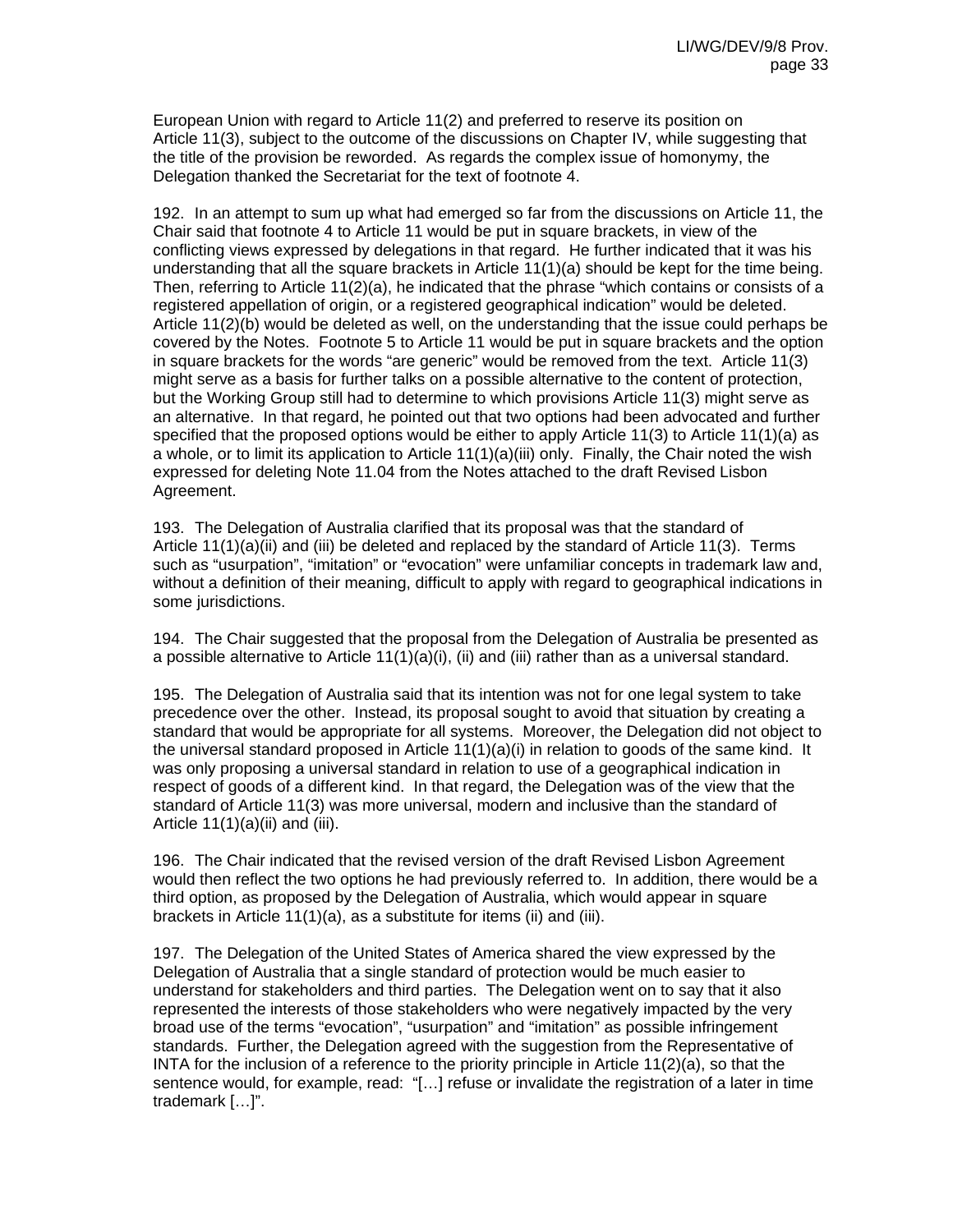198. The Chair referred to the proposal from the Delegation of the United States of America in respect of Article 11(2)(a) and said that it was his understanding that the phrase "Without prejudice to Article 13(1)" already addressed the concern expressed. Moreover, Article 11(2)(a) followed the same logic as Article 22.3 of the TRIPS Agreement, which did not specify that it only applied with regard to a later trademark either, as conflicts between geographical indications and prior trademarks were dealt with under other provisions of the TRIPS Agreement.

199. The Secretariat confirmed that the reference to Article 13(1) in Article 11(2)(a) was meant to deal with the issue of prior trademarks and included a reference to the priority principle by virtue of the word "prior" in Article 13(1).

200. The Delegation of Colombia suggested that Article 11(3) might be modeled on the corresponding provisions of the WIPO Joint Recommendation Concerning Provisions on the Protection of Well-Known Marks, in particular its Article 4. Further, the Delegation wondered whether the reference in Article 11(2)(a) to trademarks included collective and certification trademarks as well.

201. In response to the question raised by the Delegation of Colombia with regard to Article 11(2)(a), the Chair said that the text made reference to "trademarks" in the widest possible sense and should therefore be interpreted as also referring to collective and certification marks. As regards the proposal to add a reference to the priority principle, the Chair wondered whether inclusion of the word "later" in the third sentence of Article 11(2)(a) would help.

202. The Delegation of the European Union failed to understand, in view of Article 23.1 of the TRIPS Agreement, the argument that the current wording of Article 11(1)(a)(i) might not be compatible with the legal system of a Contracting Party and that therefore an option should be provided allowing the text of Article 11(3) to be used instead.

203. The Delegation of Switzerland was of the view that the text of Article 11(3), as contained in document LI/WG/DEV/9/2, should also be kept as an option. The Delegation also expressed support for the proposal made by the Delegation of Colombia with regard to the WIPO Joint Recommendation Concerning Provisions on the Protection of Well-Known Marks. The Delegation had some reservations as regards the proposal made by the Delegation of Australia in respect of Article 11(1)(a)(ii) and (iii), as such amendment would seem to go against the objective of preserving the principles and objectives of the current Lisbon Agreement.

204. The Delegation of Italy shared the doubts expressed by the Delegation of the European Union and also agreed with the Delegation of Switzerland that the current version of Article 11(3) should be kept as an option, for further discussion.

205. The Delegation of the United States of America said that the subject matter of the Revised Lisbon Agreement concerned geographical indications, i.e., not just appellations of origin. Therefore, there was an issue as to whether the current Lisbon standards should also be applied in respect of geographical indications, in view of the possible implications on the various economic interests concerned. After all, Article 23.1 of the TRIPS Agreement did not apply across the board, but only required its application in respect of geographical indications for wines and spirits.

206. The Delegation of the European Union said that it was difficult to understand that, if Article 23.1 of the TRIPS Agreement had been incorporated in a given country's legal system with regard to wines and spirits, the same provision would be "incompatible with its legal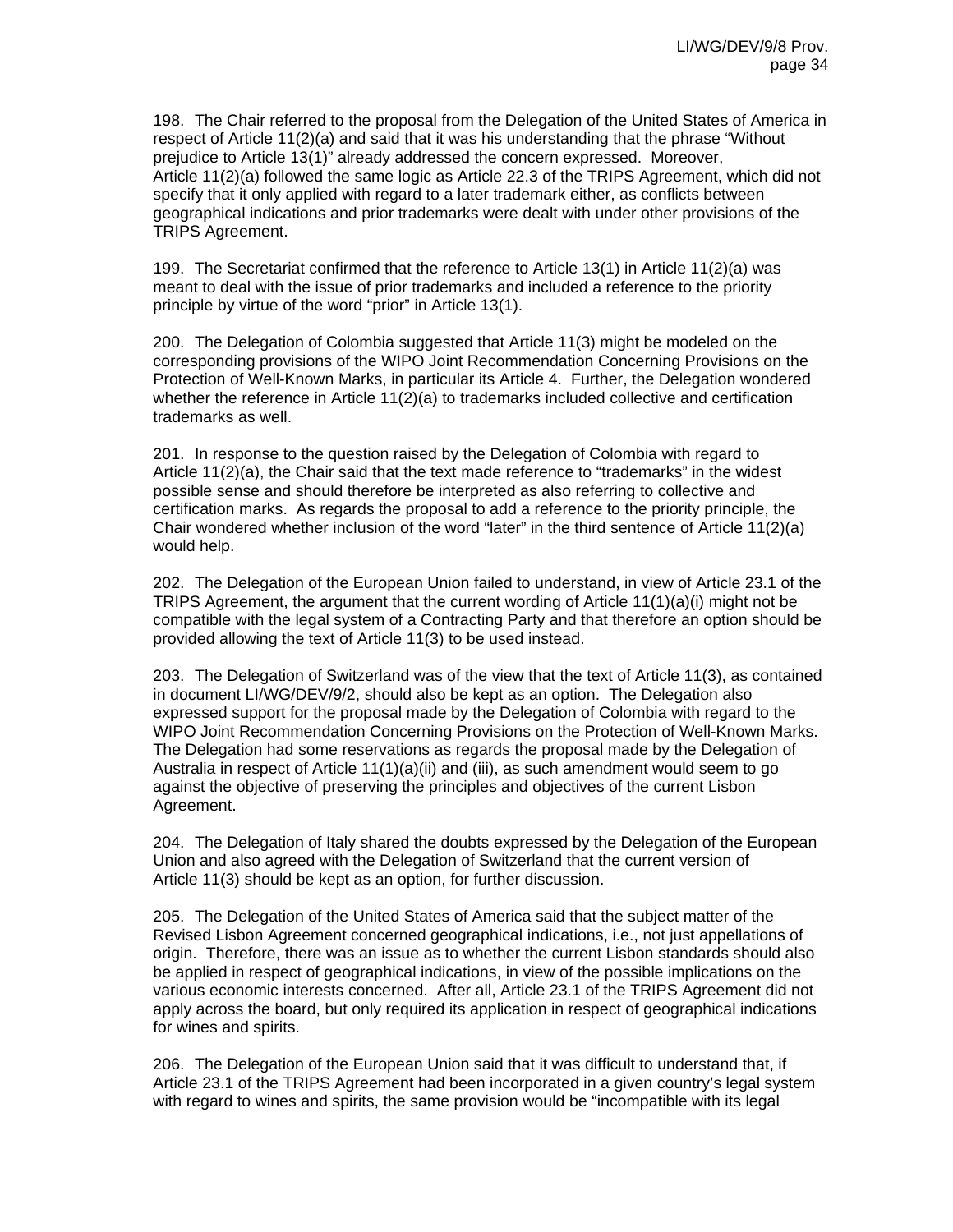system and practice" with regard to other goods. Consequently, the Delegation could not agree that Article 11(3) would replace Article 11(1)(a) as a whole.

207. The Chair concluded that an amended version of Article 11(3) would reflect the various options that had been proposed: (1) Article 11(3) as contained in document LI/WG/DEV/9/2; (2) Article 11(3) drafted along the same lines, but providing an alternative in respect of Article 11(1)(a)(iii) only; (3) Article 11(3) drafted along the lines of the criteria contained in the WIPO Joint Recommendation Concerning Provisions on the Protection of Well-known Marks; and (4) an option drafted along the lines of Article 11(3), but proposing an alternative in respect of Article 11(1)(a) in its entirety. In addition, Article 11(1)(a) would reflect two options: (1) Article 11(1)(a) as contained in document LI/WG/DEV/9/2; and (2) an option drafted along the lines of Article 11(3) as contained in document LI/WG/DEV/9/2, but proposing to replace the provisions of Article 11(1)(a)(ii) and (iii) and to delete Article 11(3).

208. The Delegation of Australia confirmed that the alternative option it had proposed would entail that Article 11(3) would disappear from the text.

209. The Chair further concluded that footnotes 4 and 5 under Article 11 would be put in square brackets. In footnote 5, the option based on the words "are generic" would be removed from the text. Article 11(2)(b) would be deleted as well as the phrase "which contains or consists of a registered appellation of origin, or a registered geographical indication" in Article 11(2)(a). Lastly, Article 11(2)(a) would, in the third line, refer to "a later trademark" instead of "a trademark" , so as to better reflect the priority principle.

210. In response to a request for clarification from the Delegation of Moldova, the Chair said that the amended text of Article 11(2)(a) would read as follows: "Without prejudice to Article 13(1), a Contracting Party shall, *ex officio* if its legislation so permits or at the request of an interested party, refuse or invalidate the registration of a later trademark if use of the trademark would result in one of the situations covered by paragraph (1)".

211. The Delegation of Chile recalled its concerns with regard to Article 11(1)(a), which were based on the fact that the scope of protection under this provision went beyond what was required under the TRIPS Agreement in respect of geographical indications. As regards footnote 4, the Delegation was willing to work on a draft that would be acceptable to all delegations.

212. The Chair said that footnote 4 would be put in square brackets and thus allow for consultations among delegations having concerns with regard to its content. As regards Article 11(1)(a), the Chair noted that one of the options in respect of Article 11(3) reflected the view expressed by the Delegation of Chile.

## Article 12: Protection Against [Acquiring a Generic Character] [Becoming Generic]

213. The Delegation of the United States of America reiterated its concerns about Article 12, which established that a geographical indication could never become generic in the Contracting Parties to which the international registration was extended. This provision contradicted the notion that a national geographical indication regime could operate autonomously according to its own national law and legal processes. The Delegation proposed to delete Article 12 or to add the following phrase at the end of the provision: "[…] and national law requirements in the designated contracting parties regarding use, maintenance and renewal are met".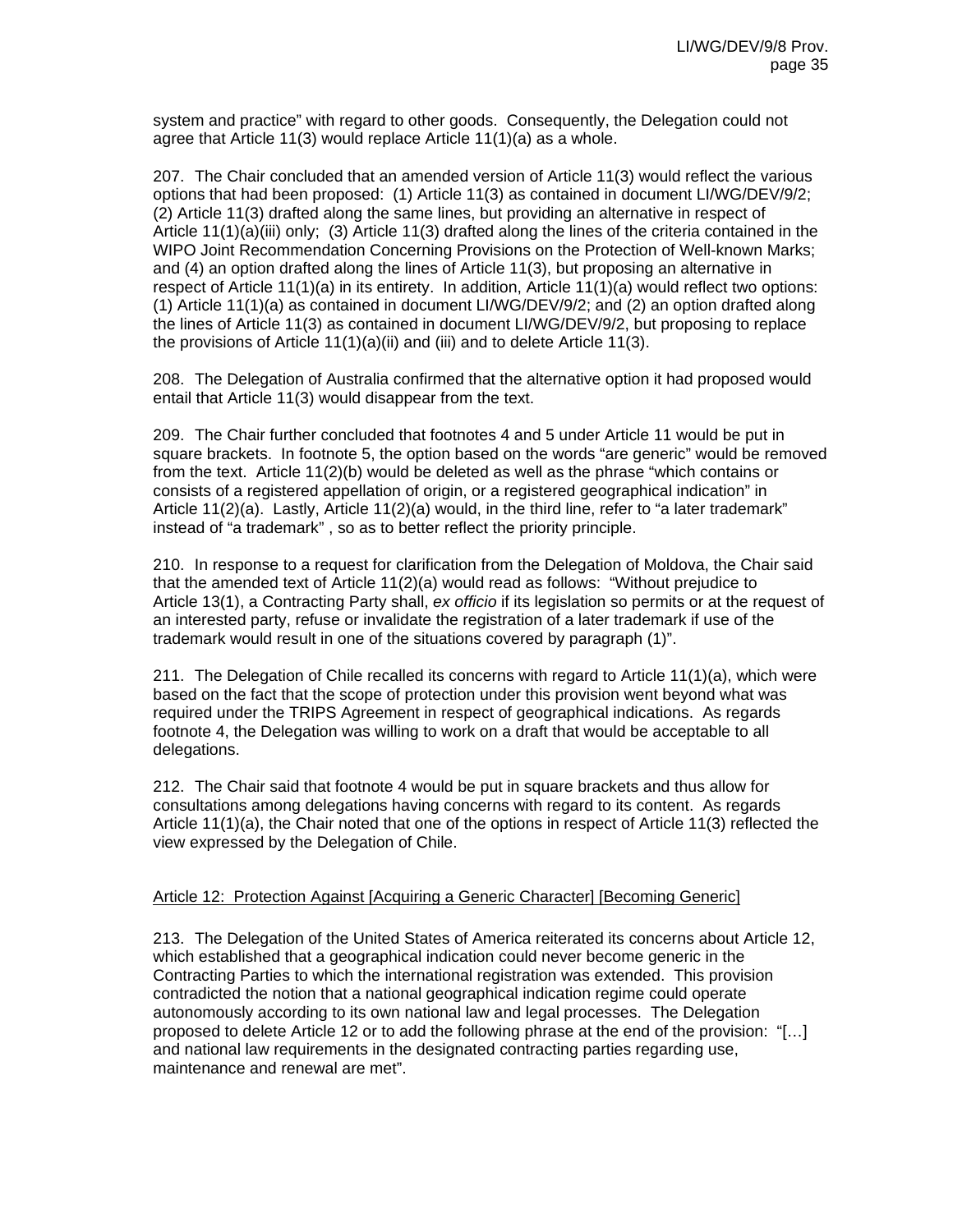214. The Chair said that the current structure of the system envisaged under the draft Revised Lisbon Agreement would not be based on designations of Contracting Parties. He also highlighted the need for a reference to regional laws. Thus, the proposal put forward by the Delegation of the United States of America might read as follows: "[…] and national or regional law requirements in the Contracting Party concerned regarding use, maintenance and renewal are met."

215. The Delegation of the United States of America agreed with the amendments proposed by the Chair.

216. The Delegation of Australia wondered whether the Lisbon system really needed such a provision and supported both the proposals of the Delegation of the United States of America regarding Article 12. The Delegation said that the proposed protection against becoming generic under Article 12 excluded from membership of the Revised Lisbon Agreement those countries which protected geographical indications under a trademark system. The question as to whether a term had a generic character should depend on the factual situation in the market place concerned. In Australia, such question was determined by the courts and only occurred occasionally. The Delegation suggested looking for an amendment of Article 12 along the lines of that proposed by the Delegation of United States of America, if this provision were to remain in the text at all.

217. The Delegation of France expressed its preference for maintaining the current text of Article 12 with the phrase "cannot become generic". The provision should not include any reference to national or regional legislation, because it should establish an international standard.

218. The Delegation of Switzerland said that Article 12 reflected one of the principles of the current Lisbon Agreement. The Delegation suggested to simply refer to "appellation of origin" and "geographical indication" rather than "the denomination constituting the appellation of origin" and "the indication constituting the geographical indication".

219. The Delegation of Chile expressed its preference for the first option in the text: "are protected against acquiring a generic character". The Delegation said that the second option ("becoming generic") would appear to imply an obligation for the Contracting Party to make sure that a given term would never become generic.

220. The Representative of the CCFN expressed concerns about the impact that the proposed revision and expansion of the Lisbon Agreement would have on those around the world relying on the use of common food names. The Representative indicated that CCFN supported the deletion of Article 12 because of the negative impacts that this would have on its membership. The main concerns referred to the fact that Article 12 would permit holders of geographical indications to permanently reserve the right to use these terms, even if they did not educate the public or other companies in a given country about their exclusive right or they did not sell their product in that market. This situation created a serious risk for companies starting using a term without realizing it was a name owned by someone else. If the Lisbon system expanded to a large number of geographical indications, with an overly broad and nonspecific scope of protection, protecting terms in the absence of any enforcement efforts or sales by geographical indication owners could become quite onerous for many WIPO members. Furthermore, the Lisbon system provided an expedited and streamlined path for geographical indication holders to widely register their terms, while it did nothing to streamline the ability of users of food names to voice their concerns about these registrations or secure corresponding safeguards for the use of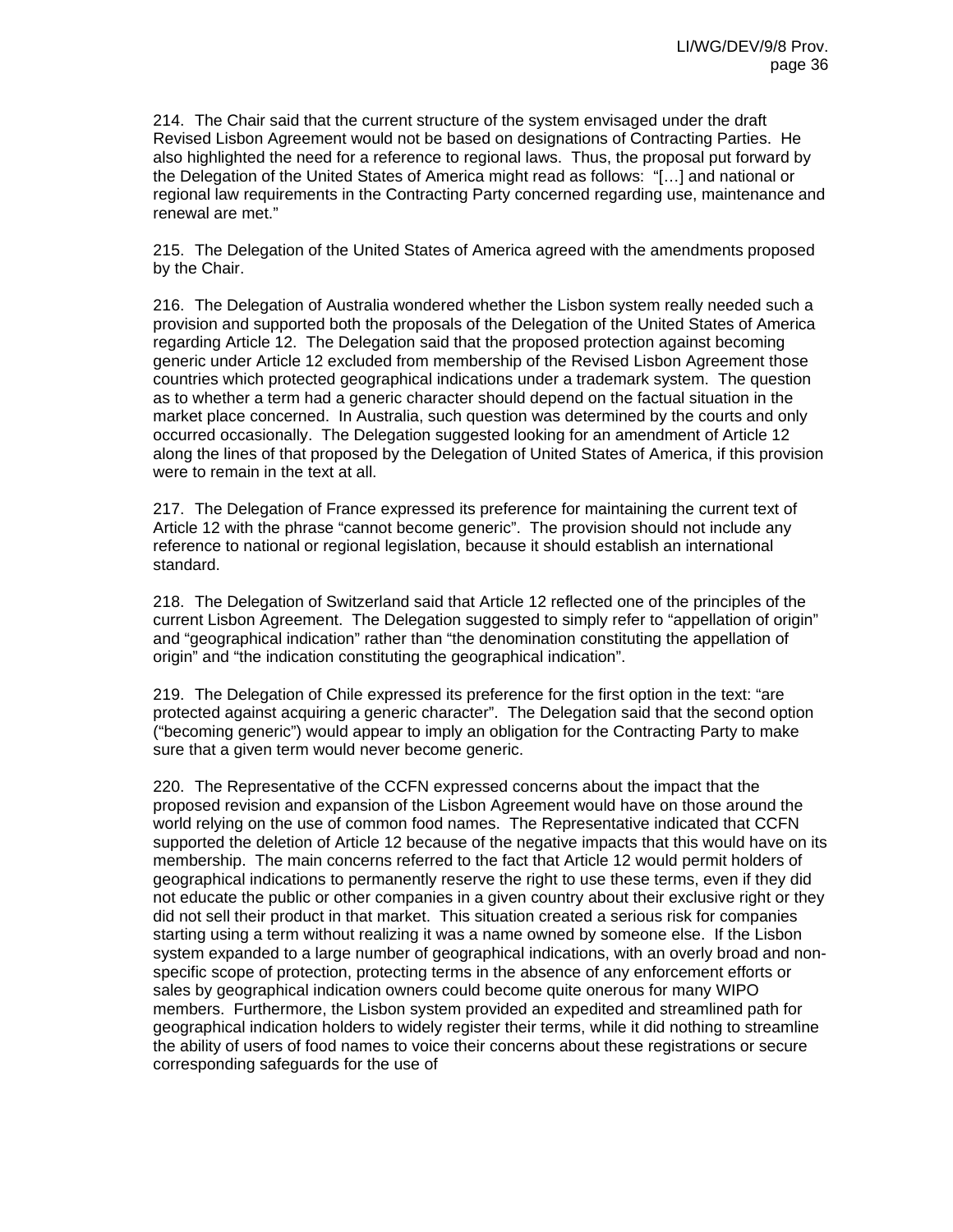terms that long ago entered into the global public domain. The Representative pointed out that commonly used food terms were extremely important to the domestic and international sales of the food sectors of many countries.

221. The Delegation of Italy indicated its preference for the first option in brackets: "are protected against acquiring a generic character". However, the Delegation said that it could also accept the second option if formulated without the expression "be considered to have".

222. The Chair noted that at least two delegations had expressed their preference for the first alternative option in the text, reading: "protection against acquiring a generic character" and the text: "are protected against acquiring a generic character" and wondered whether there was any opposition to limiting the text to this option and removing the square brackets.

223. The Delegation of Colombia expressed its concerns with regard to the phrase "acquiring a generic character" and suggested the following text: "Subject to the provisions of this Act, registered appellations of origin and registered geographical indications cannot be considered as generic, as long as the denomination constituting the appellation of origin, or the indication constituting the geographical indication, is protected in the Contracting Party of Origin".

224. The Chair said that the text proposed by the Delegation of Colombia would not reflect that, if the denomination constituting the appellation of origin or the indication constituting the geographical indication was considered generic in a given Contracting Party at the time of the notification of the international registration of the appellation of origin or the geographical indication to the Competent Authority of that Contracting Party, the generic character of the denomination or the indication constituted a possible ground for refusal.

225. The Delegation of Colombia withdrew its proposal and indicated its preference for the wording "become generic*".* 

226. The Chair concluded that the two alternative options would be kept in the text of Article 12. The proposed deletion of Article 12 would not be reflected in the next version of the draft Revised Lisbon Agreement, as part of the mandate of the Working Group was to preserve the principles and objectives of the current Lisbon Agreement. The phrase proposed by the Delegation of the United States of America and supported by the Delegation of Australia would be added at the end of Article 12, in square brackets, reading: "[…] and national or regional law requirements in the Contracting Party concerned regarding use, maintenance and renewal are met".

227. The Secretariat said that the reference to "the denomination constituting the appellation of origin, or the indication constituting the geographical indication" was consistent with the use of the terminology in footnote 6 and Article 2.

228. The Delegation of the European Union, supported by the Delegations of France, Italy and Switzerland, proposed to delete the words "the denomination constituting" and "the indication constituting", as they would not appear to be necessary.

229. The Chair said that Article 6 of the current Lisbon Agreement referred to "appellation" and not to "appellation of origin".

230. The Delegation of the United States of America expressed its preference for keeping the words "the denomination constituting" and "the indication constituting". As explained by the Secretariat, "appellation of origin" and "geographical indication" were legal terms, while Article 12 deals with the factual use of a denomination or indication.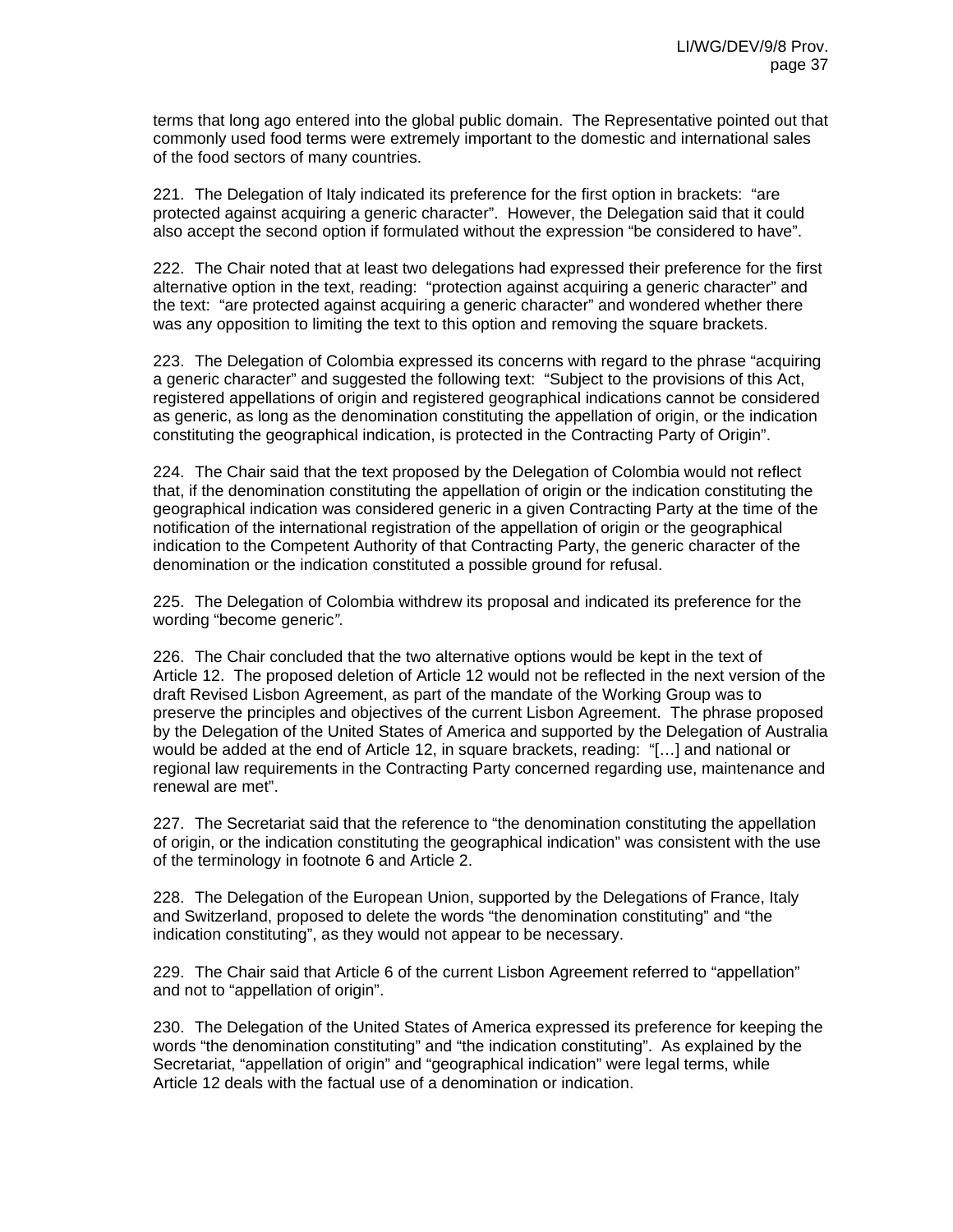231. The Chair concluded that the phrases "the denomination constituting" and "the indication constituting" would appear in square brackets in the next version of Article 12.

## Article 13: Safeguards in Respect of Other Rights

232. The Delegation of the European Union expressed its support for Option A of Article 13(1). WTO jurisprudence clarified that coexistence was possible. Option A was entirely in line with the wording of Article 17 of the TRIPS Agreement: "Members may provide limited exceptions to the rights conferred by a trademark, such as fair use of descriptive terms, provided that such exceptions take account of the legitimate interests of the owner of the trademark and of third parties". At the same time, Option A allowed Contracting Parties to refuse protection of an appellation of origin or a geographical indication that would be in conflict with a prior trademark.

233. The Delegation of France expressed its preference for Option A. However, the provision would be appropriately balanced with the phrase "taking into account", if the brackets around the phrase "the owner of the trademark" were removed.

234. The Delegation of Italy indicated its preference for Option A.

235. The Delegations of Georgia, Hungary and Portugal expressed support for Option A and for the proposal from the Delegation of France regarding the removal of the brackets.

236. The Delegation of Australia said that it could not support Option A. The Delegation agreed that coexistence of a later claimed geographical indication with an earlier trademark right was possible. However, the legitimate interests of the earlier trademark holder and third parties must be taken into account. The Delegation of Australia pointed out that the outcome of the WTO dispute was confined to circumstances pertaining to a European Union Regulation which was not in place in the rest of the world. There should not be a default of coexistence across the international borders, where regulations and circumstances could differ from country to country. The Delegation said that the possibility of a later coexisting geographical indication with an earlier trademark should be an issue to be dealt with on a case-by-case basis under the laws existing in the territories concerned. Therefore, the Delegation supported the proposal from the United States of America, as reflected in Option B, which did not prevent coexistence of a geographical indication with an earlier trademark right, but showed that the earlier rights were appropriately respected.

237. The Delegation of Chile indicated its preference for Option B, which appropriately reflected Article 17 of the TRIPS Agreement and corresponded to a legal principle reflecting the position of the Delegation. Option A took into account Articles 17 and 24.5 of the TRIPS Agreement, but the wording was too vague, too flexible and unclear. Option C presented coexistence in a way that was too general in nature.

238. The Delegation of the United States of America was of the view that limitation of trademark rights was governed by Article 17 of the TRIPS Agreement and not by its Article 24.5. Option A continued to include text contained in Article 24.5, thus giving the impression that the concept of coexistence was somehow enshrined in this provision of the TRIPS Agreement. The text of Option A reflected the provision of Article 17 of the TRIPS Agreement in a specific way, by limiting third parties to the beneficiaries of rights in a geographical indication. Option A gave the misleading impression that the TRIPS Agreement allowed Contracting Parties to regulate coexistence as the default situation. Coexistence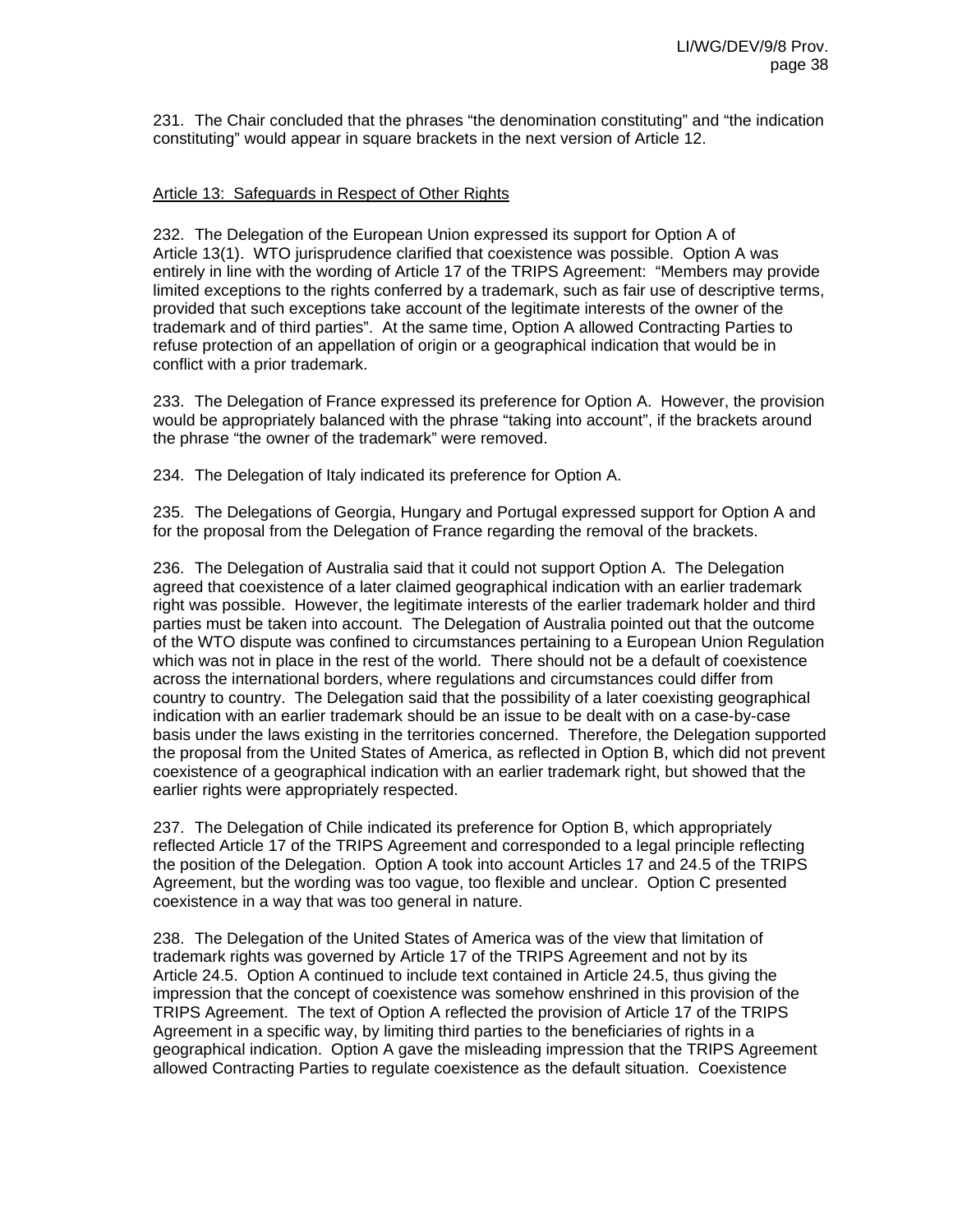could only be provided if the conditions of Article 17 were met, i.e., under certain conditions and taking into account the legitimate interests of the owner of the trademark and those of third parties.

239. The Delegation of Mexico supported Option B, since it better reflected its national legislation.

240. The Delegation of Peru recalled the comment it had made during the previous session of the Working Group, requesting the inclusion of a reference to national legislation in Article 13(1), since in certain countries it was not possible to consider a sign as a mark just because it was used. This was the case of Peru. Therefore, the Delegation reiterated its request to add the phrase "according to its national legislation" at the end of the chapeau of Article 13(1), after the phrase "the prior trademark applied for or registered, or acquired through use, in good faith in a Contracting Party". The Delegation of Peru also sought clarification on the conditions to which the phrase "subject to" referred in Option B.

241. The Delegation of the Republic of Korea expressed its support for Option B, because it was in line with the TRIPS Agreement and protected prior trademark rights more effectively.

242. The Representative of INTA reiterated INTA's concerns about the text of Option A, in particular the second part of the sentence starting with "[taking into account] [provided that]". The reference to the legitimate interests of the beneficiaries was possibly misleading and therefore inappropriate. While Article 13(1) concerned the right of a prior trademark to continue to exist, the text of Option A could be interpreted as if the legitimate interests of holders of a right in a later geographical indication could provide a ground for denying a prior trademark the right to continue to exist. This would be incompatible with the priority principle and also raise questions as to the compatibility of the text with the TRIPS Agreement and with fundamental rights guarantees. Consequently, although Option A had been drafted with a view to reflecting the criteria of Article 17 of the TRIPS Agreement, its text did not do so in an appropriate manner, as indicated by the Delegation of the United States of America. Moreover, there was a fundamental difference between limited exceptions which a trademark owner had to tolerate, such as fair descriptive use under Article 17 of the TRIPS Agreement, and the very right of a prior trademark to continue to exist. The Representative of INTA also pointed out that the phrase "provided that the public is not misled", at the end of Option A, could cause misunderstanding and should be deleted, thus aligning the provision with Article 13(2) in that regard. If a trademark was misleading, it could always be invalidated under the national law, even if Option A would not provide so. Further, if the misleading nature derived from the geographical indication, this should not be a possible ground for challenges to the continued existence of the trademark. In sum, the Representative of INTA suggested deleting the second part of Option A, starting from "[taking into account] [provided that]". As regards Option B, the Representative of INTA indicated a preference for stronger language. As Option B did not clearly spell out the right of a prior trademark to a continued existence, there was all the more reason for including in Article 11(2) a reference to the priority principle and in Article 17 that the phasing-out provisions would not apply in respect of prior trademarks. Finally, the Representative of INTA said that the concern with regard to Option C was that the provision appeared to suggest that coexistence was the rule and prevalence of prior trademarks the exception. The WTO Panel had not recognized coexistence as the general rule governing the relationship between geographical indications and prior trademarks. The Panel only considered coexistence justified under Article 17 of the TRIPS Agreement, taking into account the specific features of the European Union regime for geographical indications. Consequently, Option C went beyond what the Panel considered justified in that case.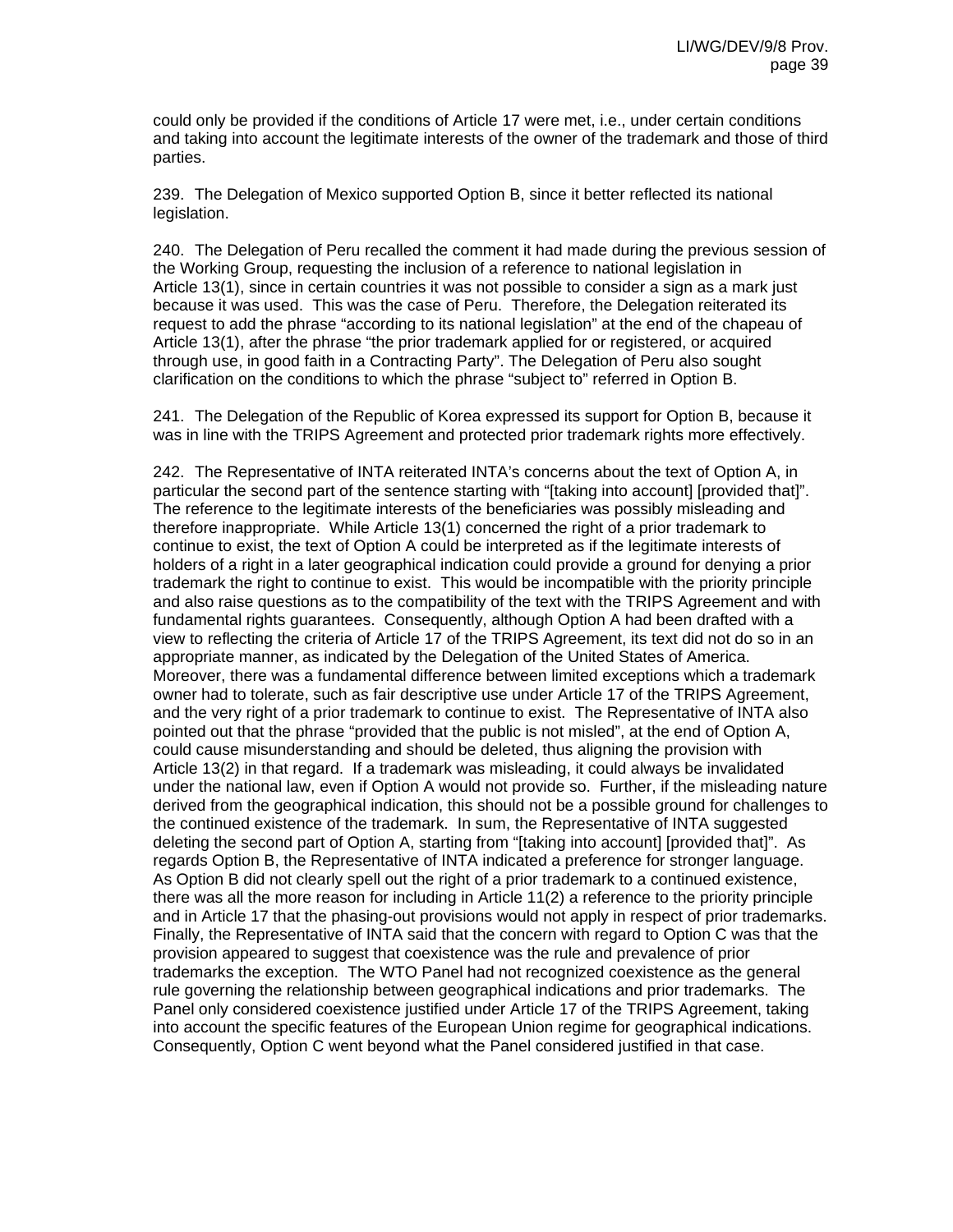243. The Representative of oriGIn pointed out that Article 13 should be considered in conjunction with Article 15, under which a Contracting Party could refuse protection on any ground, i.e., also on the basis of a prior trademark. The Representative of OriGIn supported Option A as the one reflecting mostly the flexibility that the Working Group would like to achieve. The experience of both trademark owners and geographical indication beneficiaries showed that, in some cases, coexistence was the only solution, taking into account all the conditions specified in Option A.

244. The Representative of MARQUES was of the view that the question of coexistence should be assessed on a case-by-case basis and that the interests of all stakeholders should be addressed in a neutral way, without putting the burden of proof on one of the parties. The Representative of MARQUES supported Option A and the wording: "taking into account the legitimate interests of the owner of the trademark as well as those of the beneficiaries". The Representative of MARQUES also supported the suggestion made by the Representative of INTA to delete the phrase "and provided that the public is not misled", because in cases of coexistence between trademarks and geographical indications there would always remain a risk of confusion.

245. The Chair concluded that the Working Group was divided between Options A and B. No support had been expressed for Option C. Consequently, the next version of Article 13(1) would only reflect Options A and B. The square brackets around the phrase "the owner of the trademark as well as those of" would be removed. Then, there would be a reference to the legitimate interest of the owner of the trademark. The other square brackets in Option A would remain in the text. The Chair noted that the other paragraphs of Article 13 had not been addressed. As a result, these paragraphs would remain in the draft Revised Lisbon Agreement, within square brackets and without changes to the text.

246. The Chair underlined the point that had been made by the Representative of oriGIn, that Article 13(1) specified that the provision was without prejudice to Article 15 and Article 19. As under the current Lisbon Agreement, this meant that prior trademarks could serve as a ground for refusal. In this regard, the importance of Article 15(3) was that it would establish an obligation for each Contracting Party to provide a reasonable opportunity for owners of trademarks to request the notification of a refusal. Consequently, Article 13(1) did not establish a general rule, neither under Option A nor under Option B, as, in case of a prior conflicting trademark, Contracting Parties could, or should, at the request of a trademark owner, notify a refusal. The scope of application of Article 13(1) was limited to certain specific cases and both Option A and Option B provided criteria for carrying out a case-by-case assessment.

247. Finally, the Chair noted that the Delegation of Peru had made a suggestion for including a reference to national legislation in the chapeau of Article 13(1). The Chair invited the Delegation of Peru to further clarify this proposal.

248. The Delegation of Peru said that, under its national legislation, it was not possible to grant a trademark right simply on the basis of its use. For that reason, the Delegation proposed that the phrase "in conformity with national legislation" be added at the end of the chapeau of Article 13(1).

249. The Chair said that Article 13(1) would not appear to create any obligation whatsoever on the part of Contracting Parties to provide for the possibility of acquiring trademark rights merely through use. The provision only stated that, irrespective of the way in which trademark rights could be acquired in a Contracting Party, there should be safeguards for these trademark rights, as specified in the provision.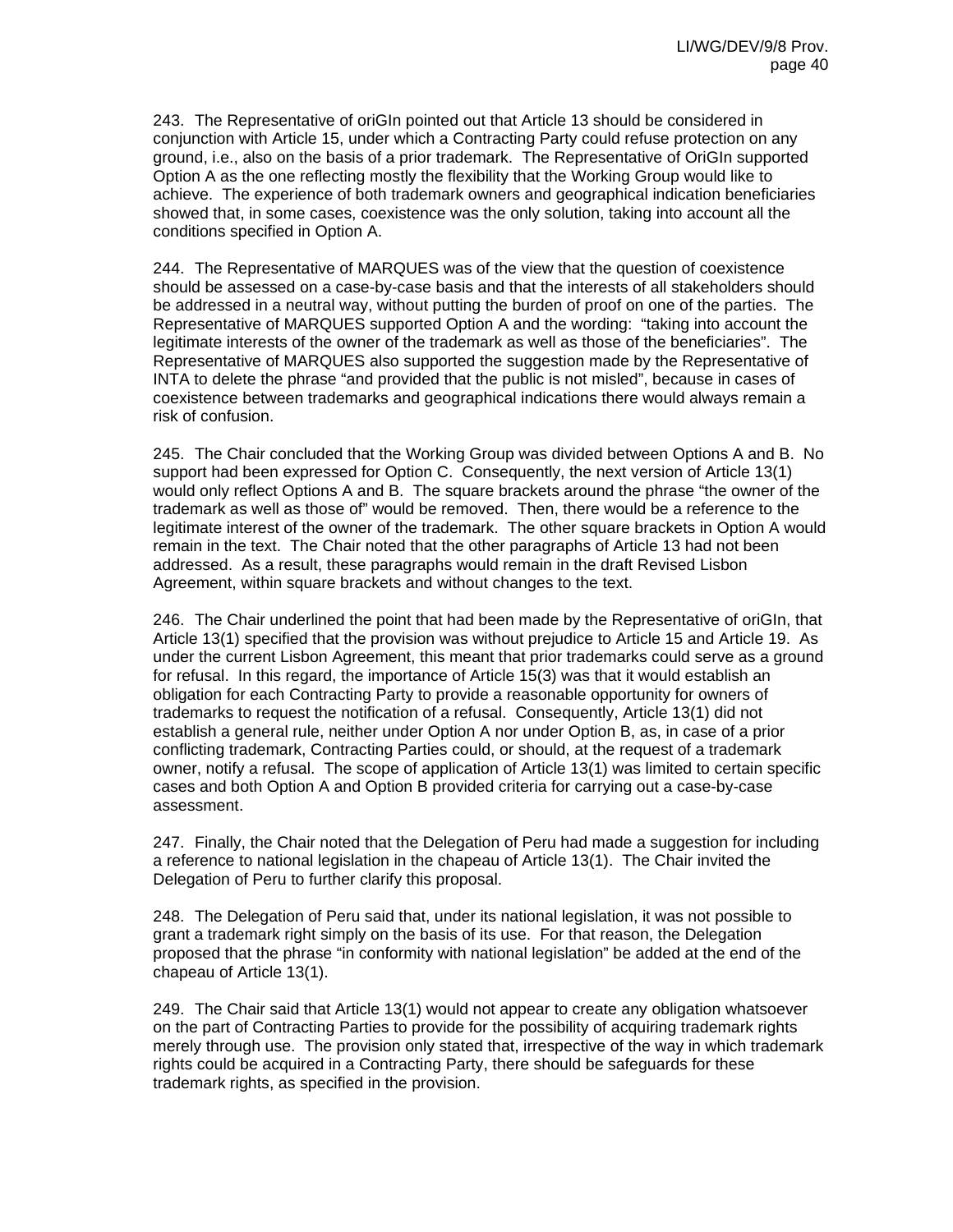250. The Delegation of France said that Article 24.5 of the TRIPS Agreement did not contain a specific reference to national legislation either. Consequently, it was clear that Article 13(1) dealt with national trademark rights granted in accordance with the law of the Contracting Party concerned.

251. The Delegation of Peru said that it would prefer a text which would not leave any room for different interpretations.

252. The Chair suggested that the concerns of the Delegation of Peru might be addressed by specifying its proposal in the chapeau of Article 13(1), either by a text reading: "[...] with a prior trademark applied for or registered or, where applicable, acquired through use in good faith in a Contracting Party […]"; or by a text reading: "[…] with a prior trademark applied for or registered or, if national or regional legislation so permits, acquired through use in good faith in a Contracting Party [...]".

253. The Delegation of Peru, while welcoming the proposal made by the Chair and the clarification provided by the Delegation of France, reserved its right to revert to the matter.

#### Article 14: Enforcement Procedure and Remedies

254. As suggested by the Representative of MARQUES, the Chair indicated that the word "registered" would be added before geographical indications.

## CHAPTER IV (ARTICLES 15 TO 20) OF THE DRAFT REVISED LISBON AGREEMENT AND TOGETHER WITH RULES 9 TO 18 OF THE DRAFT REGULATIONS

255. The Delegation of the United States of America said that Article 16(2) appeared to require negotiations between governments on a refusal issued by a national Office. This contradicted the notion of a national geographical indication regime operating independently of the international registration or of the protection in the Contracting Party of Origin. Article 16(2) seemed to require national tribunals and courts to communicate and negotiate the withdrawal of a refusal, if so requested by a foreign government. However, the dialogue should be between the national Office and the applicant, who in many cases would not be the foreign government. The Delegation said that Article 16(2) would have implications for its federal court system.

256. The Secretariat recalled that the possibility to negotiate the withdrawal of a refusal was explicitly referred to in the Acts of the Diplomatic Conference in 1958, when the Lisbon Agreement was concluded. In previous meetings of the Working Group the question had arisen as to whether it was necessary to explicitly mention this possibility in the Revised Lisbon Agreement. In practice, some Lisbon members did approach countries that had issued a refusal to discuss whether the refusal could be withdrawn. The Secretariat said that Article 24.1 of the TRIPS Agreement was also relevant in this regard, where it read as follows: "Members agree to enter into negotiations aimed at increasing the protection of individual geographical indications under Article 23". This provision referred to a negotiation on individual geographical indications and not on legal provisions of general application in respect of geographical indications. Article 24.1 of the TRIPS Agreement further referred to the possibility that a particular exception might apply in respect of a specific individual geographical indication, which included the possibility that a country had issued a refusal in respect of a given geographical indication. In the context of negotiations under Article 24.1 of the TRIPS Agreement, the continued applicability of such a refusal could be considered as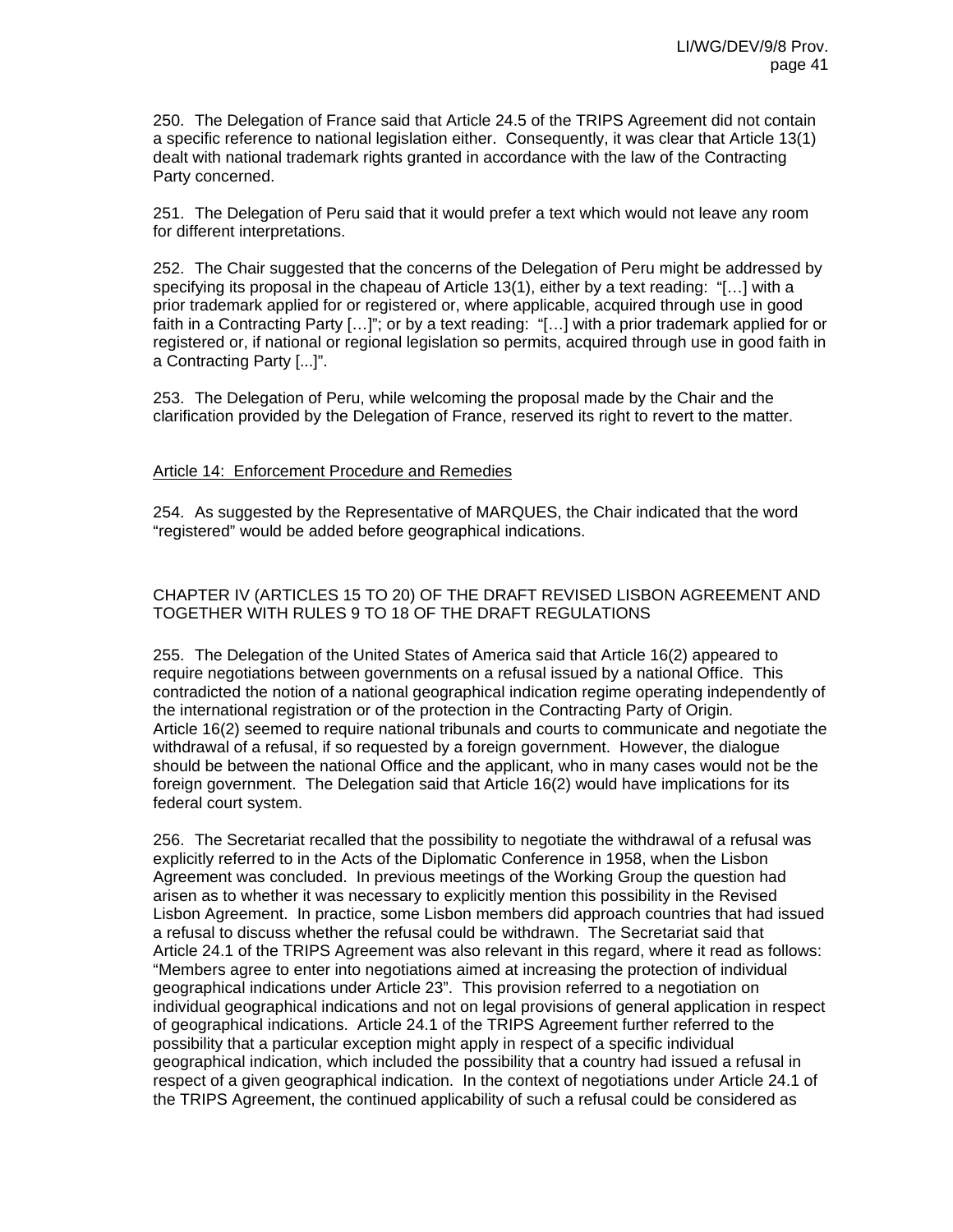well. Article 16(2) was only a mandatory provision in that it required Contracting Parties to allow interested parties to file a request, but a Contracting Party would remain free to decide whether it would enter into such negotiations or not.

257. The Chair said that, of course, Article 16(2) was not meant to require a government to enter into international negotiations with the government of another Contracting Party simply at the request of private parties. Therefore, as the mandatory nature of this provision seemed to create confusion, the Chair suggested the following redraft: "The Contracting Party of Origin may enter into negotiations with a Contracting Party in respect of which a refusal has been recorded, in order to have the refusal withdrawn, in particular at the request of interested parties affected by such a refusal."

258. The Delegation of the United States of America said that the text proposed by the Chair seemed to suggest that it was appropriate for a Contracting Party to communicate and negotiate with courts to address a refusal. The Delegation said that Article 16(2) if retained, should not interfere with national tribunals.

259. The Delegation of the European Union agreed that a provision requiring negotiations on the decision of a tribunal would indeed be problematic, but refusals were not always decisions by a tribunal. There would be no obstacle for a Contracting Party of Origin to negotiate the withdrawal of a refusal that had been issued on the basis of an administrative decision. The Delegation of the European Union considered the text proposed by the Chair acceptable, as it indicated that negotiations were possible but not mandatory.

260. The Representative of oriGIn expressed support for the statement made by the Delegation of the European Union.

261. The Representative of INTA supported the position taken by the Delegation of the United States of America. Contracting Parties would nevertheless be entitled to negotiate under the general rules of public international law. It would be inappropriate for private trademarks to become the subject of bilateral negotiations between the Contracting Party of Origin and another Contracting Party.

262. The Delegation of Australia supported the comments made by both the Delegation of the United States of America and the Representative of INTA.

263. The Chair wondered whether his proposal would be acceptable, if the phrase "where appropriate" would be added. Article 16(2) would convey the meaning that negotiations could only take place where possible, in view of the circumstances of the case and of the particular characteristics of the legal system of the Contracting Party that had issued the refusal.

264. The Delegation of Colombia supported the proposal made by the Chair on Article 16(2). The Delegation added that associations of beneficiaries might not always have the ability to engage in costly litigations in other Contracting Parties.

265. The Delegation of the United States of America said that the amended text proposed by the Chair was acceptable, if put within square brackets and provided that "may enter into" be replaced by "request", as the other side had to agree to enter into such negotiations.

266. Following some further discussion, the Chair concluded that the following text of Article 16(2), in square brackets, would feature in the next version of the draft Revised Lisbon Agreement: "Where appropriate, the Contracting Party of Origin may propose negotiations with a Contracting Party in respect of which a refusal has been recorded, in order to have the refusal withdrawn, in particular at the request of interested parties affected by such a refusal."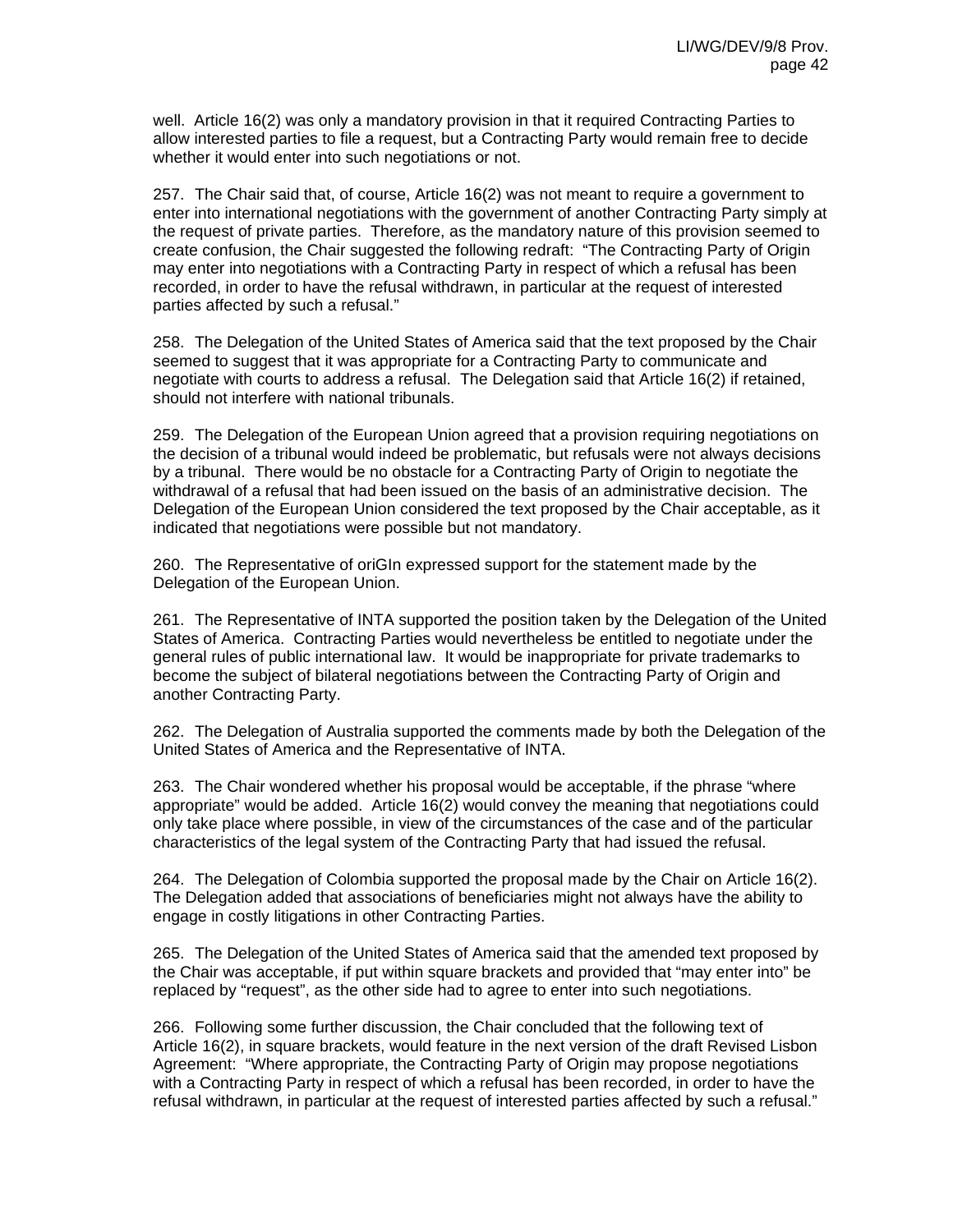267. The Delegation of the Russian Federation sought clarification on Rule 9(2)(v), because in its legislation there was no procedure dealing with partial refusals concerning an appellation of origin. The Delegation also sought clarification on Rule 9(2)(vi), given that in its legislation there was no provision allowing for refusals of separate elements of the appellation of origin.

268. The Secretariat recalled that the Delegation of the Russian Federation had asked a similar question at the previous meeting of the Working Group. The response to that question could be found in paragraph 239 of document LI/WG/DEV/8/7. There had been situations under the current Lisbon Agreement on the basis of which some Contracting Parties had issued a refusal only in respect of certain uses of the appellation of origin. This could concern the use in respect of another product, which was on the market under the same name. In case of two homonymous appellations of origin, certain countries allowed for coexistence while other countries did not. Either situation could be recorded in the International Register. Further, Rule 9(2)(vi) concerned appellations of origin or geographical indications which were composed of more than one word, for example, "*Camembert de Normandie",* in respect of which a Contracting Party could issue a partial refusal if the word "*Camembert*" was considered a generic term. Rule 9(2)(vi) clarified that such partial refusals were possible and would be recorded in the International Register.

269. The Chair underlined that Rule  $9(2)(v)$  and (vi) did not create any obligation for a Contracting Party to provide for the possibility of partial refusals. These provisions only applied where the Contracting Party was in a position to issue a partial refusal, either based on coexistence or only with respect to certain elements.

270. The Delegation of the Russian Federation sought further clarification on how to include the possibility of partial refusals in its national legislation.

271. The Chair reiterated that the Russian Federation would not be obliged to provide for the possibility of partial refusals.

272. In response to a question from the Delegation of Peru, the Chair said that Rule  $9(2)(v)$ would be kept in square brackets.

273. With regard to Article 19, the Delegation of the European Union recalled that, under the current Lisbon Agreement, a Contracting Party could not invalidate the protection of an appellation of origin, originating from another Contracting Party, once protection had been granted, despite the fact that this possibility was *de facto* open under the current Regulations. Opening now this possibility without any limitation would not be acceptable for the European Union, as it would be a source of major legal uncertainty. Therefore, the Delegation was of the view that the grounds for invalidation of protection should be enumerated in Article 19(2) and limited to two cases, as specified in Option B. First, when the granted protection had been successfully challenged by someone having a legitimate interest and the court decision was no longer open to appeal. Second, when compliance with the definition of an appellation of origin or geographical indication was no longer ensured. Regarding the second indent of paragraph (2) of Option B, the Delegation pointed out that a Contracting Party should not have the possibility to pronounce invalidation based on an unsubstantiated ground.

274. The Delegations of France, Italy and Portugal supported the intervention of the Delegation fo the European Union and expressed their preference for Option B of Article 19. In addition, the Delegation of France said that the French version of Article 17(1)(a) should rather use the term "*prévu*" instead of "*prescrit*". The Delegation of France further expressed its preference for the removal of the brackets in Rule 14(2).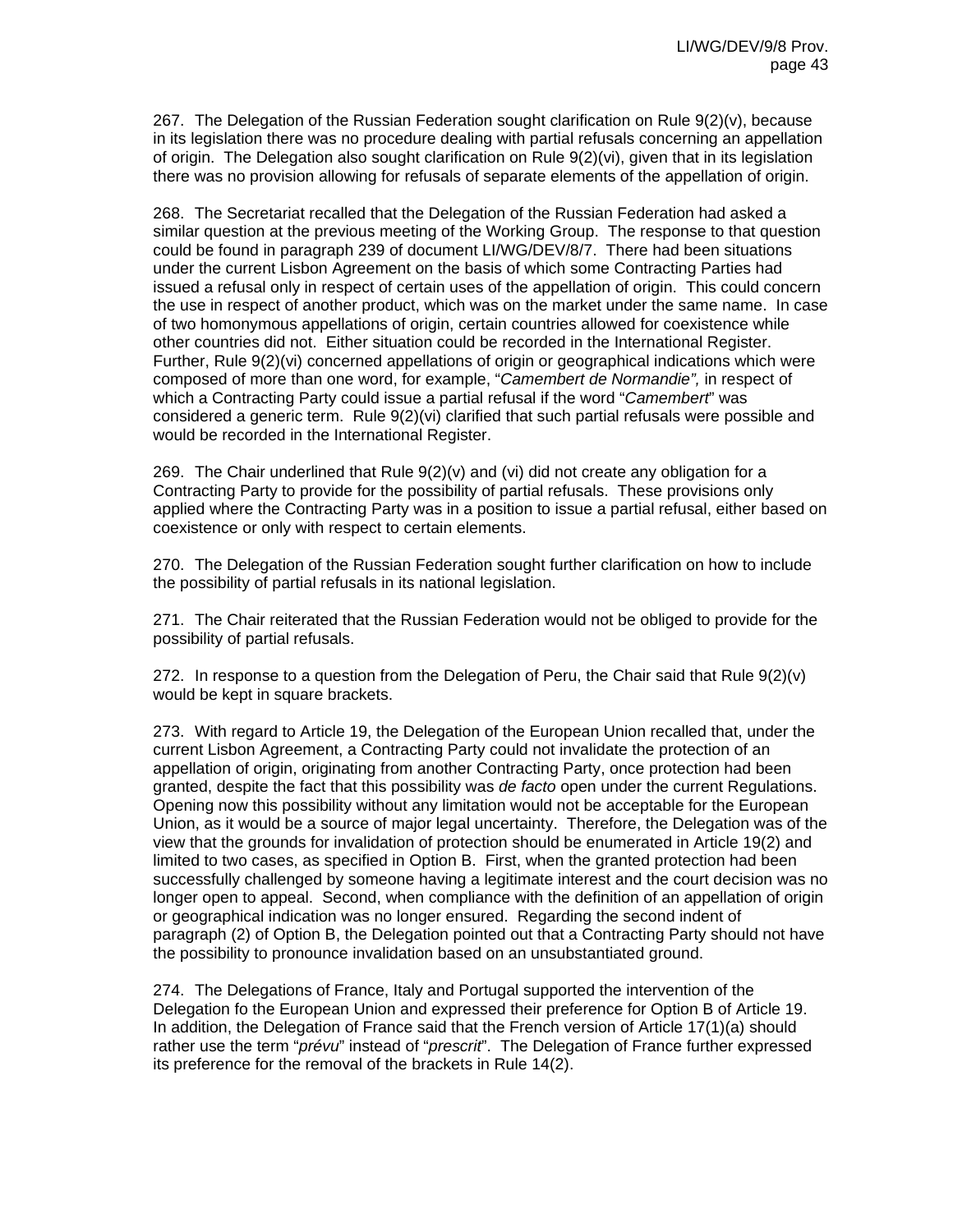275. The Delegation of Australia considered Article 17(1) overly prescriptive, intrusive and unnecessary. The Delegation pointed out that the geographical indication regime of most countries prohibited the protection as a geographical indication of a term that had been considered generic by the relevant courts. Under the current Lisbon system, a Contracting Party could refuse to protect an appellation of origin on this basis. However, Article 17(1) contemplated the possibility that the denomination might be registered in a Contracting Party, even if it constituted, rather than it just contained, a generic term. The Delegation considered it difficult to reconcile this possibility with the domestic regimes of most of the world. Article 17(2) was unnecessary for an International Register. Where a national decision to protect a later right was taken, despite of an earlier right, the action to be taken by the holder of the earlier right was regulated by the national law. The Delegation believed that Article 13 should provide for the possibility of coexistence in appropriate circumstances when the legitimate interests of the right holders and third parties had been taken into account. The Delegation of Australia further expressed its concerns regarding Option B of Article 19. The Delegation did not see any need for limiting the grounds for invalidation. Such a limitation might prevent accession by a large numbers of countries, not only countries protecting geographical indications as trademarks, but also those which had *sui generis* systems. The Delegation referred to the example of an appellation of origin which had fallen into disuse in its Contracting Party of Origin. In this respect, the Delegation considered it extremely relevant to have a ground for invalidation in order to deal with this situation.

276. The Chair pointed out that Article 17(1) was an optional provision.

277. The Delegation of Australia said that its main concern was that the draft Revised Lisbon Agreement would contemplate that a Contracting Party would protect as a geographical indication a term that constituted a generic term in its territory.

278. The Delegation of Chile expressed its preference for Option A of Article 19(2).

279. The Delegation of Iran (Islamic Republic of) supported the current text of Article 19(1). Regarding Article 19(2), the Delegation expressed its preference for Option A and footnote 8.

280. The Delegation of Switzerland agreed with the Chair that Article 17(1) should not cause problems to any country, in view of its optional nature. The Delegation further indicated its preference for Option B of Article 19(2).

281. The Delegation of the United States of America supported the comment made by the Delegation of Australia regarding Article 17(1). If a term was generic, it did not meet the definition of an appellation of origin or a geographical indication. Therefore, the Delegation failed to understand how a Contracting Party could declare a generic term to be a private property right. The Delegation further expressed its support for Option A of Article 19(2). The Delegation did not consider footnote 8 to represent an exhaustive list. The Delegation, nevertheless, acknowledged that footnote 8 might be useful for many delegations, as mentioned by the Delegation of Iran (Islamic Republic of). In this regard, the Delegation would propose to add two grounds to footnote 8 and to put the footnote within square brackets. A first additional ground for invalidation would refer to non-use, while the second would concern the fact that the term had become generic under international law.

282. The Representative of INTA reiterated its suggestion for stronger language in Article 15(3), since the text of the provision was still too vague. It would be helpful to provide explicitly that this procedure would be available for the owners of prior trademarks, for example by adding the following phrase: "[…] including in particular the owners of prior trademarks". It would also be useful to specify that Article 17 did not apply in respect of use based on a prior trademark. Referring to Article 19(2), the Representative of INTA shared the concerns of the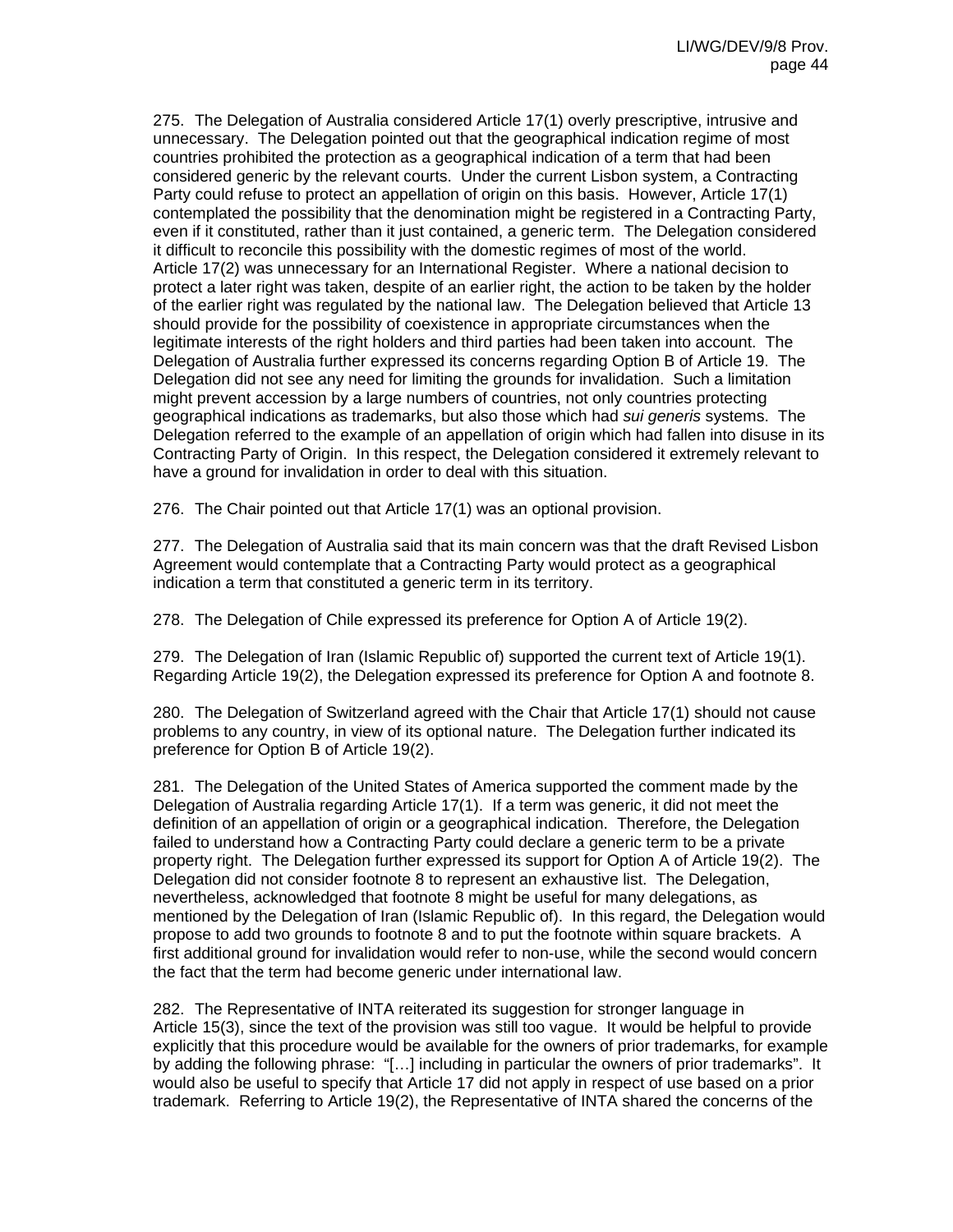Delegation of Australia about Option B. Invalidity procedures should remain generally available for any grounds foreseen under the national law of a Contracting Party. Option B might even raise constitutional law concerns in some countries. The consequences deriving from the failure of an administrative authority to notify a refusal within the one-year period could be excessive. The national authority might even have had wrong or insufficient information, which might become obvious only at a later stage. Option B did not appear to take into consideration such situations. The existing practice under the current Lisbon Agreement did not exclude invalidation. The Lisbon Union had decided expressly to include a provision in the Regulations allowing for the acknowledgment of such invalidation. The Representative of INTA expressed its clear preference for Option A and suggested that footnote 8 should establish a non-exhaustive list.

283. The Delegation of Hungary, supported by the Delegation of Iran (Islamic Republic of) suggested a reformulation of Article 19(1), so as to start in a positive way by first providing for the possibility and only then mention the conditions.

284. The Chair recalled that, under the current Lisbon Agreement, Contracting Parties might invalidate in part or in whole the effects of an international registration. This had not been contested and, under the current system, the grounds for invalidation were not listed. Option B of Article 19(2) was an attempt to lay down an exhaustive list of grounds for invalidation. Option A would leave the grounds for invalidation to national law, as was the case in respect of the grounds for refusal. Following the logic of Option A, footnote 8 should not list the grounds for invalidation in an exhaustive manner. The Chair concluded that both Options should be retained in the text. Footnote 8 would be put within square brackets and would be rephrased so as to make it a non-exhaustive list and add the grounds mentioned by the Delegation of the United States of America. Option B would be kept with the current text. The Chair noted the suggestion for rephrasing Article 19(1) in a positive manner. He also noted the concerns expressed with regard to Article 17(1). As regards Rule 14(2), there had been no opposition to removing the square brackets. Finally, Article 17(2) would be put within square brackets, in view of the fact that there were square brackets in Article 13 to which this provision referred. Accordingly, footnote 7 would also appear within square brackets.

## DISCUSSION ON FEE-RELATED PROVISIONS IN DOCUMENTS LI/WG/DEV/9/2 AND 3 AND THE FEE PROPOSAL CONTAINED IN DOCUMENT LI/WG/DEV/9/6

285. The Working Group took up the fee-related provisions of the draft Revised Lisbon Agreement and the draft Regulations (Agenda Item 5) together with the proposal to update the fee schedule under Rule 23 of the Regulations under the current Lisbon Agreement (Agenda Item 6).

286. The Chair invited the Secretariat to introduce document LI/WG/DEV/9/6, while indicating that the Secretariat had already introduced documents LI/WG/DEV/9/ 2 to 5.

287. The Secretariat said that document LI/WG/DEV/9/6 foreshadowed a proposal that the Director General was preparing for the upcoming session of the Lisbon Union Assembly, in September 2014, to increase the fees under the Lisbon Regulations. In accordance with good practice, a draft of this proposal, as contained in document LI/WG/DEV/9/6, had been submitted to the Working Group for comments. The document specified that a deficit had occurred in respect of the Lisbon Union since 2009, which was mainly due to the expenses incurred by the International Bureau in respect of the review of the Lisbon system and related information and promotion activities. As indicated in paragraph 8 of the document, the fees to be established for Lisbon registrations should be sufficient to cover the expenses of the International Bureau "for maintaining the international registration service". Paragraph 6 of the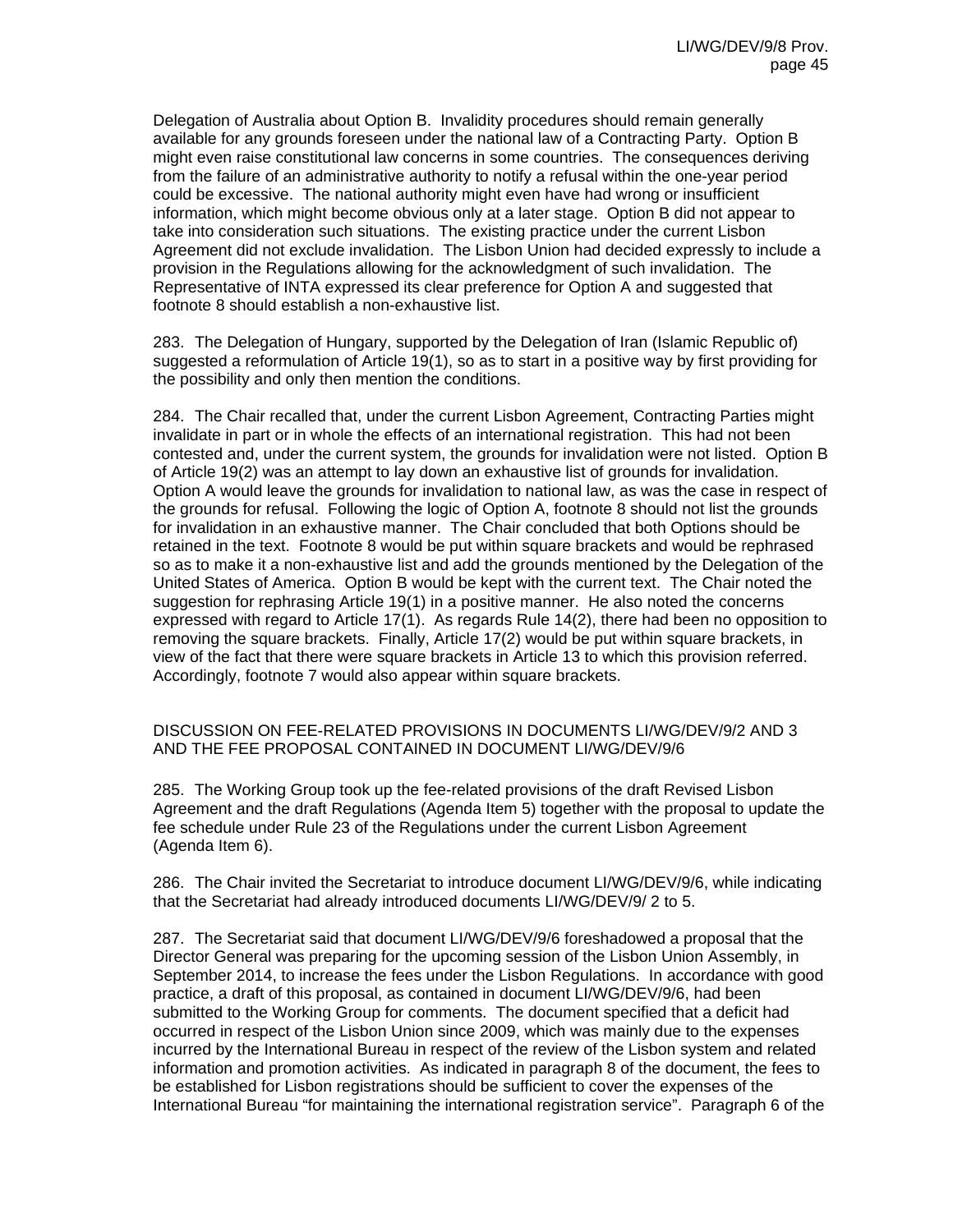document specified that, on the basis of the average number of transactions that the Lisbon Registry receives, as mentioned in paragraph 4 of the document, the processing of transactions – i.e., registration activity – represents about 30 per cent of the total work load of the Lisbon Registry. Obviously, an increase in the number of transactions would result in an increase of the cost of maintaining the international registration service. Consequently, information and promotion activities would have to be reduced or other ways would have to be found to cover these costs. In terms of the 70 per cent of the work load that concerns activities other than those for maintaining the international registration service, the Secretariat referred to the Convention Establishing the World Intellectual Property Organization, in particular the functions of the Organization relating to the promotion of intellectual property, as specified in Article 4 of that Convention. The Secretariat further highlighted the practical aspects relating to the Lisbon Union mentioned in paragraphs 10 and 11 of the document, regarding the sources of income of the Lisbon Union and the fact that, in respect of appellations of origin and geographical indications, there would never be a continuous and major flow of incoming applications. Finally, the Secretariat referred to the opening statement of the Director General, who had underlined that WIPO's international registration services should be self-sustaining. Consequently, not only an update of the current fee schedule of the Lisbon system, which had been in force for 20 years, was called for, but also the introduction of a maintenance fee in the context of the revision of the Lisbon Agreement.

#### Article 7(4) and Related Provisions Concerning the Possible Introduction of Individual Fees

288. The Delegation of France said that the proposed introduction of the possibility for a contracting party to establish an individual fee under Articles 7(4) and 29(4) in combination with the option for a contracting party to require that it had to be designated under Rule 5(2)(viii) and the option to require that a declaration of intent to use be filed under Rule 5(4) questioned the structure and philosophy of the current Lisbon system. The Delegation expressed a reservation in this regard.

289. The Delegation of the United States of America said that application fees alone often did not fully cover the cost of examination and proposed that an additional sentence be inserted in Article 7(4)(a), reading: "Additionally, the Contracting Party may notify the Director General in a declaration that protection resulting from the international registration shall be subject to maintenance and renewal requirements and fee payments". Article 7(4)(b) would then have to be amended accordingly, by insertion of the phrase "and any maintenance or renewal fees". Similar changes would also need to be made to Rule 8(2)(a). The Delegation was further of the view that clarity should also be added as to how these provisions would apply in respect of appellations of origin and geographical indications already in the Lisbon Register prior to accession by a new contracting party. It would be quite a burden for newly acceding contracting parties to have to examine hundreds or thousands of prior-registered appellations of origin and geographical indications without being allowed to require payment of an individual fee to fund the examination of all the international registrations concerned, in particular given the time frame within which such examination would have to be carried out. Moreover, the Delegation wondered how the proposed designation system under Rule 5(2)(viii) would work in connection with Article 29(4).

290. The Delegation of the Russian Federation expressed its satisfaction with Article 7(4). The Delegation underlined the importance of provisions addressing the situation that fee income does not cover the cost of examination.

291. The Delegation of Italy said that Italy is open to the idea of discussing the introduction of an option for contacting parties to require individual fees, in view of the importance expressed in this regard, for example by the Delegation of the Russian Federation and in the spirit of providing the right incentive for new accessions to the Lisbon system. However, the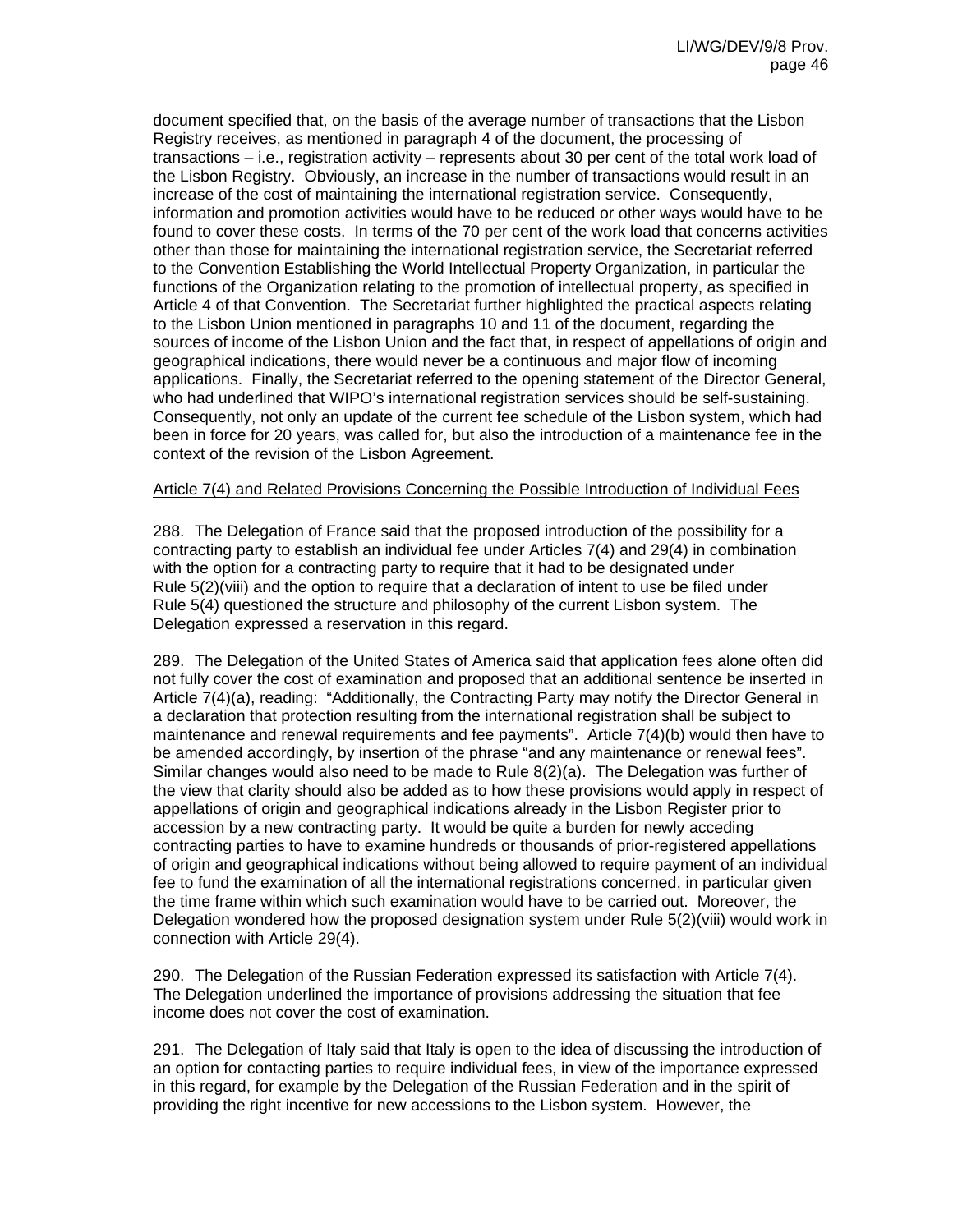Delegation needed more time to reflect on it, in particular as there was also a proposal to introduce a maintenance fee. There is a risk that such additional financial obligations would have a deterrent effect on right holders, in particular small and medium-sized producers. In this regard, the Delegation suggested that a revised version of the Notes to Article 7 might indicate the average cost of an application under the Madrid system and what the ordinary amounts of individual fees were under the Madrid system. The Delegation was opposed to the introduction of a designation system, as proposed in Rule 5(2)(viii). This was not necessary and, more importantly, deprive the Lisbon system of one of its attractive features, i.e., the automatic extension of protection to all contracting parties. The Delegation preferred a system of automatic protection combined with an automatic renunciation in case an individual fee was not paid.

292. The Delegation of Mexico expressed the view that Article 7(4) should not be too open-ended as regards the amounts that a contracting party could establish in respect of such individual fees.

293. The Delegation of the European Union stressed the point made by the Delegation of Italy concerning the possible deterrent effect that the cost of an international registration could have on right holders. The Delegation, therefore, proposed a redraft of Article 7(4)(a) along the lines of Article 7(2)(b), reading: "The Assembly may establish the possibility for contracting parties to adopt individual complementary fees in order to cover the costs of substantive examination of international registrations". This would leave time for a proper examination of the pros and cons of providing an option to contacting parties of introducing individual fees. The remainder of Article 7(4)(a) could then be deleted as well as the corresponding provisions in Rule 8.

294. The Delegation of Colombia expressed its support for the possible introduction of individual fees in combination with an automatic effect of renunciation in case of non-payment of such an individual fee.

295. The Delegation of Kenya said that, in view of the aim of the revision exercise to attract a wider membership, a good number of new contracting parties would be developing and least-developed countries. The cumulative effect of the possible increase of the registration fee, the possible establishment of a maintenance fee and the possible introduction of individual fees might function as a deterrent for potential applicants from these countries.

296. The Chair referred to Article 7(3), which already envisaged the possibility of reduced fees for applicants form developing countries or least-developed countries.

297. The Delegation of Mexico pointed out that, for the attractiveness of the Lisbon system, one should rather look at its effectiveness than at its cost.

298. The Representative of ABPI requested clarification of the term "substantive examination" in Article 7(4).

299. The Delegation of the Republic of Moldova agreed with the Delegation of Mexico that Article 7(4) should not be too open-ended as regards the amounts that a contracting party could establish in respect of such individual fees. As regards the content of substantive examination, the Delegation indicated that, upon receipt of notifications of new international registrations under the Lisbon system, the Competent Authority of the Republic of Moldova carried out a substantive examination as to whether or not the appellation of origin conflicted with a prior trademark.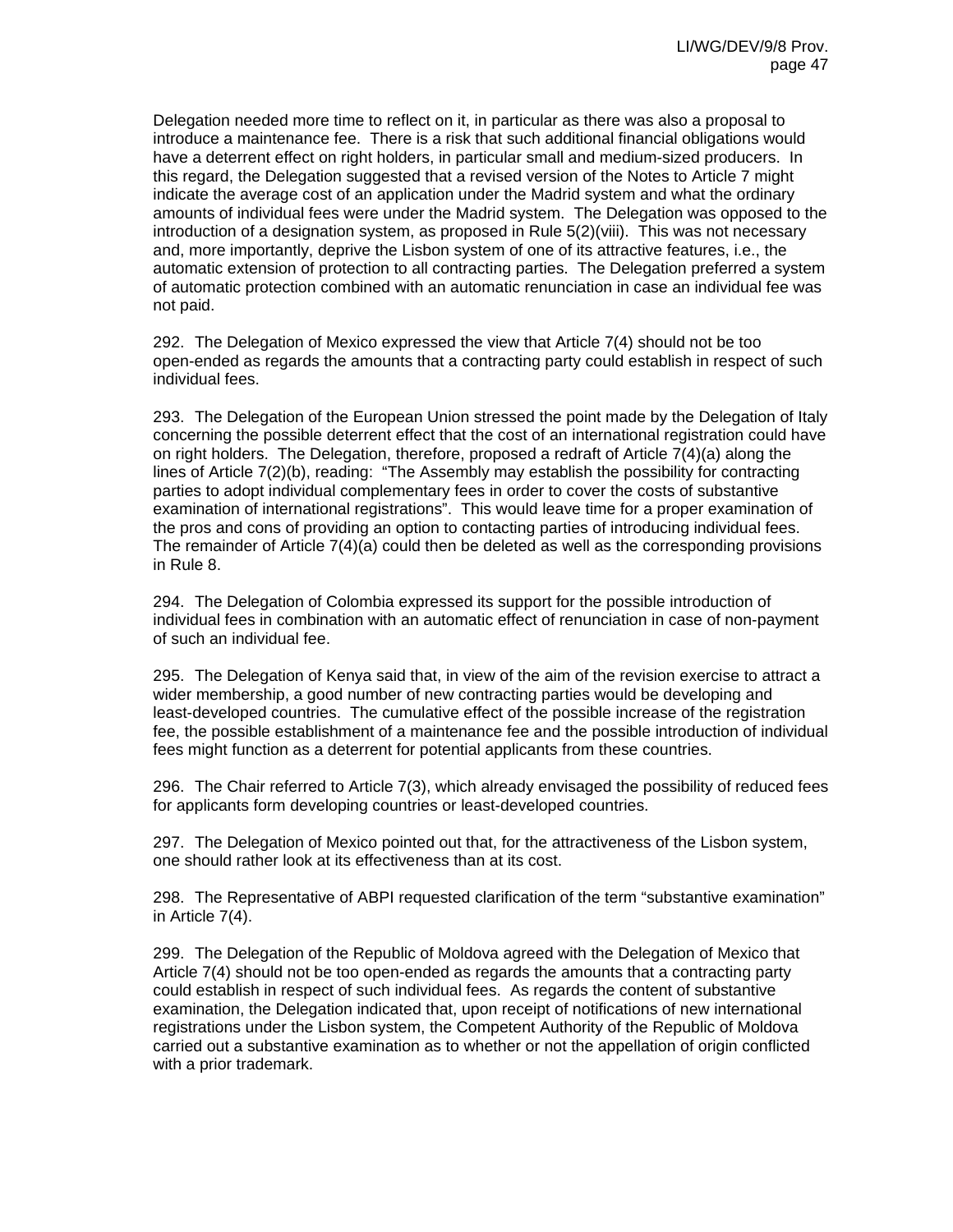300. The Delegation of Australia welcomed the introduction of Article 7(4) and supported the proposal of the Delegation of the United States to extend the concept of individual complementary fees to maintenance and renewal fees in contracting parties. The ability for national Offices to recover the costs of substantive examination might make the revised Lisbon Agreement more attractive to potential new contracting parties. The Delegation expressed concerns about the effect of Article 29(4), which looked like a barrier to accession to aspiring members. If newly acceding contracting parties have to protect all appellations and geographical indications already protected under it, subject to the notification of a refusal, they would be required to examine or assess all existing registered appellations of origin and geographical indications and, consequently, need not only the time to conduct substantive examination, but also to receive a fee for carrying out this work. To mitigate this burden, the Delegation could consider either renunciation of protection due to non-payment of an individual complementary fee or, preferably, the introduction of a subsequent designation process involving fees, modeled on the Madrid system.

301. The Delegation of Hungary said that the introduction of individual complementary fees was worth considering, but agreed with Italy that this should not be done in combination with a designation system. The Delegation supported the statement made by the Delegation of the European Union.

302. The Delegation of Peru said that the issue of fees was a delicate and complex issue. In the Delegation's view, Article 7 provided a good basis for discussion, including the possible introduction of individual complementary fees. However, the Delegation felt that more information was needed.

303. The Delegation of Portugal supported the proposal made by the Delegation of the European Union and the request for more information made by the Delegation of Italy.

304. The Delegation of France said that the proposal from the Delegation of the European Union was worth considering, but should be looked into more carefully. In particular, the current members of the Lisbon Union had been able to deal with notifications of new international registrations under the current Lisbon Agreement without the need to require the payment of a fee. Consequently, Article 7(4) should only be looked at in connection with potential new members of the Lisbon Union.

305. The Delegation of Italy expressed support for the proposal from the Delegation of the European Union.

306. The Delegation of Switzerland said that in view of the issues referred to by several delegations it would appear to be advisable to follow the pragmatic approach suggested by the Delegation of the European Union. Thus, these issues could be studied carefully in the light of all the pros and cons of introducing individual complementary fees.

307. The Delegation of the United States of America said that the possibility for a contracting party to make a declaration to the effect that the protection of registered appellations of origin and geographical indications on their territory would be subject to payment of an individual fee was a matter to be dealt with in the revised Lisbon Agreement itself. Without clarity and legal certainty about this possibility and the effect of non-payment of such an individual fee, many potential contracting parties would not be in a position to accede to the revised Lisbon Agreement.

308. The Chair concluded that there was a wish to receive more information from the Secretariat on the possible magnitude of the costs that should be covered by individual fees. The Notes to Article 7 could be amended so as to provide such information. Further, there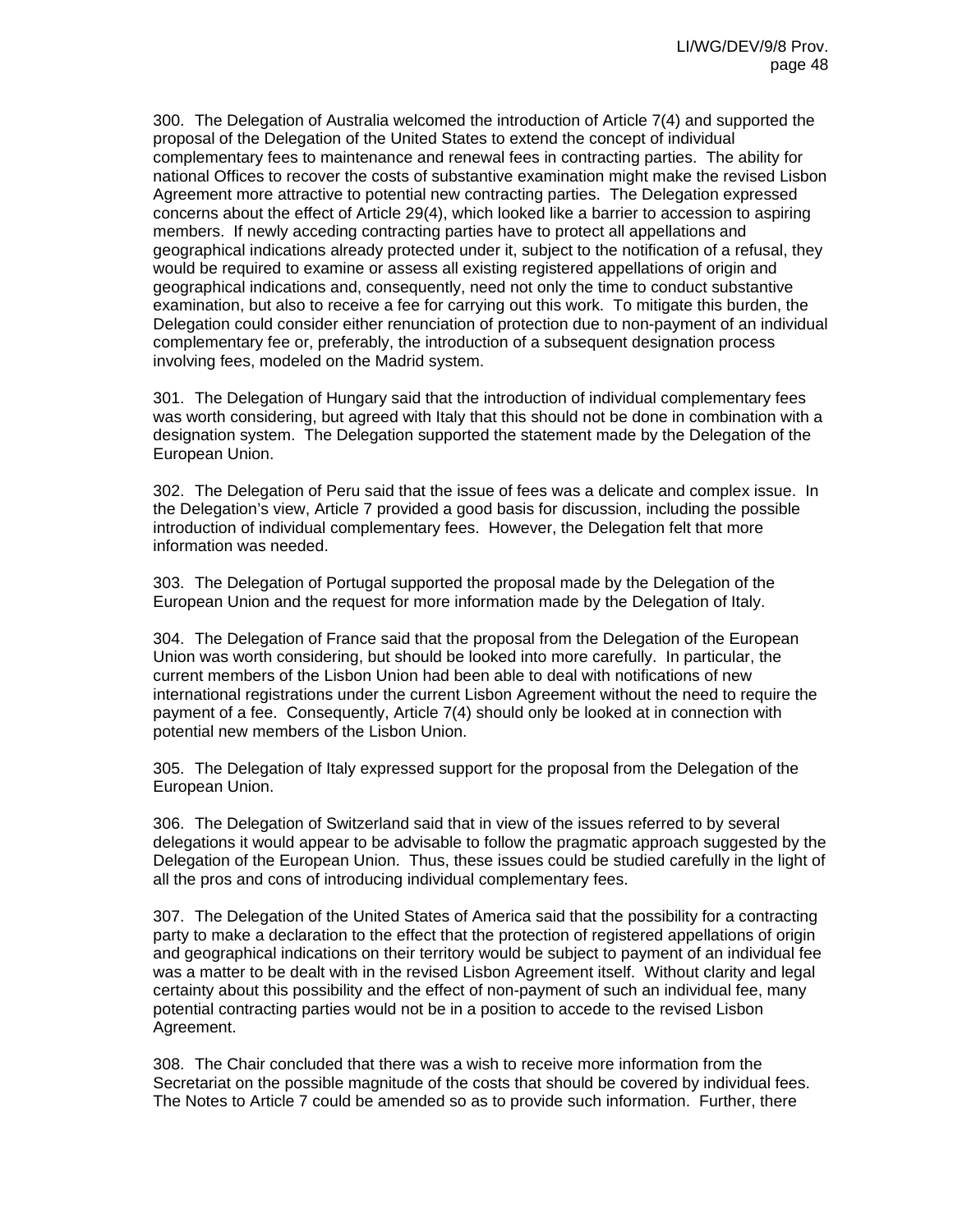was sufficient support for the proposal from the Delegation of the European Union. The Chair suggested that the Secretariat include the proposed text in the next version of the draft Revised Lisbon Agreement as an Option B for Article 7(4), together with all the consequential amendments that would be necessary. Article 7(4) would also be amended by the insertion of the possibility for contracting parties of requiring an individual fee for the renewal or maintenance of a registered appellation of origin or geographical indication. Finally, an individual fee system could be introduced without a requirement for the applicant to designate the contracting parties in respect of which protection is requested. It was sufficient to provide that non-payment of an individual fee would result in renunciation of protection under Rule 16 in respect of the contracting party requiring the fee. Thus, an applicant would have the option to renounce protection in respect of one, some or all contracting parties requiring an individual fee, by simply not paying the individual fee or fees concerned. Any such renunciation could also be withdrawn under Rule 16, subject to payment of the individual fee in addition to the fee for the modification of the entry of the international registration in the International Register. Under Rule 16(4), the period for a contracting party to refuse protection in respect of the appellation of origin or geographical indication concerned would of course start at the date the notification of the withdrawal of the renunciation is received.

309. The Delegation of the United States of America said that all that mattered was that an individual fee could be required, i.e., that a contracting party could require individual fees in order to finance the procedure for granting protection in respect of a registered appellation of origin or a registered geographical indication and the continuation of that protection at periodic intervals, whether this be called renewal or maintenance. If such contracting parties could be identified in a system operationalized in the context of Rule 16, this would be fine.

310. In response to a request for clarification from the Representative of CEIPI, the Delegation of the European Union indicated that its proposal in respect of Article 7(4) was meant to replace only the text of current Article  $7(4)(a)$  and that Article  $7(4)(b)$ , which dealt with the legal consequence of non-payment of an individual fee, should be retained.

## Other Fee-Related Provisions in the Draft Revised Lisbon Agreement and Draft Regulations

#### Proposal to Update the Fee Schedule under Rule 23 of the Current Lisbon Regulations

311. The Delegation of France gave its preliminary views regarding the proposal to update the fees under Rule 23 of the current Lisbon Regulations. Although the capital had not yet taken position on the proposal, the Delegation wished to convey the message that France was very much in favor of the reflection proposed by the Secretariat, with a view to allowing the Lisbon system to function in a financially sustainable way. The proposed fee increase made good sense, but stake holders had to be consulted first. As regards the proposal to consider the introduction of a maintenance fee, the Delegation expressed the view that caution was required, while underlining the differences between trademarks and geographical indications. Geographical indications were after all linked to a specific product from a particular geographical area. The Delegation was of the view that fee income might rise as a result of the revision of the Lisbon Agreement in view of registrations from newly acceding contracting parties. Moreover, as the Working Group would have finished its work, there would be less expenditure as well.

312. The Delegation of the United States of America expressed its satisfaction with the introduction of Article 7(2)(b) and the explanation in respect of this provision in the Notes. The Delegation had two concerns in respect of the proposed fee increase: (i) that the proposed amount was not sufficient to fund the Lisbon budget; and (ii) that there was no triggering mechanism for the Assembly to establish the maintenance fee proposed in Article 7(2)(b). As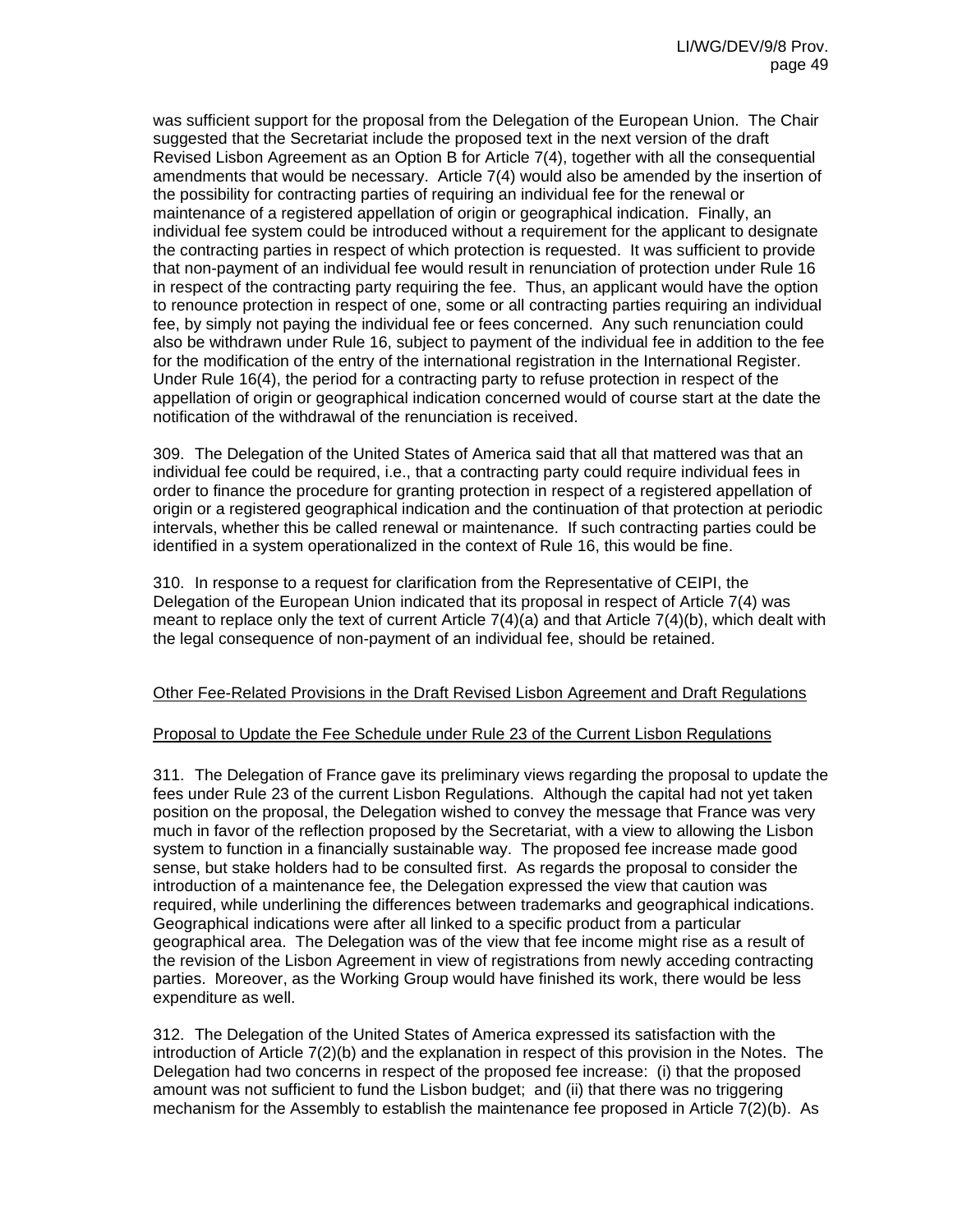indicated in the Notes to Rule 8, 98 per cent of the income of the Lisbon Union is from other sources than fees. In this regard, the Delegation requested clarification of the source of the amount of some 700,000 Swiss francs that the Lisbon Union was estimated to receive from its share in general income features of WIPO. The Delegation agreed with the view expressed that international application fees were very unlikely ever to be sufficient to fund the Lisbon budget. Consequently, the introduction of a maintenance fee, as proposed in Article 7(2)(b) was inevitable. This meant that Article 7(2)(b) should be made mandatory; that the proposed level of the fee should be proposed by the Director General to the Assembly; and that the issues of timing should also be resolved. In the alternative, the Delegation proposed an amendment of Article 7(2)(b) to the effect that the Assembly shall establish and set the maintenance fee for each international registration upon recommendation by the Program and Budget Committee. In addition, the Delegation suggested an amendment to Article 24(4), i.e., the addition of a requirement that the amounts of the fees referred to in Article 24(3)(i) and (v) shall fixed by the Assembly "at a level such that the revenue would cover the cost of the Lisbon Agreement". Finally, as regards the fee proposal in document LI/WG/DEV/9/6, the Delegation requested a revision of the document, which should contain information explaining the current sources of the revenues of the Lisbon system or the method for calculating the fees so as to ensure sustainability of the Lisbon system for its own activities.

313. The Delegation of Portugal could agree with an update of the fees in the terms proposed, in view of the deficit that the Lisbon system had been accumulating. This could be a way to mitigate the problem. However, caution was called for, so as to avoid the risk of making the Lisbon system too expensive. This might conflict with the goal of the planned revision of the Lisbon system, to create an attractive Lisbon system and increase its membership. Thus, an increased number of registrations could be expected. Moreover, the end of the revision process would result in a reduction of costs for the Lisbon system. Given the nature of geographical indications and appellations of origin, the Delegation had difficulties in accepting the introduction of a maintenance fee.

314. The Delegation of Italy said that a careful analysis of the financial situation of the Lisbon Union was required. It was reasonable to consider an update of the fee schedule, as the current fees had not been modified for 20 years. The introduction of a maintenance fee, however, was more problematic, as explained by the Delegation of Portugal. As in the case of the proposed introduction of individual fees, the Delegation requested the Secretariat to take up in the next version of the Notes to Article 7 information on the average cost of a renewal under the Madrid system. This would be important information for assessing the possible impact of individual fees and renewal fees on the use of the Lisbon system and the possible impact in terms of the number of accessions to the Revised Lisbon Agreement.

315. The Delegation of Mexico, while welcoming the proposed update of the fee schedule, requested the Secretariat to provide additional information on the parameters for calculating the amounts proposed in document LI/WG/DEV/9/6.

316. The Delegation of Georgia expressed support for the proposed fee increase. The Delegation was, however, concerned about the possible introduction of maintenance fees, which would appear to be contrary to the philosophy behind the protection of geographical indications and appellations of origin.

317. The Delegation of the Russian Federation suggested that the amounts of fees had rather be specified in a Schedule annexed to the Regulations – as is the case in the Madrid system – and not in the Regulations themselves.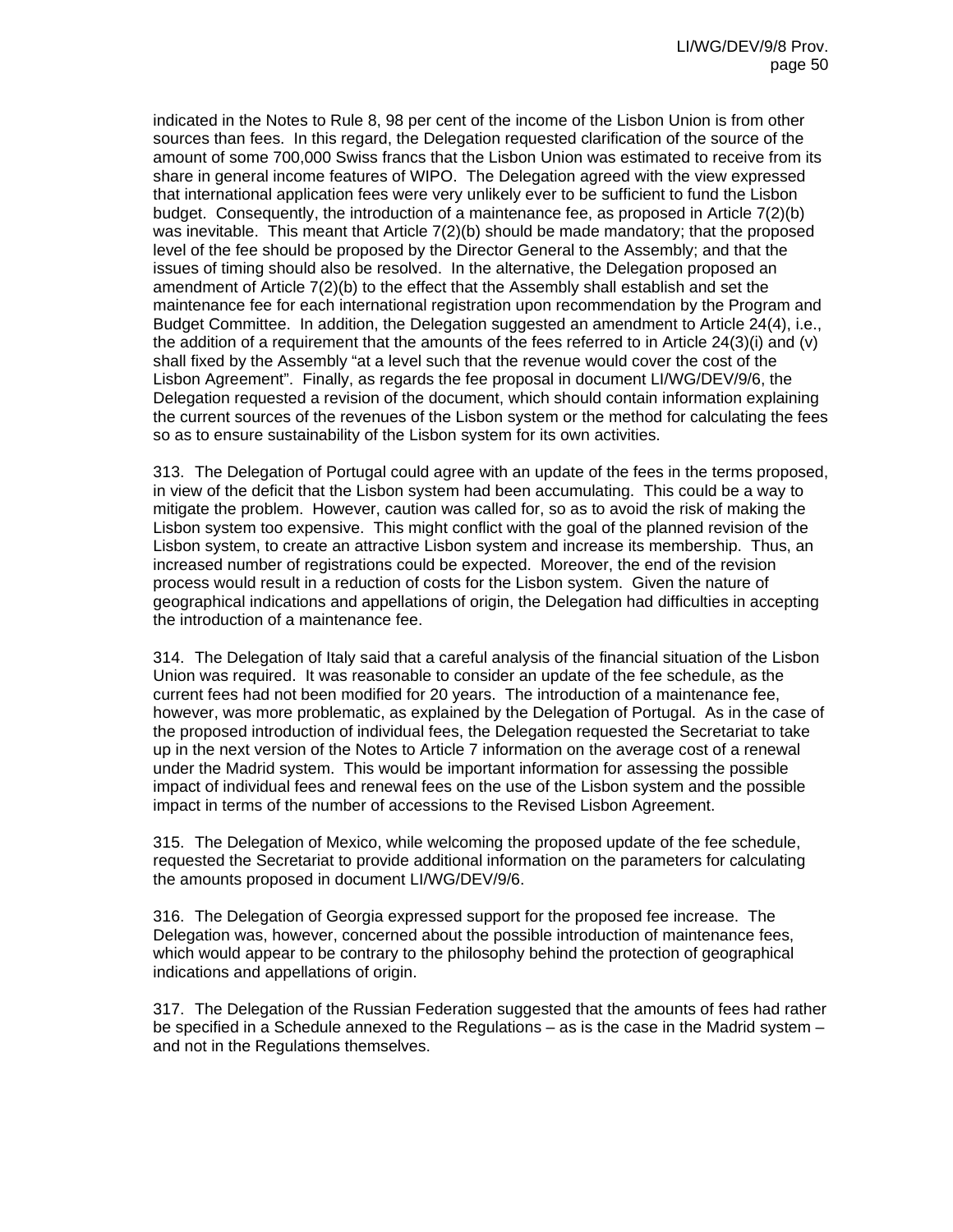318. The Chair said that there was no difference in the adoption procedure in respect of fees under the Madrid system – where they were contained in a Schedule of fees annexed to the Regulations – and under the Lisbon system – where they were contained in the Regulations themselves.

319. The Delegation of Colombia expressed the view that possible fee reductions under Article 7(3) should be based on financial criteria concerning the applicant, not the status of development of the Contracting Party of Origin. As regards Article 7(2)(b), the Delegation favored the term "maintenance fee", as the term "renewal fee" would run counter to Article 7(1) of the current Lisbon Agreement.

320. The Delegation of Chile considered a maintenance fee as proposed in Article 7(2)(b) a good alternative for dealing with the budget deficit and suggested that a maintenance fee might even be established independently from a deficit, as is the case under other international registration systems administered by WIPO.

321. The Delegation of the Republic of Korea said that many countries were in the process of developing geographical indications and appellations of origin. The ways in which countries were creating and protecting geographical indications and appellations of origin required changes to the Lisbon Agreement. As regards the financial basis of the Lisbon system, the two basic principles should be that the Lisbon system should be self-sustaining and that the operational cost of the Lisbon system should be borne by those who benefitted from the protection provided by the Lisbon system in respect of their geographical indications or appellations of origin. Consequently, Article  $7(2)(b)$  should be mandatory and the maintenance fee should be set at a level sufficient to allow the Lisbon system to be self-sustaining. The Delegation strongly believed that without sustainable financing within the Lisbon system itself an effective and perpetual protection of appellations of origin and geographical indications could not be obtained.

322. The Delegation of the European Union said that most of the cost of the Lisbon Union, at present, was related to the revision of the Lisbon system and that there was no reason why only the current membership of the Lisbon Union should bear the burden of that expenditure. Of course, the long-term financing of the Lisbon system had to be secured, but this should be considered in the light of the improvements of the Lisbon system that would result from its revision. Maintenance fees or renewal seemed to be contrary to the logic of geographical indications. Such fees applied in respect of patents or trademarks in order to require their owners to decide whether they wanted to continue to protect them; however, geographical indications were, in principle, protected forever. Therefore, the Delegation suggested that Articles 7(2)(b) and 8(3) be deleted. Instead, the Delegation proposed the reintroduction of the provision of Article 11(3)(v) of the current Lisbon Agreement concerning the possibility of contributions by members of the Lisbon Union in case of a deficit.

323. The Delegation of the United States of America expressed support for the reintroduction of the provision of Article  $11(3)(v)$  of the current Lisbon Agreement, as proposed by the Delegation of the European Union. The Delegation was of the view that this provision should have come into play in order to deal with the current deficit of the Lisbon system and suggested that its application should be proposed to the Lisbon Union Assembly.

324. The Delegation of Hungary supported the points made by the Delegations of France, Georgia, Italy and Portugal with regard to maintenance fees. In this regard, a very cautious approach was needed and the results of the revision of the Lisbon system should be awaited first.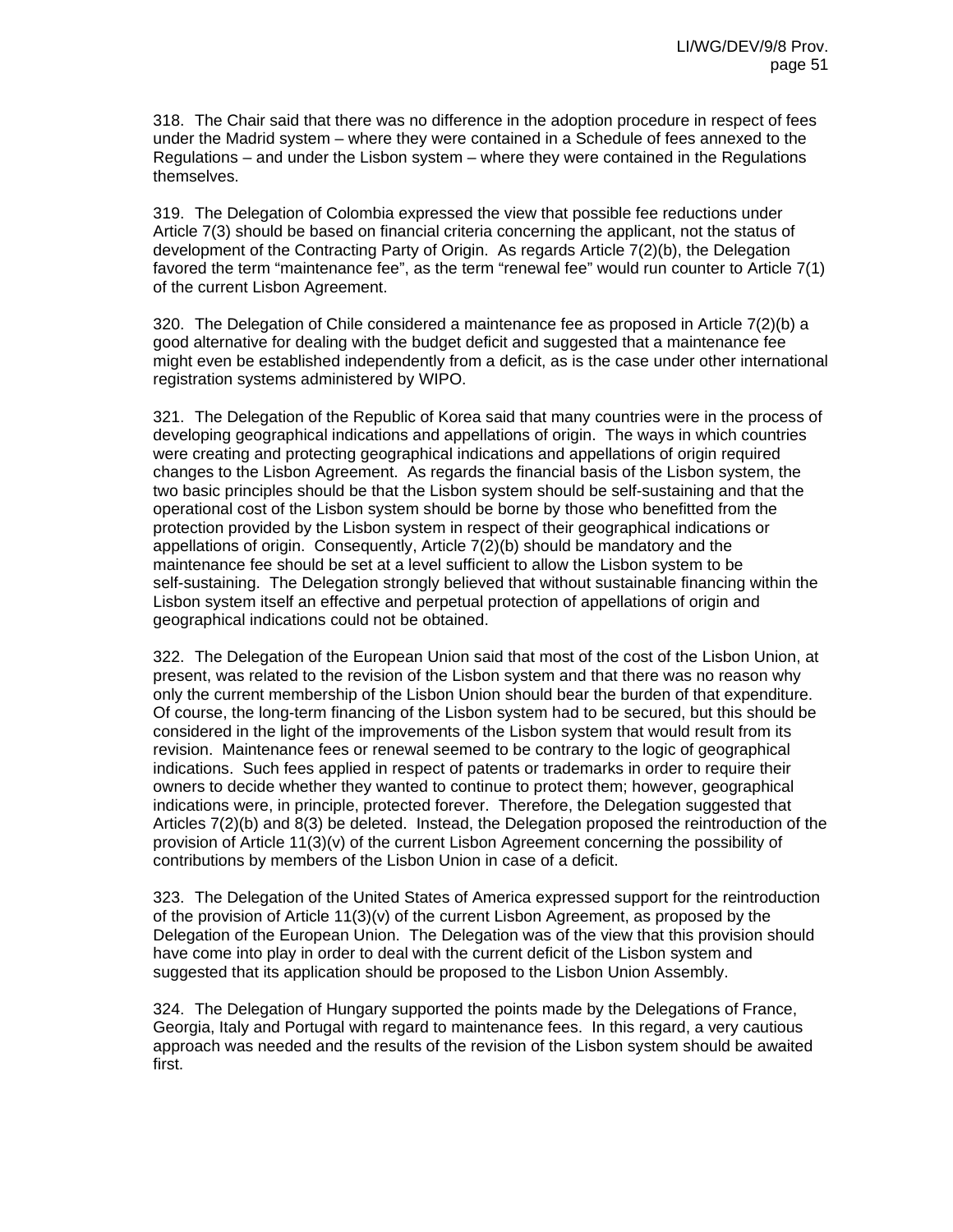325. In conclusion, the Chair first referred to the proposal to update the fee schedule of Rule 23 of the current Lisbon Regulations, as contained in document LI/WG/DEV/9/6. In this regard, the Chair noted that, while there appeared to be a need for more time to further consider the proposal, which should be revised to contain more information, the general sentiment towards an increase of the amounts of fees in Rule 23 was predominantly positive.

326. The Chair then turned to the other fee-related provisions in the draft Revised Lisbon Agreement and the draft Regulations, as contained in documents LI/WG/DEV/9/2 and 3. He said that a clear distinction should be made between short-term and long-term considerations. As far as the short-term was concerned, he said that the Program and Budget for the 2014/15 biennium had been adopted by the General Assembly and foresaw expenditure for the activities of the Working Group and for the holding of a diplomatic conference next year. As regards the long-term, a number of comments had been made that deserved proper consideration. It was important to note that 70 per cent of the current expenditure of the Lisbon Union related to the revision process in the Working Group and related promotion activities. It would be difficult to deny that this process did not only serve the interests of the current membership, but should be of interest to the entire membership of WIPO. As a result of the revision process, the membership of the Lisbon Union is expected to increase significantly. Consequently, many new international registrations could be expected. Although the Secretariat was right, when pointing out that because of the nature of geographical indications and appellations of origin there was an inherent limit to the number that would ever exist, the current number of international registrations under the Lisbon system was still far below that limit. Next to this increased income, there would be a gradual decrease of the expenditure related to the revision process and related promotion activities. All in all, there was not a sufficient basis at this stage for the introduction of a maintenance fee. Therefore, the text of Article 7(2)(b), as proposed by the Secretariat in document LI/WG/DEV/9/2, was worth considering. In view of the various comments and drafting suggestions made in respect of Articles 7(2)(b) and 8(3), these provisions should, however, both be put in square brackets. In addition, provisions along the lines of Article  $11(4)(b)$  and Article  $11(3)(v)$  of the current Lisbon Agreement should be taken up, also between square brackets, in the next version of the draft Revised Lisbon Agreement, to be prepared by the Secretariat for the tenth session of the Working Group.

DISCUSSION OF CHAPTERS V, VI AND VII (ARTICLES 21 TO 34) OF THE DRAFT REVISED LISBON AGREEMENT AND RULE 7(4) OF THE DRAFT REGULATIONS

327. The Delegation of the European Union reserved its position with regard to the voting procedures provided for.

DISCUSSION OF RULES 2, 3 AND 22 TO 24 OF THE DRAFT REGULATIONS

328. The Chair noted that no interventions were made on Rules 2 and 3, nor on Rules 22 to 24 of the draft Regulations.

## **FUTURE WORK**

329. The Secretariat said that, in accordance with the agreed roadmap, the tenth session of the Working Group will be held from October 27 to 31, 2014, and that in the course of the same week the meeting of the Preparatory Committee for the Diplomatic Conference will also be held.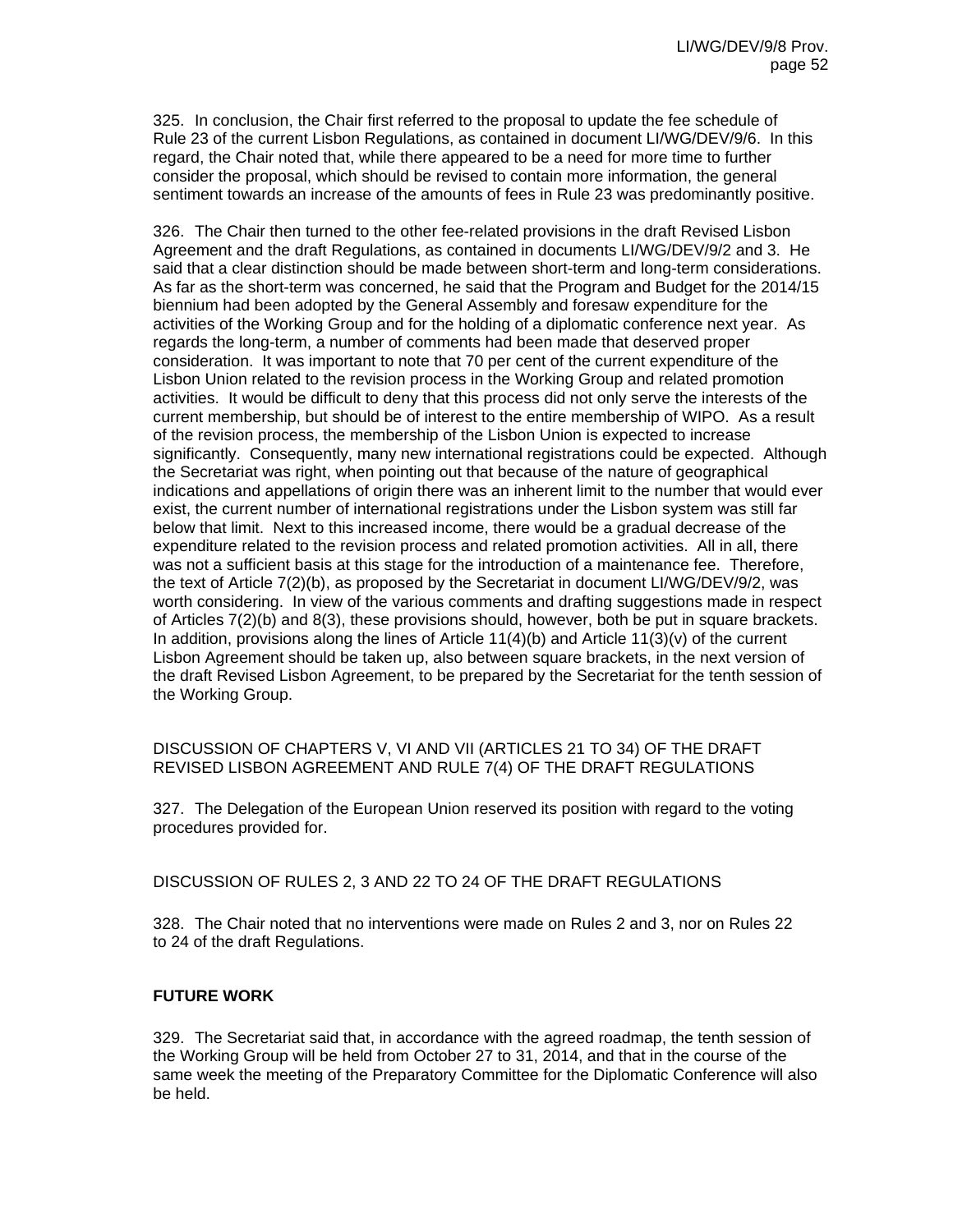330. The Chair recalled that the Lisbon Union Assembly had approved, in September 2014, the convening of a Diplomatic Conference in 2015 for the Adoption of a Revised Lisbon Agreement. The dates and venue would be decided by the Preparatory Committee for the Diplomatic Conference. In accordance with the agreed roadmap, the tenth session of the Working Group would focus on technically preparing the texts of the draft Revised Lisbon Agreement and the draft Regulations for the Diplomatic Conference and on reducing the number of pending issues, where possible. At that session, resolved issues would not be re-opened and proposals and discussions should be limited to the pending issues identified at the present session. In this regard, the Chair indicated that the Summary by the Chair would set out those pending issues, so that the tenth session would be in a position to address them in an efficient manner. He further recalled that the Lisbon Union Assembly would be in a position, at its session in September 2014, to note the progress made in preparation of the Diplomatic Conference.

331. In response to a comment from the representative of CEIPI, the Chair said that the title of the draft Revised Lisbon Agreement would feature in the list of pending issues.

332. Finally, the Chair referred to paragraph 5(iii) of document LI/WG/DEV/9/2 and noted, when no interventions were made concerning the possibility of implementing some of the planned changes to the Lisbon system also under the current Lisbon Agreement, that the question had better be addressed once it was clear how the Revised Lisbon Agreement and its Regulations would look like.

#### **AGENDA ITEM 6: PROPOSAL TO UPDATE THE FEE SCHEDULE UNDER RULE 23 OF THE REGULATIONS UNDER THE LISBON AGREEMENT**

333. The Working Group discussed the proposal contained in document LI/WG/DEV/9/6 together with the fee-related provisions of the draft Revised Lisbon Agreement and the draft Regulations, as reflected under Agenda Item 5.

334. In conclusion, the Chair noted that, while there appeared to be a need for more time to further consider the proposal, which should be revised to contain more information, the general sentiment towards an increase of the amounts of fees in Rule 23 of the Regulations under the Lisbon Agreement was predominantly positive.

## **AGENDA ITEM 7: OTHER MATTERS**

335. No interventions were made under this Agenda Item.

## **AGENDA ITEM 8: ADOPTION OF THE SUMMARY BY THE CHAIR**

336. The Working Group considered a draft for the Summary by the Chair, as contained in document LI/WG/DEV/9/7 Prov.. As a result, paragraphs 2, 13 and 18 were modified while a new paragraph was inserted between paragraphs 14 and 15.

337. On the basis of the comments and suggestions made in respect of paragraph 13, the Chair proposed that the following pending issues would be submitted to the next session of the Working Group:

- (i) the title and the Preamble of the draft Revised Lisbon Agreement;
- (ii) implementation aspects of Article 1(xiv);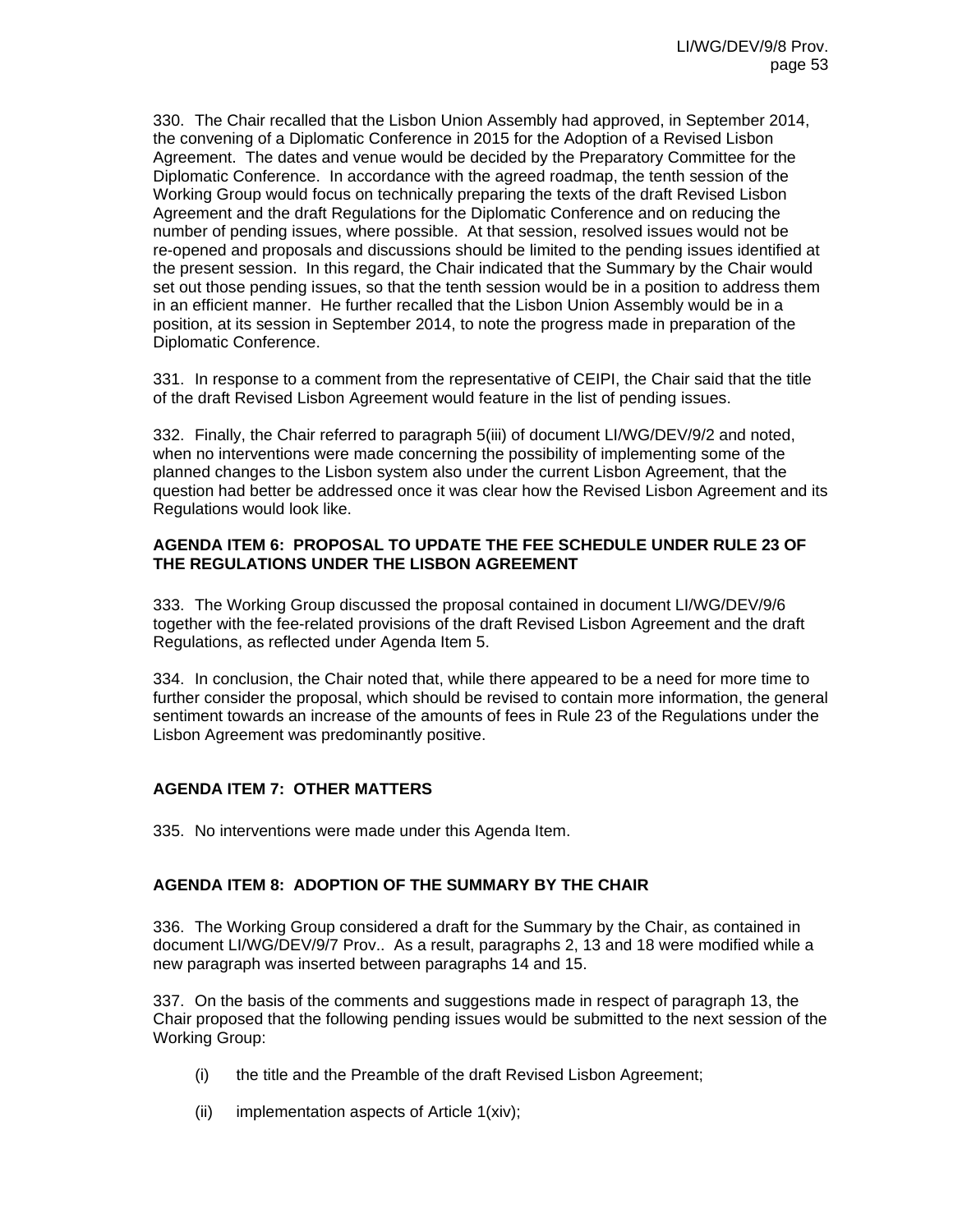(iii) the content of Article 2(2) and Article 5(4) concerning trans-border geographical areas of origin;

(iv) the issue of entitlement to file an application under Article 5(2);

(v) Article 7(2)(b), Article 8(3), Article 24(3)(v) and related provisions concerning the possible introduction of maintenance fees;

(vi) the possible re-introduction of the provisions of the current Lisbon Agreement dealing with contributions by members of the Lisbon Union;

(vii) Article 7(4) and related provisions concerning the possible introduction of individual fees;

(viii) the question as to whether Article 9(1) should be kept and whether Article 9(2) should be moved to Article 6;

(ix) the issue as to whether Article 10(3), read in conjunction with Article 15(2), should refer to any other or to more extensive protection;

 $(x)$  the various options in respect of Article 11(1)(a) and Article 11(3);

(xi) the issue of the Draft Agreed Statement contained in footnote 4 to Article 11 and provisions relating to the same issue;

(xii) the content of Article 12 concerning protection against acquiring a generic character;

(xiii) the content of Article 13(1) concerning safeguards in respect of prior trademark rights;

(xiv) the issues as to whether Article 13(2) to (4) should be kept and whether consequential amendments should be made to Article 17(2) and to footnote 7 relating to that provision;

(xv) the content of Article 16(2) concerning negotiations following a refusal;

(xvi) the content of Article 17 concerning the necessity of a phasing out period;

(xvii) the issue as to whether Article 19(2) should establish an exhaustive or a nonexhaustive list of grounds for invalidation;

(xviii) the issue as to whether Rule 5(3) should be optional or mandatory;

(xix) the issue of the inclusion of Rule 5(4) permitting a Contracting Party to require a declaration of intention to use in respect of a registered appellation of origin or a registered geographical indication;

(xx) the issue of promoting transparency under Rule 5(5)(iii); and

(xxi) the amount of fees in Rule 8(1).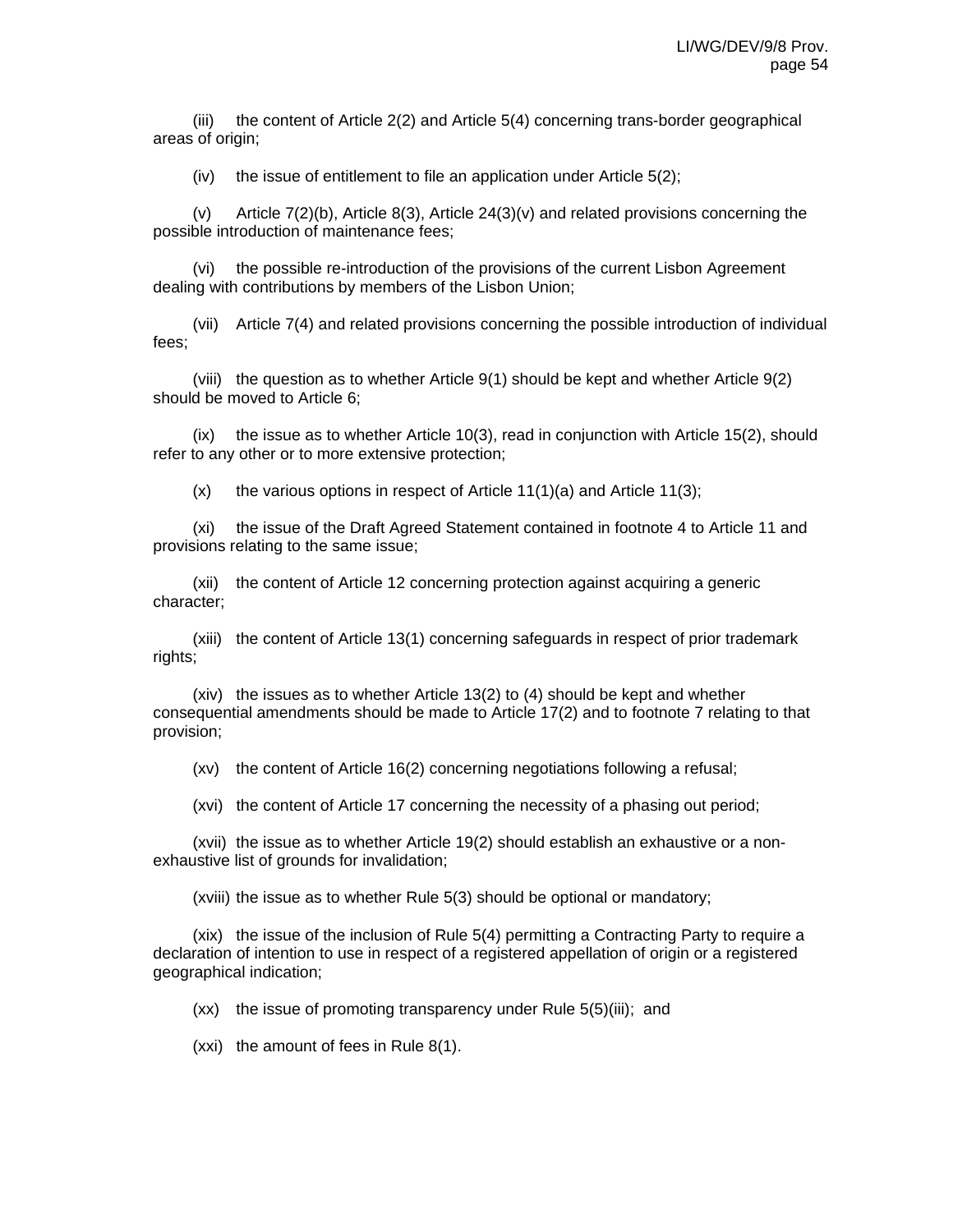338. In response to a comment from the Delegation of Turkey concerning item (ii), the Chair said that the issue raised by the Delegation of Peru does not concern the possible accession by intergovernmental organizations under Article 28 and 29 of the draft Revised Lisbon Agreement, but the fact that the legislation of the Andean Community would not allow Peru to recognize appellations of origin and geographical indications registered under the Revised Lisbon Agreement for which the applicant would be an intergovernmental organization.

339. The Chair said that item (iv) concerned the issue raised by the Delegation of the United States of America, that their trademark legislation requires applications to be filed by the owner of the trademark and that, in order to benefit from certification mark protection in the United States of America, international registrations under the Revised Lisbon Agreement would consequently also need to specify the owner of the mark.

340. In response to a question from the Delegation of Australia, the Chair said that Article 11(2) was not mentioned in item (x) because the issue concerning that provision had been solved by the addition of the word "later" before "trademark".

341. In response to a request for clarification from the Delegation of Peru concerning item (xi), the Chair said that the phrase "and provisions relating to the same issue" is meant to refer to any provision in the draft Revised Lisbon Agreement or the draft Regulations relating to the issue of footnote 4 to Article 11, such as, for example, Rule 9(2)(v) and the footnote relating to that provision.

342. The Chair said that item (xx) concerned the issue raised by the Delegation of the United States of America that applicants should be required to mention in their application any disclaimers applying in respect of the appellation of origin or the geographical indication in the Contracting Party of Origin.

343. In response to a comment from the Delegation of Turkey, the Chair said that the Representative of CEIPI had indeed made a suggestion to open the possibility for reservations under Article 30 of the draft Revised Lisbon Agreement. However, none of the delegations representing a government had taken up this suggestion. Moreover, the provisions of the draft Revised Lisbon Agreement in respect of which the Representative of CEIPI had suggested the possibility for reservations under Article 30 are contained in the list of pending issues. As the outcome of further discussions on those provisions was open, any solution of those issues was still possible and an explicit reference to Article 30 was not necessary.

344. In response to a request for clarification from the Representative of CEIPI concerning the expression "in whole or in part" in Rule 16 of the draft Regulations, as contained in the Annex to document LI/WG/DEV/9/3, the Chair said that Rule 16 had been touched upon during the discussions on whether individual fees could be introduced into the Lisbon system. As a result, the square brackets in Rule 16 could be removed, as there had been no opposition to the idea of referring to renunciation as being possible not only with respect to all Contracting Parties, but also in respect of some of them.

345. The Working Group approved the Summary by the Chair as contained in Annex I to the present document.

346. A draft of the full report of the ninth session of the Working Group will be made available on the WIPO web site for comments by the delegations and representatives that participated in the meeting. Participants will be informed once the draft report is available on the WIPO web site. Participants can submit comments within one month from its publication date, after which a track-changes version of the document, taking into account all the comments received from participants, will be made available on the WIPO web site. The availability of the comments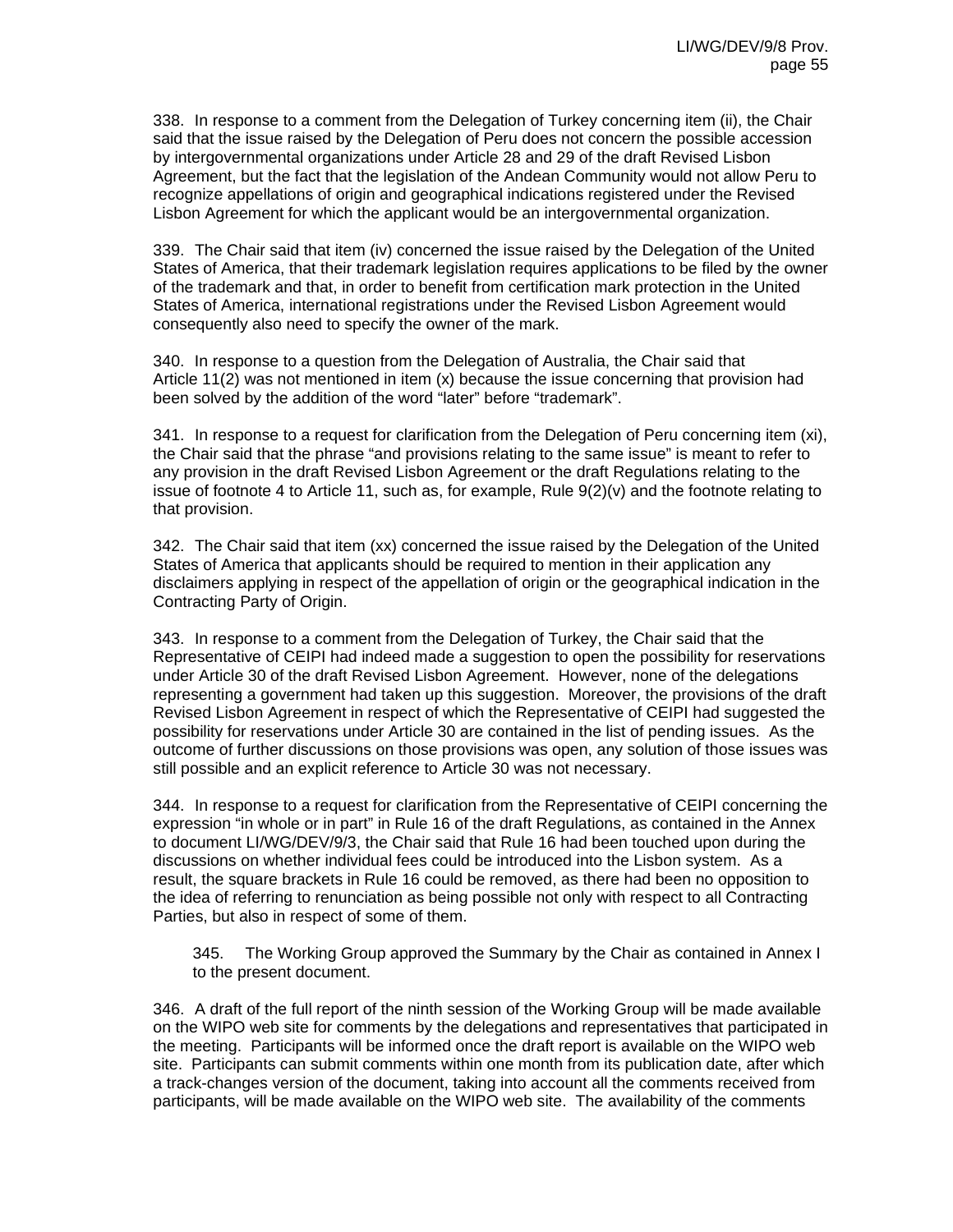and the track-changes version will also be communicated to participants, together with a deadline for the submission of final comments on that track-changes version. Thereafter, the report, taking into account the final comments, as appropriate, will be published on the WIPO web site without track changes, indicating the date of such final publication. As of that date, the report will be deemed adopted and the Working Group will be invited to take note of such adoption at its next session.

## **AGENDA ITEM 9: CLOSING OF THE SESSION**

347. The Chair closed the session on June 27, 2014.

[Annexes follow]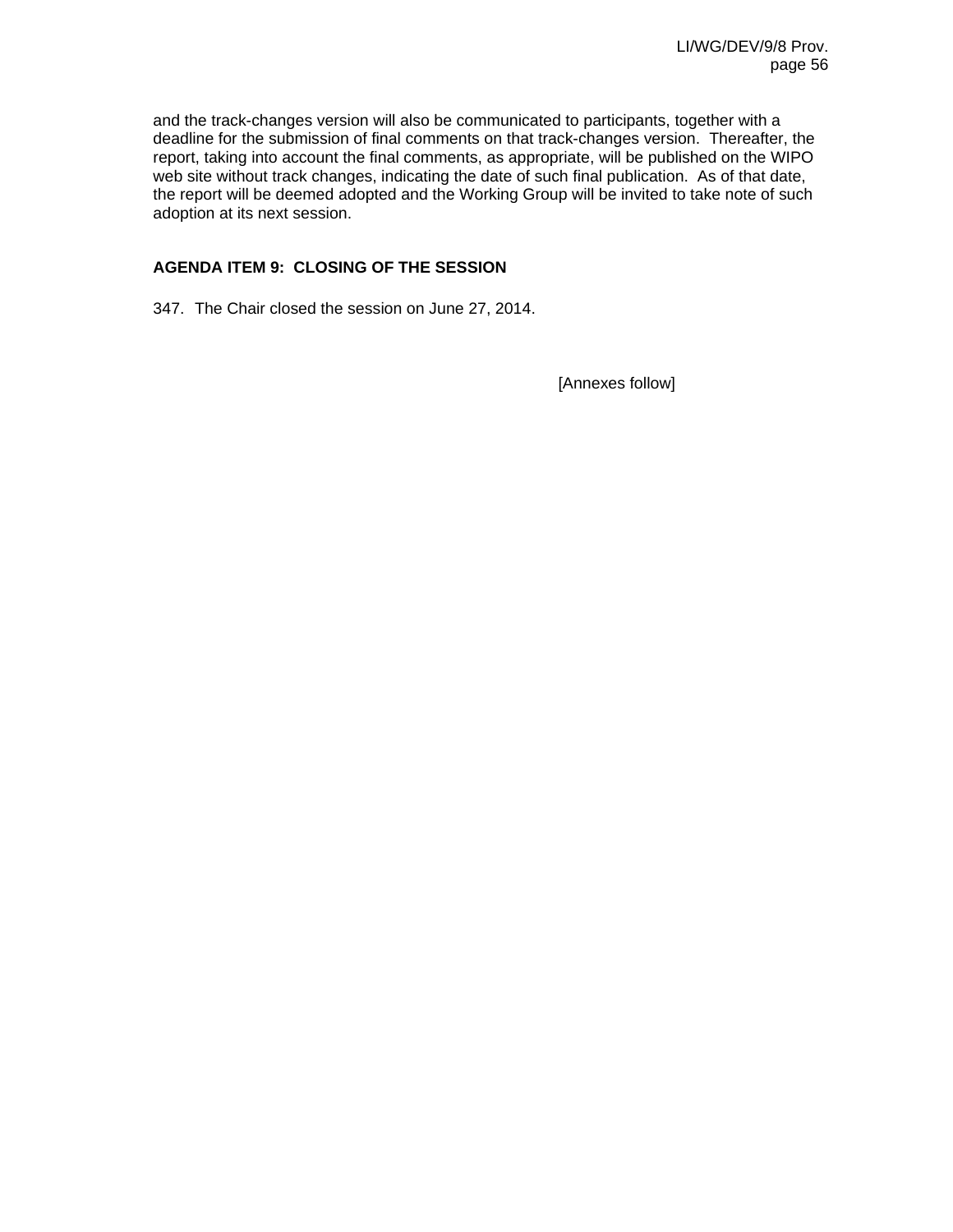

**E**

INTELLECTUAL PROPERTY **ORGANIZATION** 

> LI/WG/DEV/9/7 ORIGINAL: ENGLISH DATE: JUNE 27, 2014

# **Working Group on the Development of the Lisbon System (Appellations of Origin)**

**Ninth Session Geneva, June 23 to 27, 2014** 

SUMMARY BY THE CHAIR

*adopted by the Working Group*

1. The Working Group on the Development of the Lisbon System (Appellations of Origin) (hereinafter referred to as "the Working Group") met in Geneva, from June 23 to 27, 2014.

2. The following Contracting Parties of the Lisbon Union were represented at the session: Algeria, Czech Republic, France, Georgia, Hungary, Iran (Islamic Republic of), Italy, Mexico, Peru, Portugal, Republic of Moldova (11).

3. The following States were represented as observers: Argentina, Australia, Bhutan, Chile, Colombia, El Salvador, Fiji, Germany, Greece, Iraq, Kenya, Nepal, Paraguay, Republic of Korea, Romania, Russian Federation, Spain, Switzerland, Turkey, Ukraine, United States of America, Venezuela (Bolivarian Republic of) (22).

4. Representatives of the following international intergovernmental organizations (IGOs) took part in the session in an observer capacity: African Regional Intellectual Property Organization (ARIPO), European Union (EU), Organization of Islamic Cooperation (OIC) (3).

5. Representatives of the following international non-governmental organizations (NGOs) took part in the session in an observer capacity: Association of European Trademark Owners (MARQUES), Brazilian Association of Intellectual Property (ABPI), Centre for International Intellectual Property Studies (CEIPI), Consortium for Common Food Names (CCFN), European Communities Trade Mark Association (ECTA), International Trademark Association (INTA), Knowledge Ecology International, Inc. (KEI), Organization for an International Geographical Indications Network (oriGIn) (8).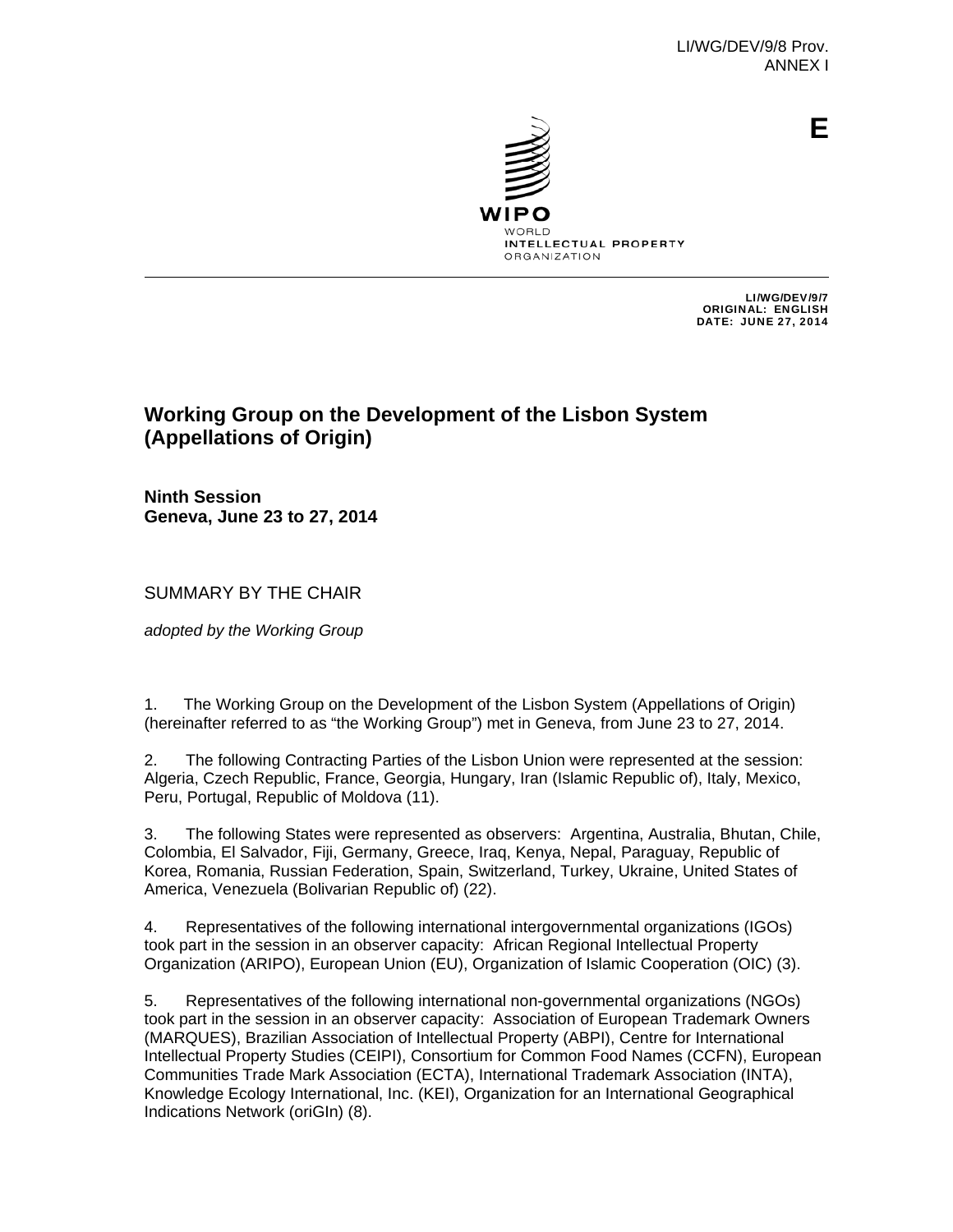6. The list of participants is contained in document LI/WG/DEV/9/INF/2 Prov. 2<sup>\*</sup>.

## **AGENDA ITEM 1: OPENING OF THE SESSION**

7. The Director General of the World Intellectual Property Organization (WIPO), Mr. Francis Gurry, opened the session, recalled the mandate of the Working Group and introduced the draft agenda, as contained in document LI/WG/DEV/9/1 Prov. 2.

## **AGENDA ITEM 2: ELECTION OF A CHAIR AND TWO VICE-CHAIRS**

8. Mr. Mihály Ficsor (Hungary) was unanimously elected as Chair of the Working Group, Mr. Alfredo Rendón Algara (Mexico) and Mrs. Ketevan Kiladze (Georgia) were unanimously elected as Vice-Chairs.

9. Mr. Matthijs Geuze (WIPO) acted as Secretary to the Working Group.

## **AGENDA ITEM 3: ADOPTION OF THE AGENDA**

10. The Working Group adopted the draft agenda (document LI/WG/DEV/9/1 Prov. 2) without modification

## **AGENDA ITEM 4: REPORT OF THE EIGHTH SESSION OF THE WORKING GROUP ON THE DEVELOPMENT OF THE LISBON SYSTEM (APPELLATIONS OF ORIGIN)**

11. The Working Group took note of the adoption, on June 12, 2014, of the Report of the eighth session of the Working Group, as contained in document LI/WG/DEV/8/7, in accordance with the procedure established at the fifth session of the Working Group.

#### **AGENDA ITEM 5: DRAFT REVISED LISBON AGREEMENT ON APPELLATIONS OF ORIGIN AND GEOGRAPHICAL INDICATIONS AND DRAFT REGULATIONS UNDER THE DRAFT REVISED LISBON AGREEMENT**

12. Discussions were based on documents LI/WG/DEV/9/2, LI/WG/DEV/9/3, LI/WG/DEV/9/4 and LI/WG/DEV/9/5. The Working Group examined in detail all the provisions of the draft Revised Lisbon Agreement and the draft Regulations.

 13. The Chair concluded that the following pending issues would be submitted to the next session of the Working Group:

- (i) the title and the Preamble of the draft Revised Lisbon Agreement;
- (ii) implementation aspects of Article 1(xiv);

l \*

(iii) the content of Article 2(2) and Article 5(4) concerning trans-border geographical areas of origin;

(iv) the issue of entitlement to file an application under Article 5(2);

The final list of participants will be made available as an Annex to the Report of the session.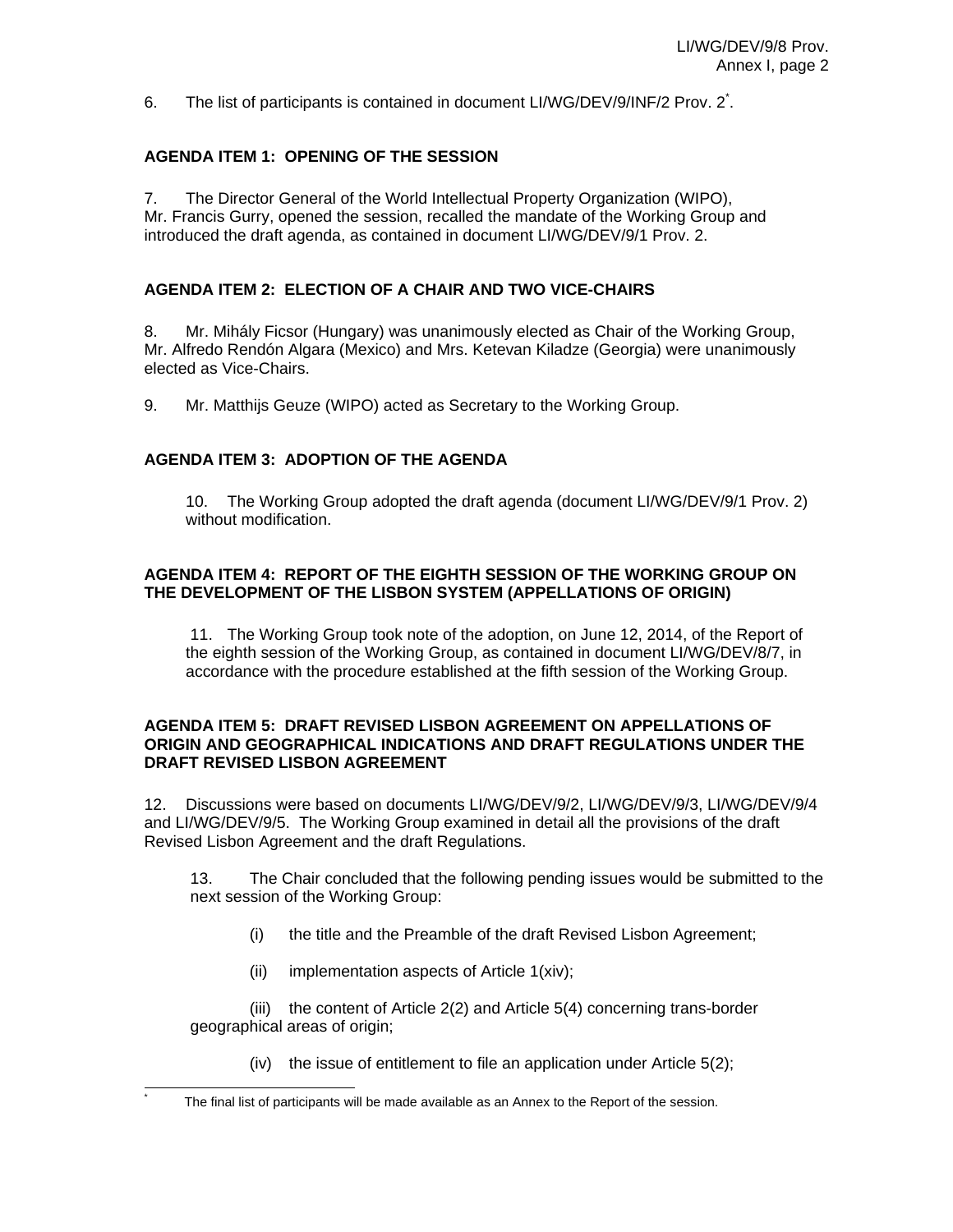(v) Article 7(2)(b), Article 8(3), Article 24(3)(v) and related provisions concerning the possible introduction of maintenance fees;

(vi) the possible re-introduction of the provisions of the current Lisbon Agreement dealing with contributions by members of the Lisbon Union;

(vii) Article 7(4) and related provisions concerning the possible introduction of individual fees;

(viii) the question as to whether Article 9(1) should be kept and whether Article 9(2) should be moved to Article 6;

(ix) the issue as to whether Article 10(3), read in conjunction with Article 15(2), should refer to any other or to more extensive protection;

 $(x)$  the various options in respect of Article 11(1)(a) and Article 11(3) (see the Annex to the present document);

(xi) the issue of the Draft Agreed Statement contained in footnote 4 to Article 11 and provisions relating to the same issue;

(xii) the content of Article 12 concerning protection against acquiring a generic character;

(xiii) the content of Article 13(1) concerning safeguards in respect of prior trademark rights;

(xiv) the issues as to whether Article 13(2) to (4) should be kept and whether consequential amendments should be made to Article 17(2) and to footnote 7 relating to that provision;

(xv) the content of Article 16(2) concerning negotiations following a refusal;

(xvi) the content of Article 17 concerning the necessity of a phasing out period;

(xvii) the issue as to whether Article 19(2) should establish an exhaustive or a non-exhaustive list of grounds for invalidation;

(xviii) the issue as to whether Rule 5(3) should be optional or mandatory;

(xix) the issue of the inclusion of Rule 5(4) permitting a Contracting Party to require a declaration of intention to use in respect of a registered appellation of origin or a registered geographical indication;

(xx) the issue of promoting transparency under Rule 5(5)(iii); and

(xxi) the amount of fees in Rule 8(1).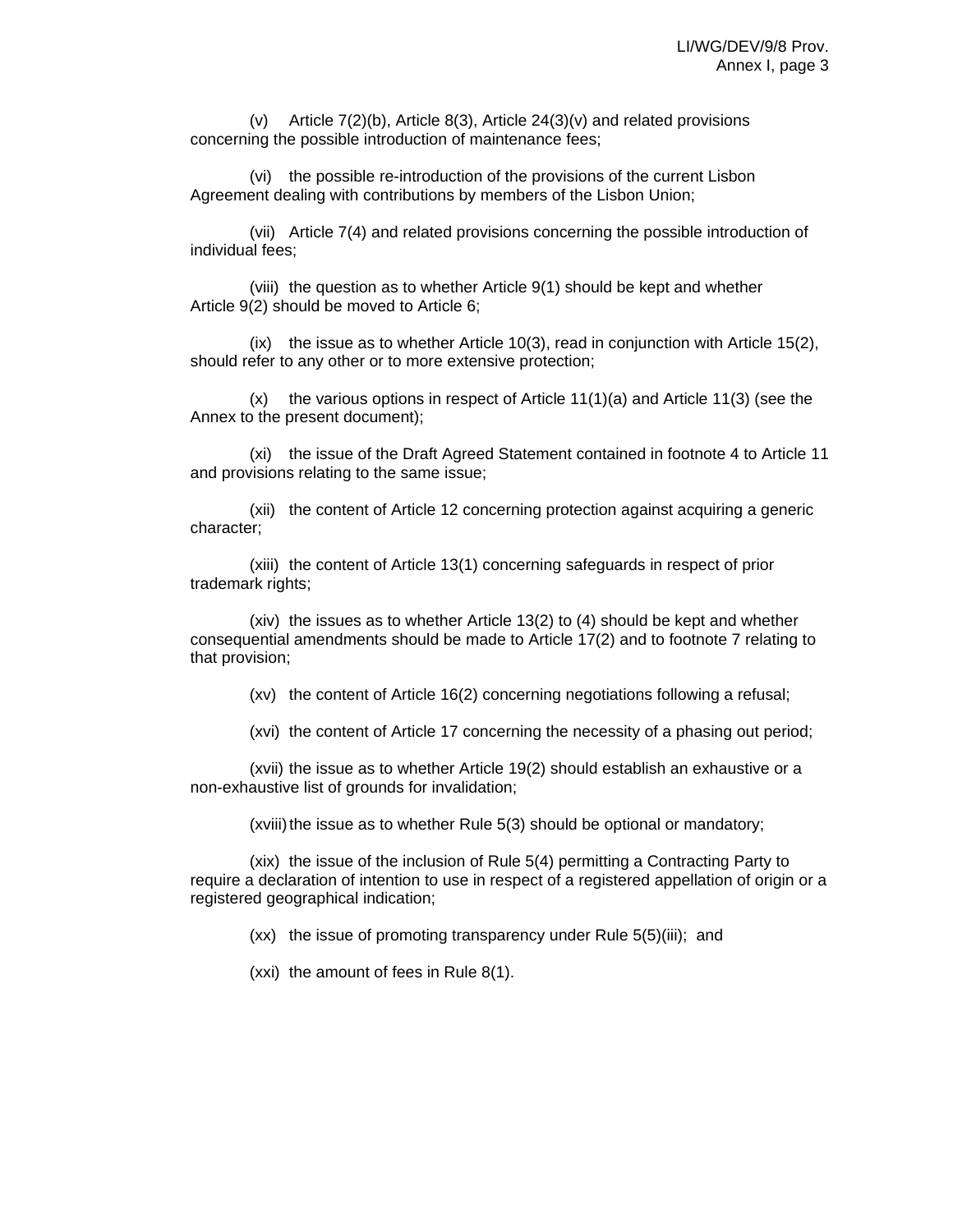## Future work

14. The Chair recalled that the Lisbon Union Assembly had approved, at its ordinary session in 2013, the convening of a Diplomatic Conference for the Adoption of a Revised Lisbon Agreement on Appellations of Origin and Geographical Indications in 2015, with the exact dates and venue to be decided by a preparatory committee meeting to be held in conjunction with the tenth session of the Working Group in October 2014.

15. The Chair noted that the Secretariat would prepare newly revised versions of the draft Revised Lisbon Agreement and the draft Regulations for the tenth session. In particular, the Secretariat would work along the lines of the guidance provided by the Working Group at the present session and would make sure that all comments and suggestions be duly reflected in those revised versions.

16. He reiterated that, in accordance with paragraph 18 of the Summary by the Chair adopted at the eighth session, the tenth session of the Working Group would focus on technically preparing the texts of the draft Revised Lisbon Agreement and the draft Regulations for the Diplomatic Conference and on reducing the number of pending issues, where possible. At that session, resolved issues would not be re-opened and proposals and discussions should be limited to the pending issues listed in paragraph 13 of the present document.

17. The Chair further recalled that the Lisbon Union Assembly would be in a position to note the progress made in preparing the diplomatic conference at its next session in September 2014.

## **AGENDA ITEM 6: PROPOSAL TO UPDATE THE FEE SCHEDULE UNDER RULE 23 OF THE REGULATIONS UNDER THE LISBON AGREEMENT**

18. Discussions were based on document LI/WG/DEV/9/6.

19. The Chair noted that, while there appeared to be a need for more time to further consider the proposal, which should be revised to contain more information, the general sentiment towards an increase of the amounts of fees in Rule 23 of the Regulations under the Lisbon Agreement was predominantly positive.

# **AGENDA ITEM 7: OTHER MATTERS**

20. No interventions were made under this item.

# **AGENDA ITEM 8: ADOPTION OF THE SUMMARY BY THE CHAIR**

21. The Working Group approved the Summary by the Chair, as contained in the present document.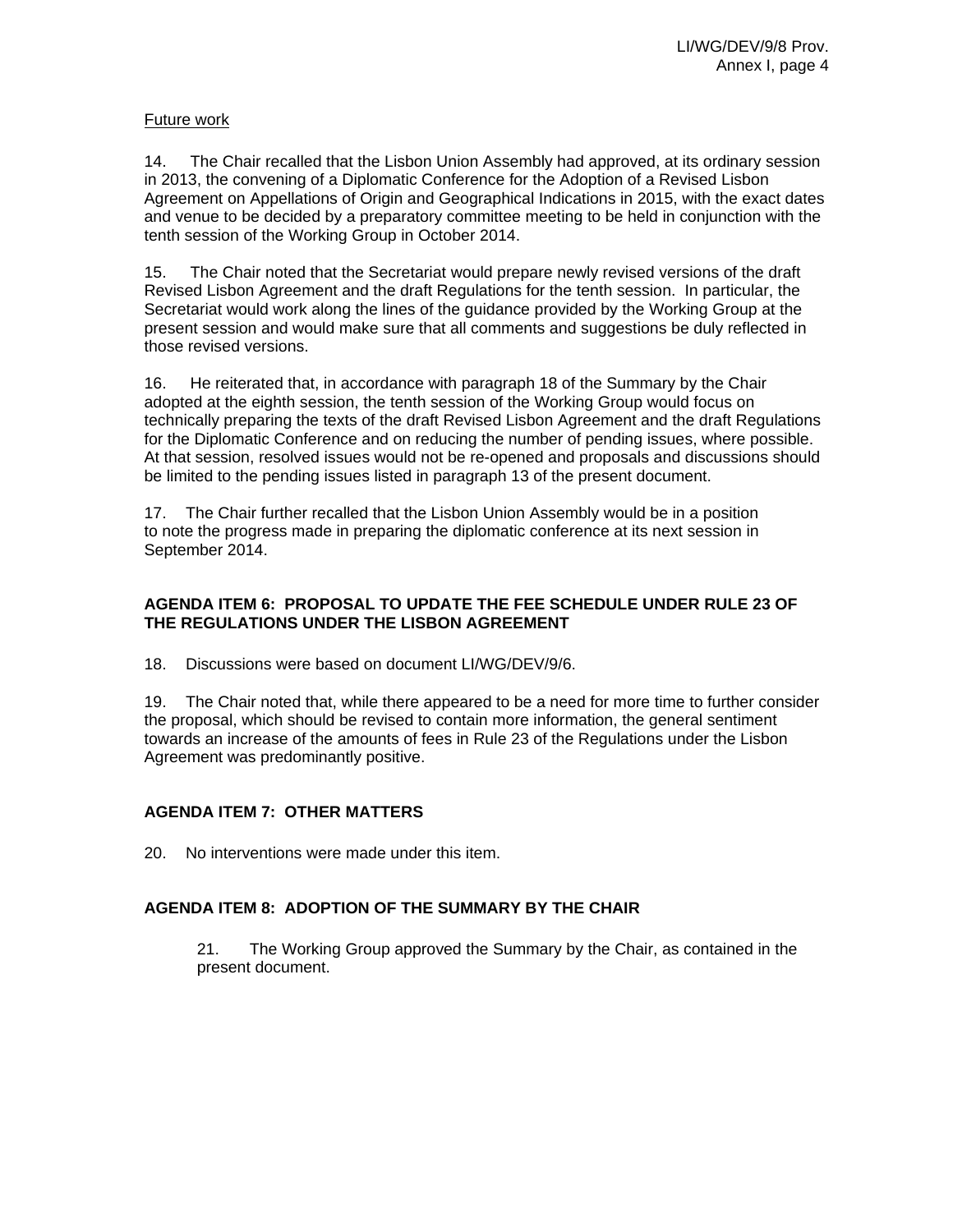22. A draft of the full Report of the session of the Working Group will be made available on the WIPO web site for comments by the delegations and representatives that participated in the meeting. Participants will be informed once the draft Report is available on the WIPO web site. Participants can submit comments within one month from its publication date, after which a track-changes version of the document, taking into account all the comments received from participants, will be made available on the WIPO web site. The availability of the comments and the track-changes version will also be communicated to participants, together with a deadline for the submission of final comments on that track-changes version. Thereafter, the Report, taking into account the final comments, as appropriate, will be published on the WIPO web site without track changes, indicating the date of such final publication. As of that date, the Report will be deemed adopted and the Working Group will be invited to take note of such adoption at its next session.

## **AGENDA ITEM 9: CLOSING OF THE SESSION**

23. The Chair closed the session on June 27, 2014.

[Annex follows]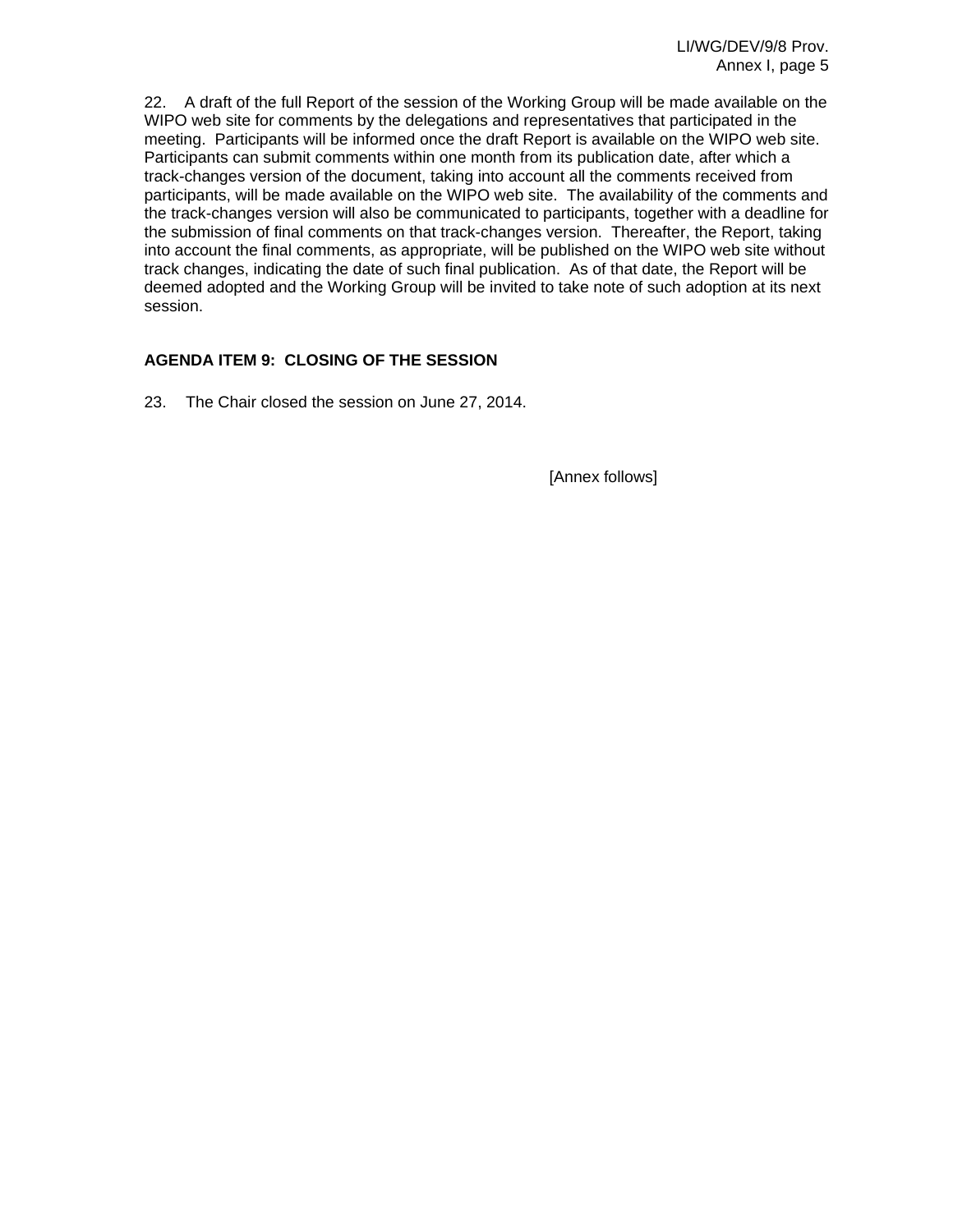## **Article 114**

Protection in Respect of Registered Appellations of Origin and Geographical Indications

(1) *[Content of Protection]* Subject to the provisions of this Act, each Contracting Party shall extend to a registered appellation of origin, or a registered geographical indication, protection against:

(a) any use of the appellation of origin or the geographical indication (i) in respect of goods of the same kind as those to which the appellation of origin, or the geographical indication, applies not originating in the geographical area of origin or not complying with any other applicable requirements for using the appellation of origin, or the geographical indication; or

## Option A

- (ii) which would amount to its usurpation or imitation [or evocation]; or
- (iii) which would be detrimental to, or exploit unduly, its reputation,

## Option B

(ii) in respect of goods that are not of the same kind as those to which the appellation of origin or geographical indication applies, if such use would indicate or suggest a connection between those goods and the beneficiaries, and is likely to damage the interests of the beneficiaries,

even if the appellation of origin or the geographical indication is used with minor differences; if true origin of the goods is indicated; or if the appellation of origin, or the geographical indication, is used in translated form or accompanied by terms such as "style", "kind", "type", "make", "imitation", "method", "as produced in", "like", "similar", or the like<sup>5</sup>;

 (b) any other practice liable to mislead the consumer as to the true origin, provenance or nature of the goods.

(2) *[Use in a Trademark]* Without prejudice to Article 13(1), a Contracting Party shall, *ex officio* if its legislation so permits or at the request of an interested party, refuse or invalidate the registration of a later trademark if use of the trademark would result in one of the situations covered by paragraph (1).

 $\overline{a}$  $[$ <sup>4</sup> Draft Agreed Statement by the Diplomatic Conference: "As the International Bureau is only authorized to refuse applications that do not meet the formal requirements of the Lisbon Agreement or the 1967 Act, or the applicable Regulations under these instruments, applications concerning appellations of origin consisting of or containing a term occurring in an appellation of origin already registered under the Agreement have not been refused by the International Bureau, and will not be refused by the International Bureau under this Act either, as this would amount to a refusal on a substantive ground. It is for each Contracting Party to decide, on the basis of its own legal system and practice, whether such appellations of origin or geographical indications may coexist on its territory or that one of them shall prevail."]

<sup>[</sup> 5 Where certain elements of the denomination or indication constituting the appellation of origin or geographical indication have a generic character in the Contracting Party of Origin, their protection under this subparagraph shall not be required in the other Contracting Parties.]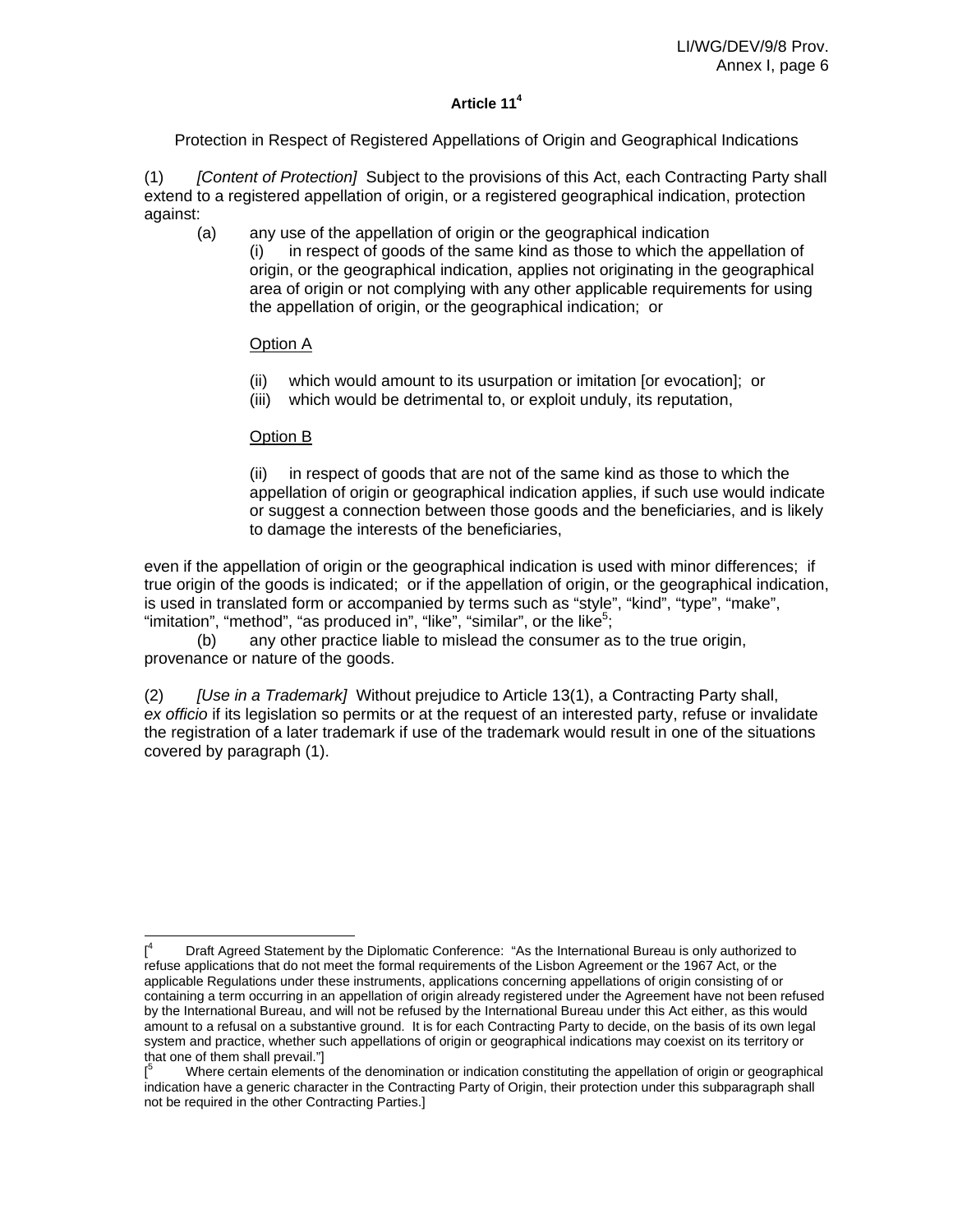## Option A

(3) *[Alternative for Paragraph (1)(a)(iii)]* Any State or intergovernmental organization may declare, when depositing its instrument of ratification or accession, that the provisions of paragraph (1)(a)(iii) are not compatible with its legal system and practice and that it shall, instead of the protection stipulated in this item, extend to the registered appellation of origin or the registered geographical indication protection against any use thereof in respect of goods that are not of the same kind as those to which the appellation of origin or geographical indication applies, if such use would indicate or suggest a connection between those goods and the beneficiaries, and is likely to damage the interests of the beneficiaries.

## Option B

(3) *[Alternative for Paragraph (1)(a) (ii) and (iii)]* Any State or intergovernmental organization may declare, when depositing its instrument of ratification or accession, that the provisions of paragraph (1)(a)(ii) and (iii) are not compatible with its legal system and practice and that it shall, instead of the protection stipulated in these items, extend to the registered appellation of origin or the registered geographical indication protection against any use thereof in respect of goods that are not of the same kind as those to which the appellation of origin or geographical indication applies, if such use would indicate or suggest a connection between those goods and the beneficiaries, and is likely to damage the interests of the beneficiaries.

## Option C

(3) *[Alternative for Paragraph (1)(a) (ii) and (iii)]* Any State or intergovernmental organization may declare, when depositing its instrument of ratification or accession, that the provisions of paragraph  $(1)(a)(ii)$  and  $(iii)$  are not compatible with its legal system and practice and that it shall, instead of the protection stipulated in these items, extend to the registered appellation of origin or the registered geographical indication protection against any use thereof in respect of goods that are not of the same kind as those to which the appellation of origin or geographical indication applies, if such use:

 (i) would indicate a connection between those goods and the beneficiaries of the appellation of origin or the geographical indication, and would be likely to damage their interests;

 (ii) would be likely to impair or dilute in an unfair manner the distinctive character of the appellation of origin or the geographical indication; or

 (iii) would take unfair advantage of the distinctive character of the appellation of origin or the geographical indication.

## Option D

(3) *[Alternative for Paragraph (1)(a)]* Any State or intergovernmental organization may declare, when depositing its instrument of ratification or accession, that the provisions of paragraph (1)(a) are not compatible with its legal system and practice and that it shall, instead of the protection stipulated in this subparagraph, extend to the registered appellation of origin or the registered geographical indication protection against any use thereof in respect of goods, if such use would indicate or suggest a connection between those goods and the beneficiaries, and is likely to damage the interests of the beneficiaries.

[Annex II follows]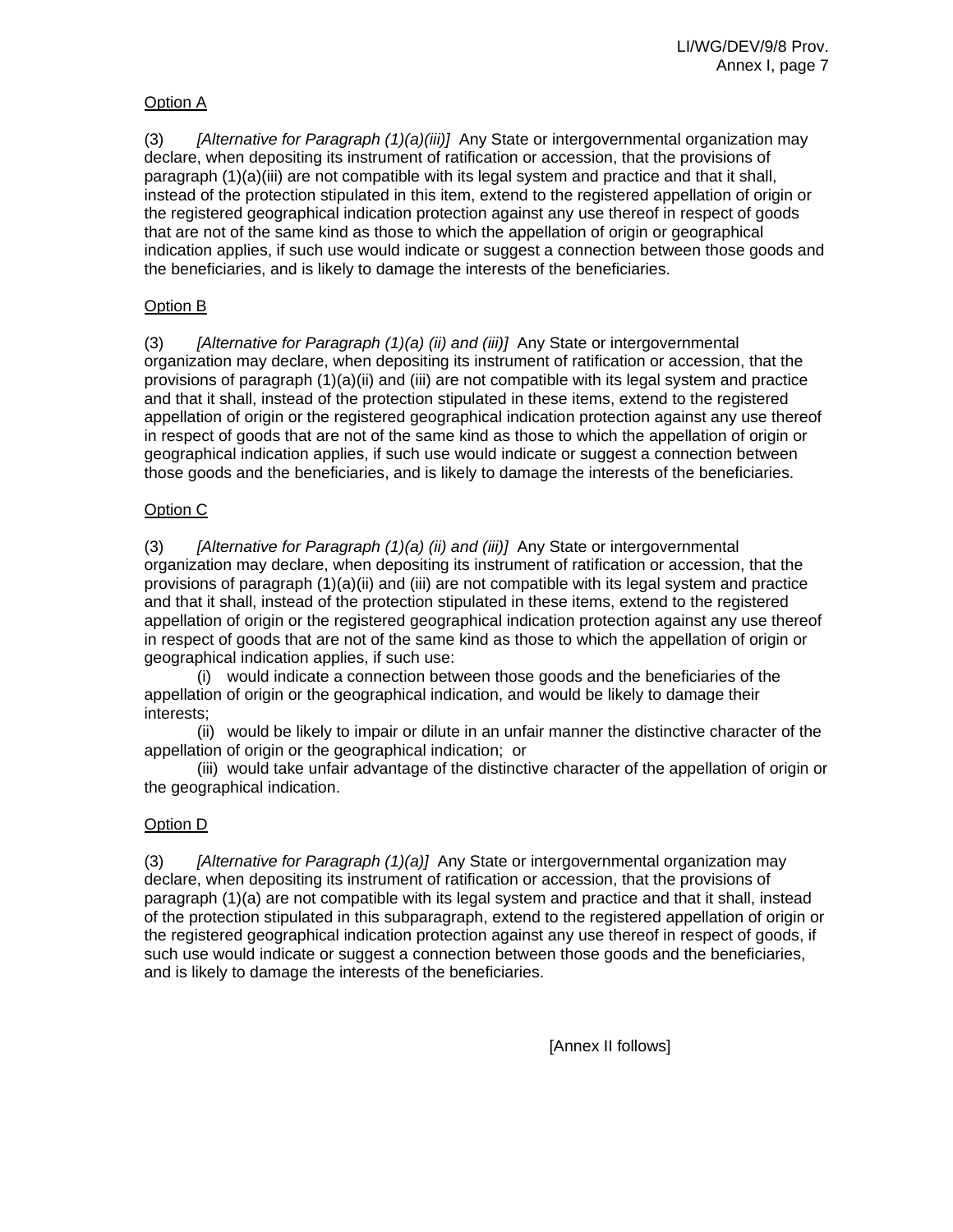LI/WG/DEV/9/8 Prov. ANNEX II

F-E



DE LA PROPRIÉTÉ

**INTELLECTUELLE** 

WORLD **INTELLECTUAL PROPERTY ORGANIZATION** 

LI/WG/DEV/9/INF/2 PROV. 2 ORIGINAL: FRANÇAIS/ENGLISH DATE: 27 JUIN 2014/JUNE 27, 2014

# **Groupe de travail sur le développement du système de Lisbonne (appellations d'origine)**

**Neuvième session Genève, 23 – 27 juin 2014**

# **Working Group on the Development of the Lisbon System (Appellations of Origin)**

**Ninth Session Geneva, June 23 to 27, 2014**

DEUXIÈME LISTE PROVISOIRE DES PARTICIPANTS‡ SECOND PROVISIONAL LIST OF PARTICIPANTS\*

*établie par le Secrétariat prepared by the Secretariat* 

 ‡ Les participants sont priés d'informer le Secrétariat, en modifiant la présente liste provisoire, des modifications qui devraient être prises en considération lors de l'établissement de la liste finale des participants.<br><sup>‡</sup> Participants era requested te inferm the Sesseteriet ef any changes unich should be teken i

Participants are requested to inform the Secretariat of any changes which should be taken into account in preparing the final list of participants. Changes should be requested by making corrections on the present provisional list.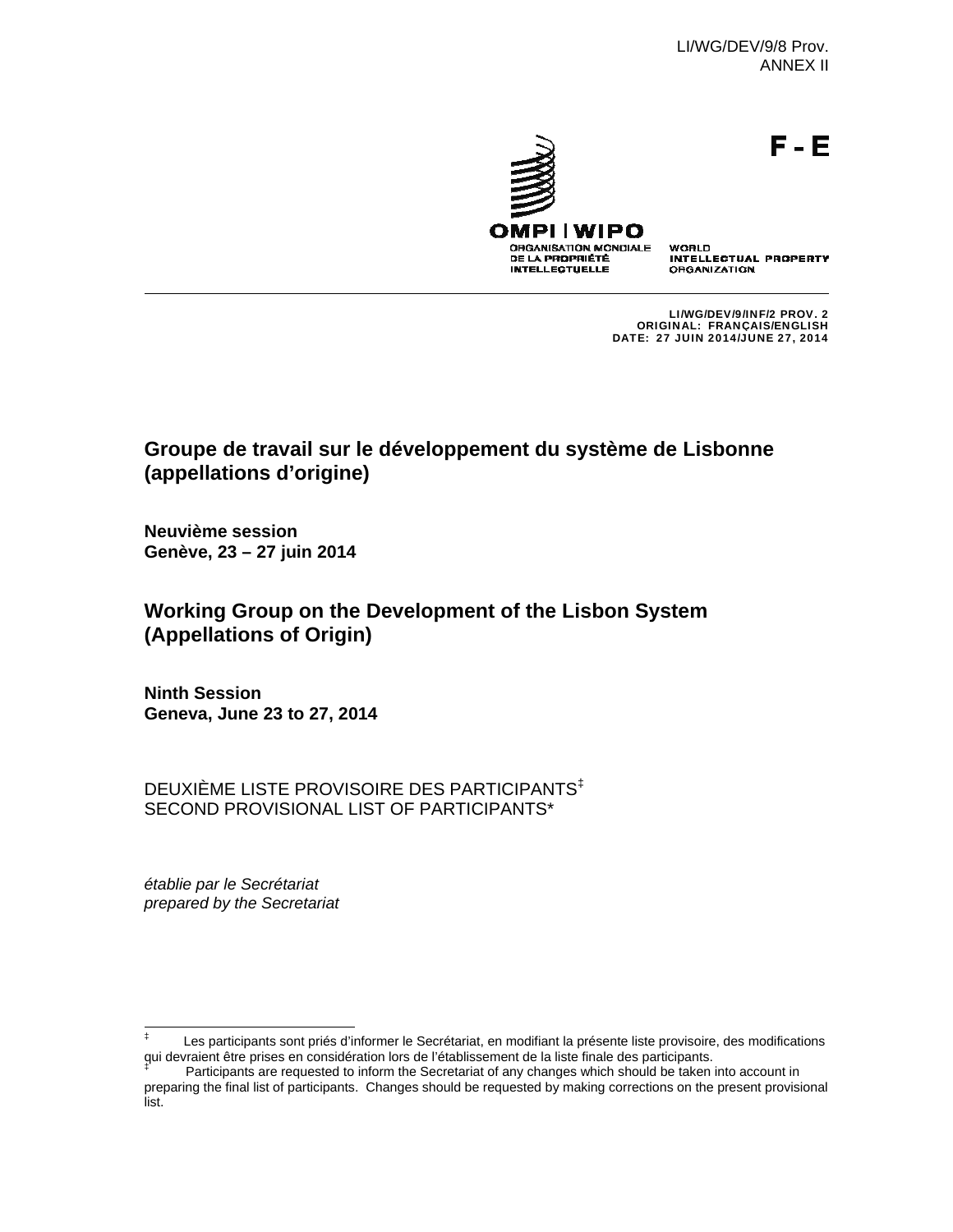#### I. MEMBRES/MEMBERS

(dans l'ordre alphabétique des noms français des États/in the alphabetical order of the names in French of the States)

#### ALGÉRIE/ALGERIA

Malika HABTOUN (Mme), chef d'études, Ministère de l'industrie, de la petite et moyenne entreprise et de la promotion de l'investissement, Alger

Ahlem Sara CHARIKHI (Mlle), attachée, Mission permanente, Genève

#### FRANCE

Véronique FOUKS (Mme), chef du Service juridique et international, Institut national de l'origine et de la qualité (INAO), Paris

#### GÉORGIE/GEORGIA

Ketevan KILADZE (Mrs.), Senior Legal Officer, National Intellectual Property Center (SAKPATENTI), Tbilisi

#### HONGRIE/HUNGARY

Mihály FICSOR, Vice-President, Legal Affairs, Hungarian Intellectual Property Office (HIPO), Budapest

Csaba BATICZ, Deputy Head, Industrial Property Law Section, Hungarian Intellectual Property Office (HIPO), Budapest

#### IRAN (RÉPUBLIQUE ISLAMIQUE D')/IRAN (ISLAMIC REPUBLIC OF)

Mahmoud MOVAHED, Legal Expert, Private International Law Division, Ministry of Foreign Affairs, Tehran

Nabiollah AZAMI SARDOUEL, First Secretary, Permanent Mission, Geneva

#### ITALIE/ITALY

Bruna GIOIA (Ms.), Senior Trademark Examiner, Italian Patent and Trademark Office, Directorate General of Combating Counterfeiting, Ministry of Economic Development (UIBM), Rome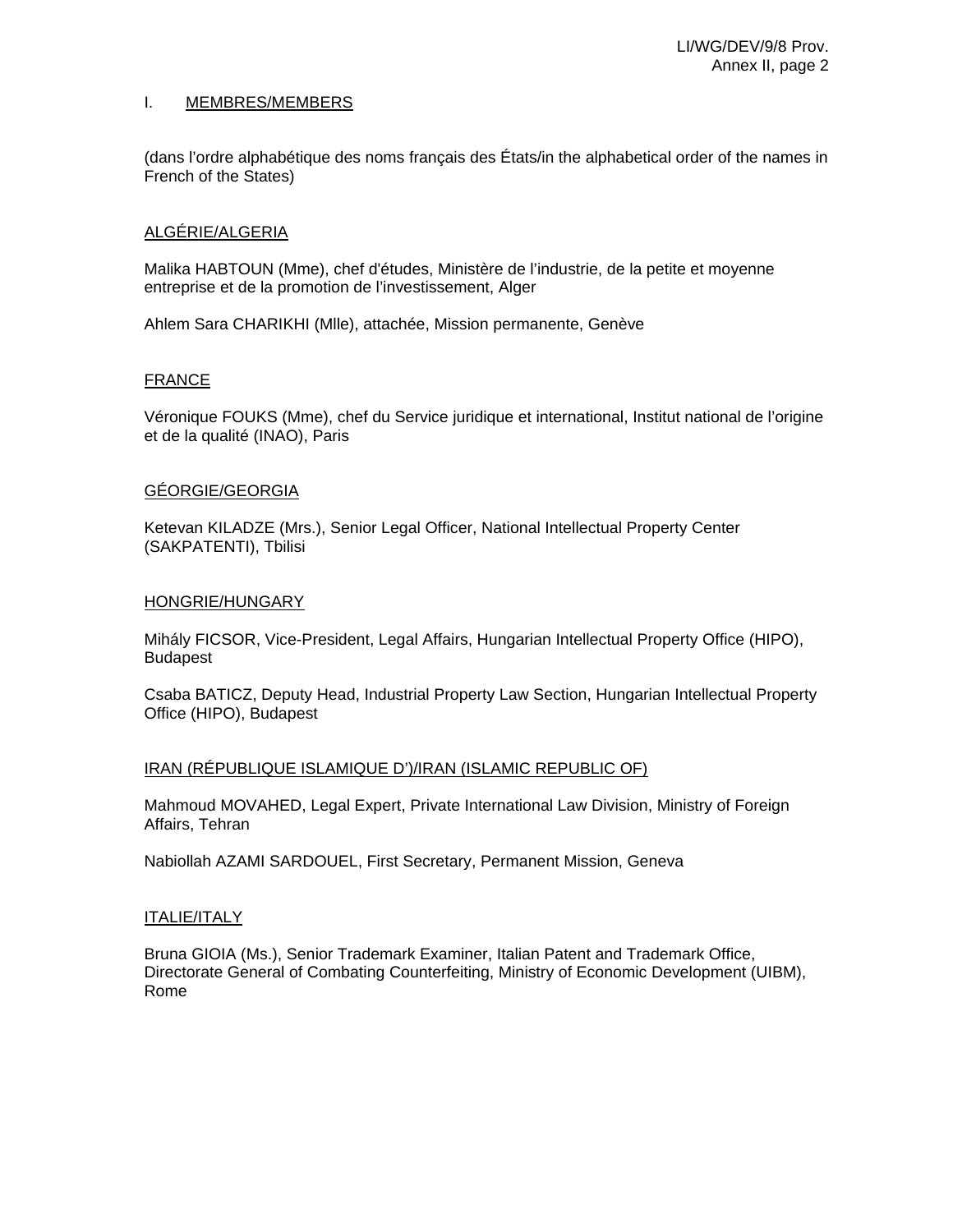#### MEXIQUE/MEXICO

Alfredo RENDÓN ALGARA, Director General Adjunto de Propiedad Industrial, Instituto Mexicano de la Propiedad Industrial (IMPI), Ciudad de México

Karla JUÁREZ BERMÚDEZ (Sra.), Especialista en Propiedad Industrial, Dirección de Relaciones Internacionales, Instituto Mexicano de la Propiedad Industrial (IMPI), Ciudad de México

Sara MANZANO MERINO (Sra.), Attaché, Misión Permanente, Ginebra

## PÉROU/PERU

Luz CABALLERO (Sra.), Ministra Consejera, Encargada de Negocios a.i., Representante Permanente Alterna, Misión Permanente, Ginebra

Sergio CHUEZ SALAZAR, Subdirector, Dirección de Marcas, Instituto Nacional de Defensa de la Competencia y de la Protección de la Propiedad Intelectual (INDECOPI), Lima

Luis MAYAUTE VARGAS, Consejero, Misión Permanente, Ginebra

Giancarlo LEÓN COLLAZOS, Primer Secretario, Ministerio de Relaciones Exteriores, Lima

## PORTUGAL

Margarida MATIAS (Ms.), Trademarks Examiner, National Institute of Industrial Property (INPI), Lisbon

## RÉPUBLIQUE DE MOLDOVA/REPUBLIC OF MOLDOVA

Simion LEVITCHI, Director, Trademarks and Industrial Designs and Models Department, State Agency on Intellectual Property (AGEPI), Chisinau

## RÉPUBLIQUE TCHÈQUE/CZECH REPUBLIC

Silvie GOTZOVÁ (Ms.), Board of Appeals, Industrial Property Office, Prague

## II. ÉTATS OBSERVATEURS/OBSERVER STATES

## ALLEMAGNE/GERMANY

Pamela WILLE (Ms.), Counsellor, Permanent Mission, Geneva

Stefan GEHRKE, Federal Ministry of Justice, Berlin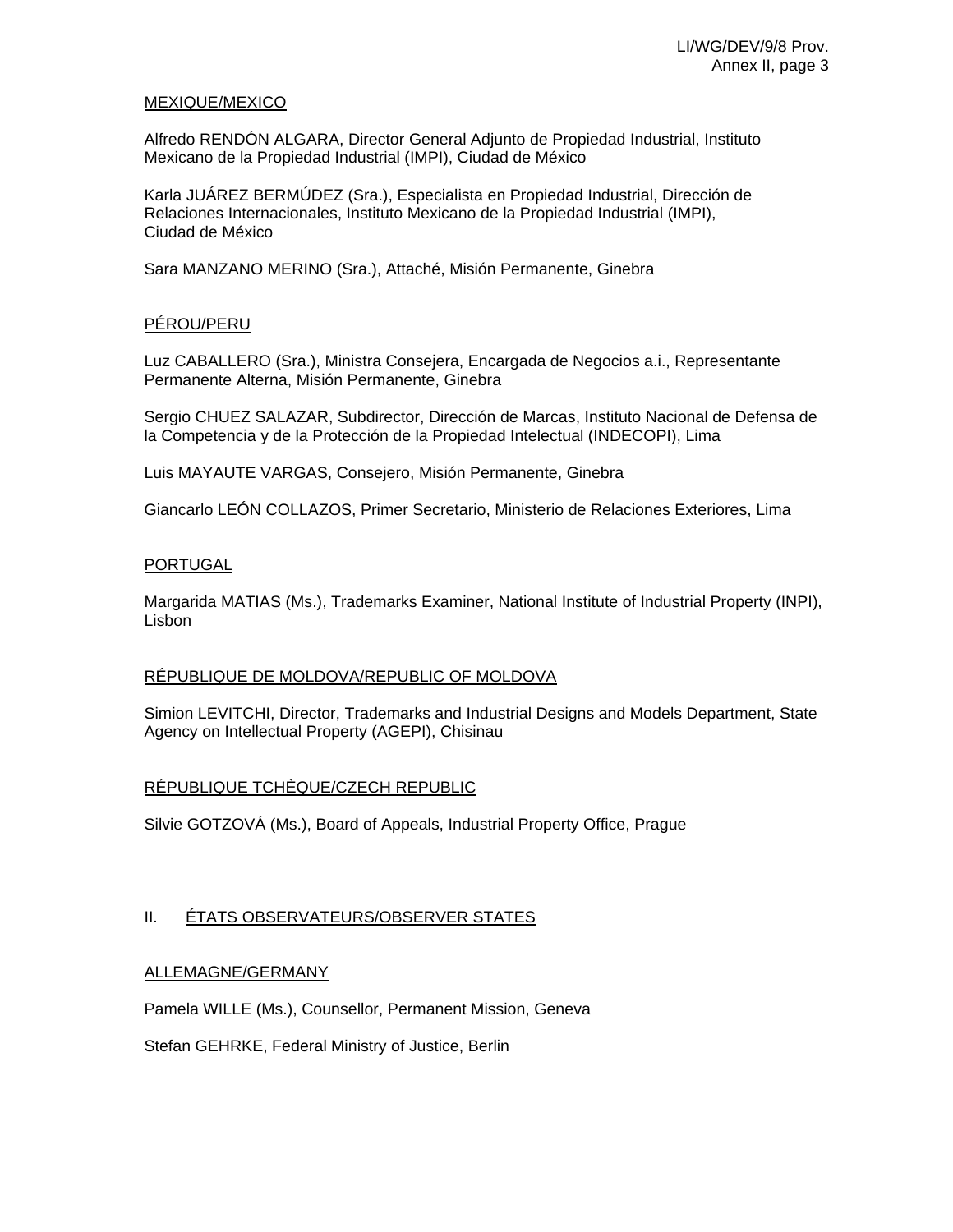#### AUSTRALIE/AUSTRALIA

Tanya DUTHIE (Ms.), Assistant Director, Business Development and Strategy, International Policy and Cooperation, IP Australia, Woden ACT

David KILHAM, First Secretary, Permanent Mission to the World Trade Organization (WTO), Geneva

#### BHOUTAN/BHUTAN

Dawa ZANGMO, Permanent Representative, Permanent Mission, Geneva

#### CHILI/CHILE

Marcela PAIVA (Sra), Consejera, Misión Permanente ante la Organización Mundial del Comercio (OMC), Ginebra

#### COLOMBIE/COLOMBIA

José Luis LONDOÑO FERNÁNDEZ, Superintendente Delegado para la Propiedad Industrial, Superintendencia de Industria y Comercio, Ministerio de Comercio, Industria y Turismo, Bogotá, D.C.

#### EL SALVADOR

Martha Evelyn MENJIVAR CORTEZ (Sra.), Consejera, Misión Permanente ante la Organización Mundial del Comercio (OMC), Ginebra

#### ESPAGNE/SPAIN

Elena Isabel OLIVARES BERLANGA (Sra.), Técnico Superior, Departamento de Coordinación Jurídica y Relaciones Internacionales, Oficina Española de Patentes y Marcas (OEPM), Ministerio de Industria, Turismo y Comercio, Madrid.

#### ÉTATS-UNIS D'AMÉRIQUE/UNITED STATES OF AMERICA

Amy COTTON (Ms.), Attorney-Advisor, Office of Intellectual Property Policy and Enforcement, United States Patent and Trademark Office (USPTO), Department of Commerce, Alexandria

Karin L. FERRITER (Ms.), Intellectual Property Attaché, Permanent Mission, Geneva

Kristine SCHLEGELMILCH (Ms.), Intellectual Property Attaché, Economic and Science Affairs, Permanent Mission, Geneva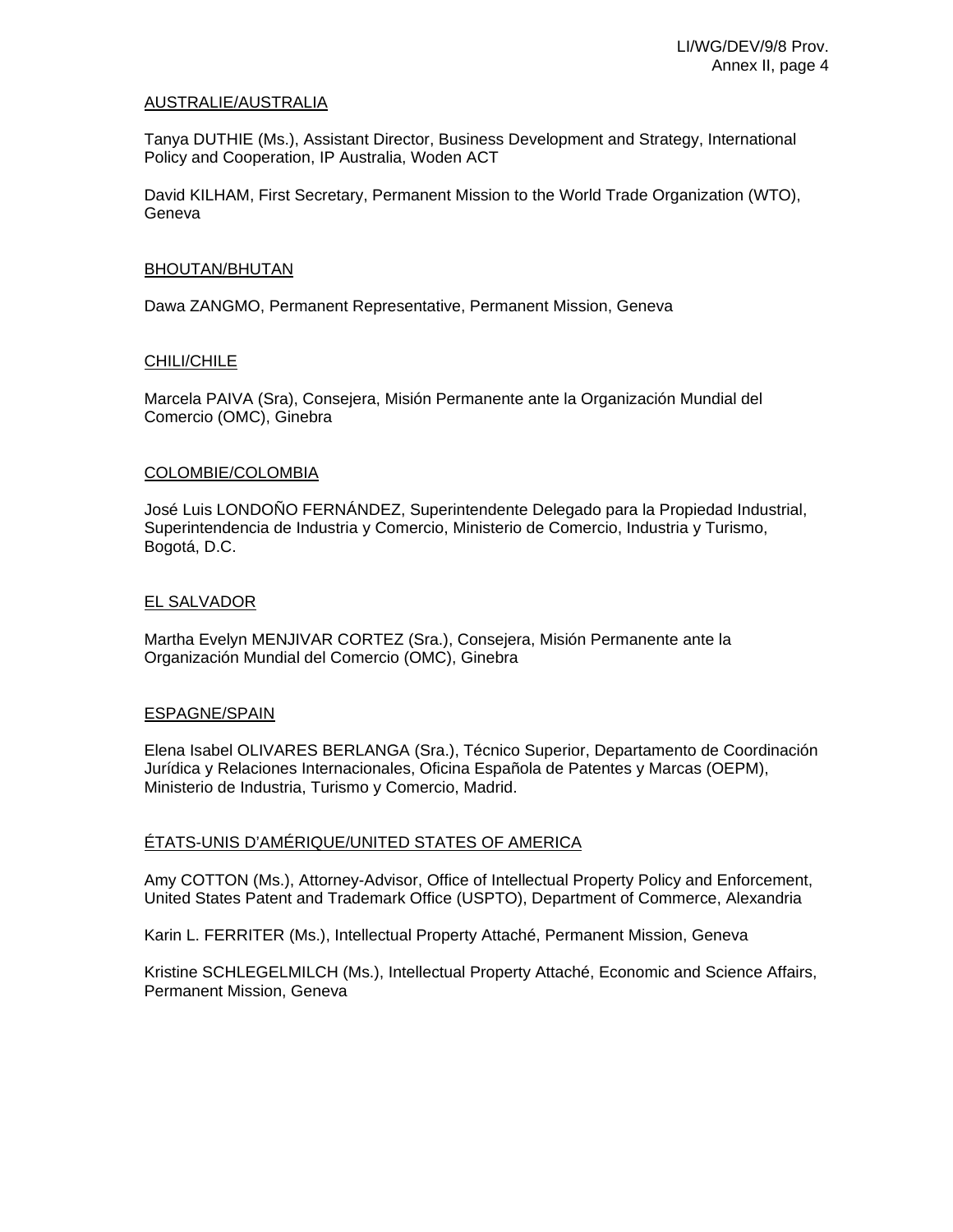#### FÉDÉRATION DE RUSSIE/RUSSIAN FEDERATION

Liubov KIRIY (Mrs.), Deputy Director General, Federal Service for Intellectual Property (ROSPATENT), Moscow

Svetlana GORLENKO (Ms.), Senior Researcher, Federal Institute of Industrial Property (FIPS), Federal Service for Intellectual Property (ROSPATENT), Moscow

## FIJI

Eliesa TUILOMA, Counsellor, Permanent Mission, Geneva

## IRAQ

Sufyan AL-MALLAH, Director General, Industrial Regulatory and Development Directorate, Ministry of Industry and Minerals, Baghdad

## KENYA

Geoffrey RAMBA, Senior Examiner, Trademarks, Kenya Industrial Property Institute (KIPI), Ministry of Trade and Industry, Nairobi

## NÉPAL/NEPAL

Lalita SILWAL (Ms.), Second Secretary, Permanent Mission, Geneva

## PARAGUAY

Roberto RECALDE, Segundo Secretario, Misión Permanente, Ginebra

## RÉPUBLIQUE DE CORÉE/REPUBLIC OF KOREA

Shi-Hyeong KIM, IP Attaché, Permanent Mission, Geneva

#### ROUMANIE/ROMANIA

Liliana DRAGNEA (Ms.), Legal Advisor, Legal and International Affairs Department, State Office for Inventions and Trademarks (OSIM), Bucharest

Costache GRATIELA (Mrs.), Legal Advisor, Legal and International Affairs Department, State Office for Inventions and Trademarks (OSIM), Bucharest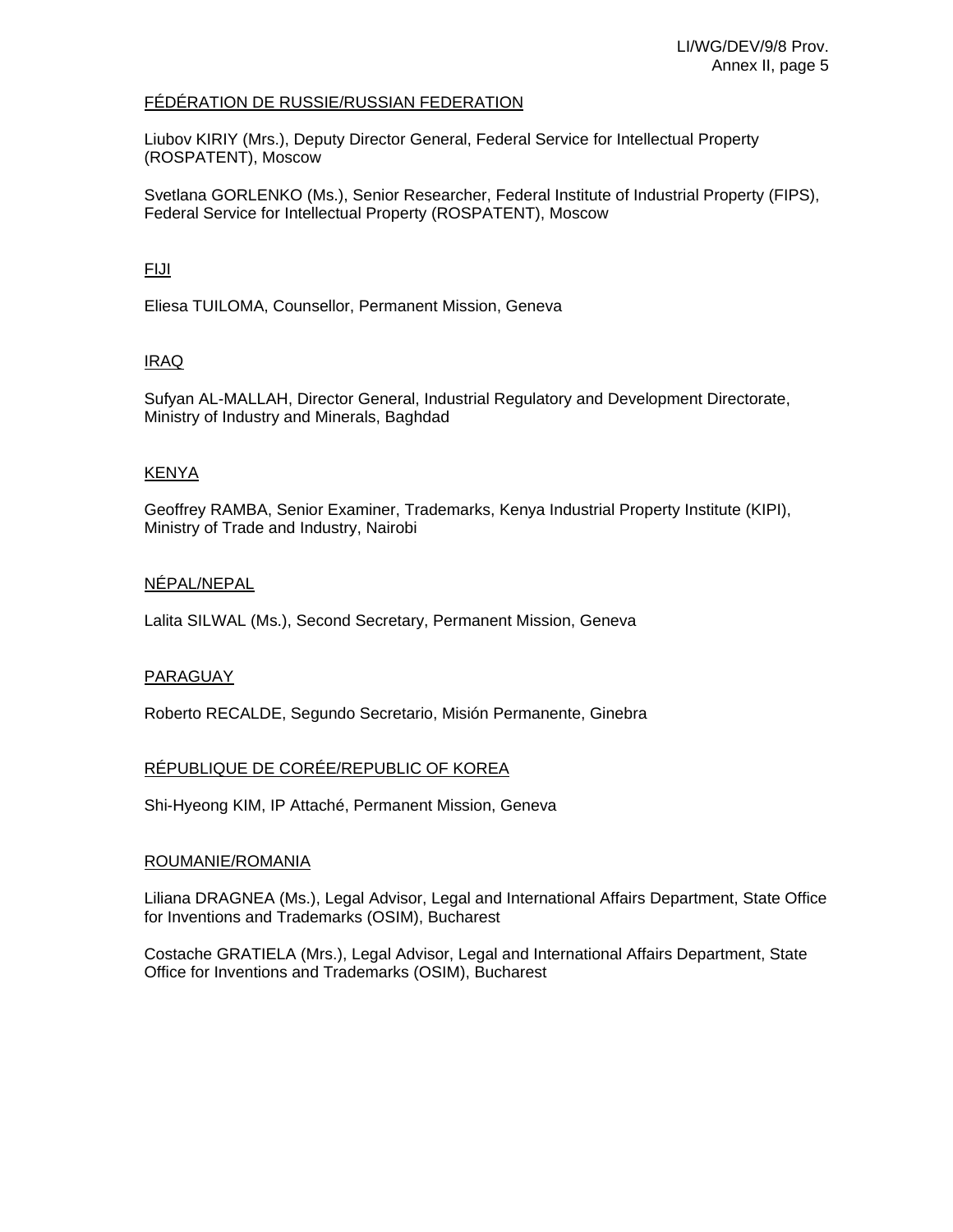#### SUISSE/SWITZERLAND

Alexandra GRAZIOLI (Mme), conseiller, Mission permanente, Genève

Erik THÉVENOD-MOTTET, expert en indications géographiques à la Division droit et affaires internationales, Institut fédéral de la propriété intellectuelle (IPI), Berne

## UKRAINE

Olena ILIASCHUK (Ms.), Deputy Head, Examination of Applications and Industrial Designs, State Enterprise Ukrainian Industrial Property Institute, Kyiv

## III. ORGANISATIONS INTERNATIONALES INTERGOUVERNEMENTALES/ INTERNATIONAL INTERGOVERNMENTAL ORGANIZATIONS

#### ORGANISATION RÉGIONALE AFRICAINE DE LA PROPRIÉTÉ INTELLECTUELLE (ARIPO)/AFRICAN REGIONAL INTELLECTUAL PROPERTY ORGANIZATION (ARIPO)

Kujo MCDAVE, Legal Counsel, Legal and International Cooperation Affairs, Harare

#### UNION EUROPÉENNE (UE)/EUROPEAN UNION (EU)

Dan ROTENBERG, Head, Unit European Neighbourhood Policy, EFTA, European Commission, DG Agriculture and Rural Development, Brussels

Klaus BLANK, International Relations Officer, DG AGRI, European Commission, Brussels

Nicolas VERLET, Deputy Head Unit, World Trade Organization (WTO), DG Agriculture and Rural Development, Brussels

#### IV. ORGANISATIONS INTERNATIONALES NON GOUVERNEMENTALES/ INTERNATIONAL NON-GOVERNMENTAL ORGANIZATIONS

Association brésilienne de la propriété intellectuelle (ABPI)/Brazilian Association of Intellectual Property (ABPI)

Carlos Henrique de Carvalho FRÓES, Counsellor, Rio de Janeiro

Association communautaire du droit des marques (ECTA)/European Communities Trade Mark Association (ECTA)

Michele ELIO DE TULLIO, Member, ECTA Geographical Indications Committee, Rome

#### Association des propriétaires européens de marques de commerce (MARQUES)/Association of European Trademark Owners (MARQUES)

Miguel Ángel MEDINA, Chair, MARQUES Geographical Indications Team, Madrid Keri JOHNSTON (Ms.), Vice-Chair, MARQUES Geographical Indications Team, Toronto